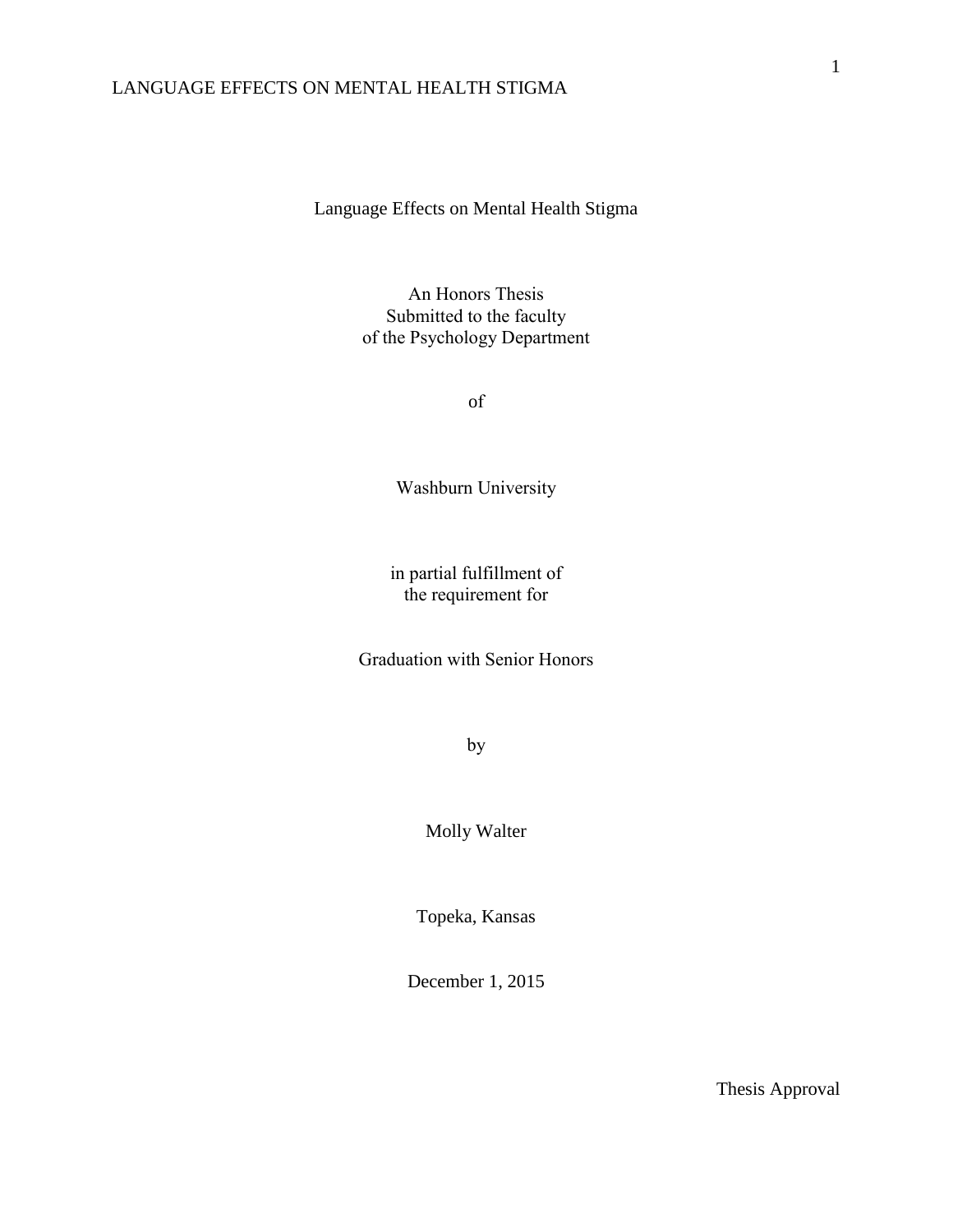Department of Psychology Washburn University Topeka, Kansas

*December 1, 2015*

Language Effects on Mental Health Stigma

Molly Walter Jericho Hockett, Ph.D Cindy Turk, Ph.D. Julie Boydston, Ph.D: Washburn University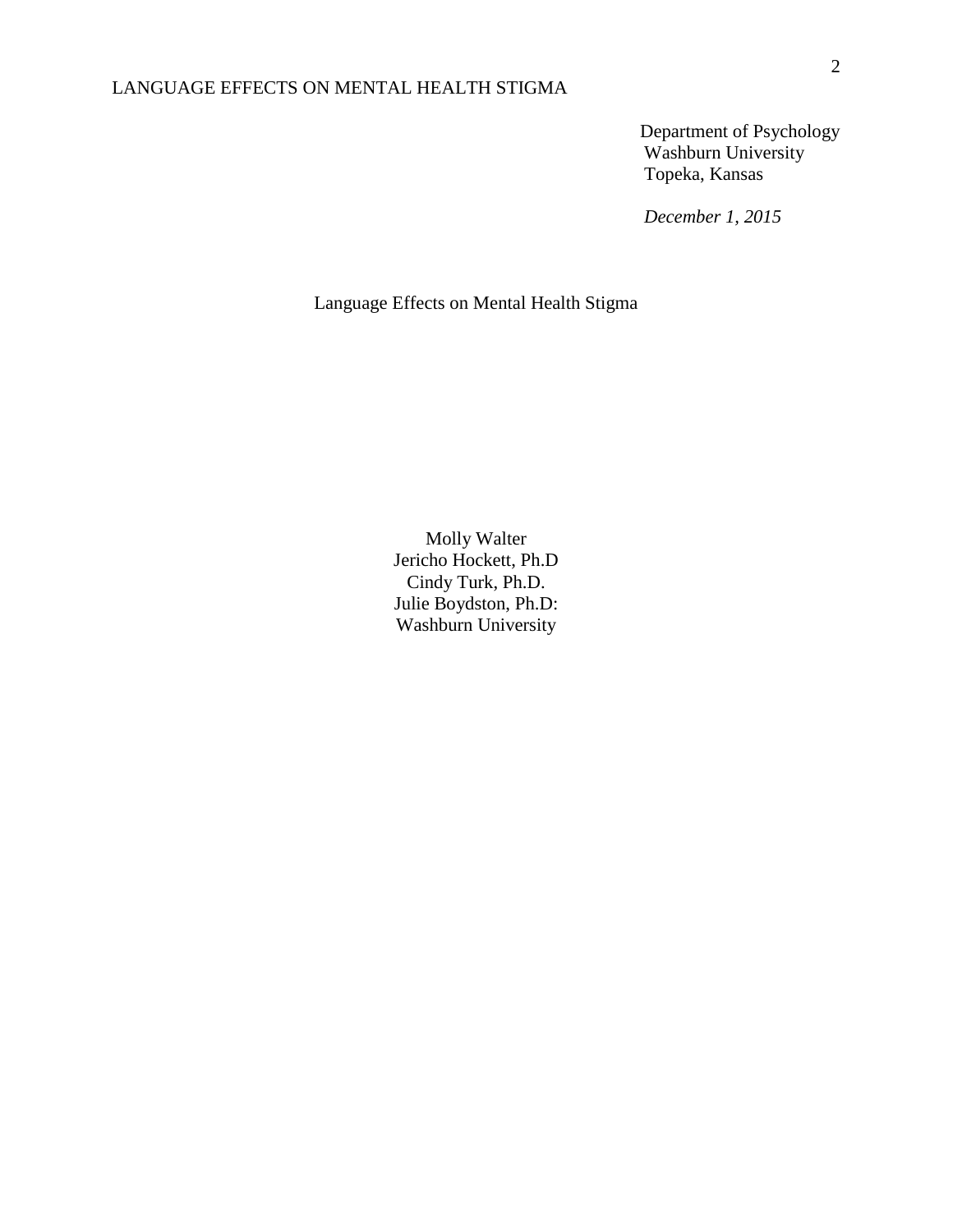#### Acknowledgements

First, I would like to thank my wonderful committee chair, Dr. Hockett, for all her insight and wisdom over the last two years and throughout this whole process. I could not have done this without her! I would also like to thank my committee members, Dr. Turk and Dr. Boydston. Thanks to all my research lab partners for their suggestions, help, and encouragement. To my TWLOHA family, thanks for instilling a sense of hope and love in me and for fighting to break the stigma against mental illness. To my fellow interns, thanks for listening to me complain when I was confused and thousands of miles away from my advisor, and buying me peanut butter cup ice cream when I was stressed. Finally, thanks to my mom and siblings for always encouraging me to keep going and fighting for what I believe in.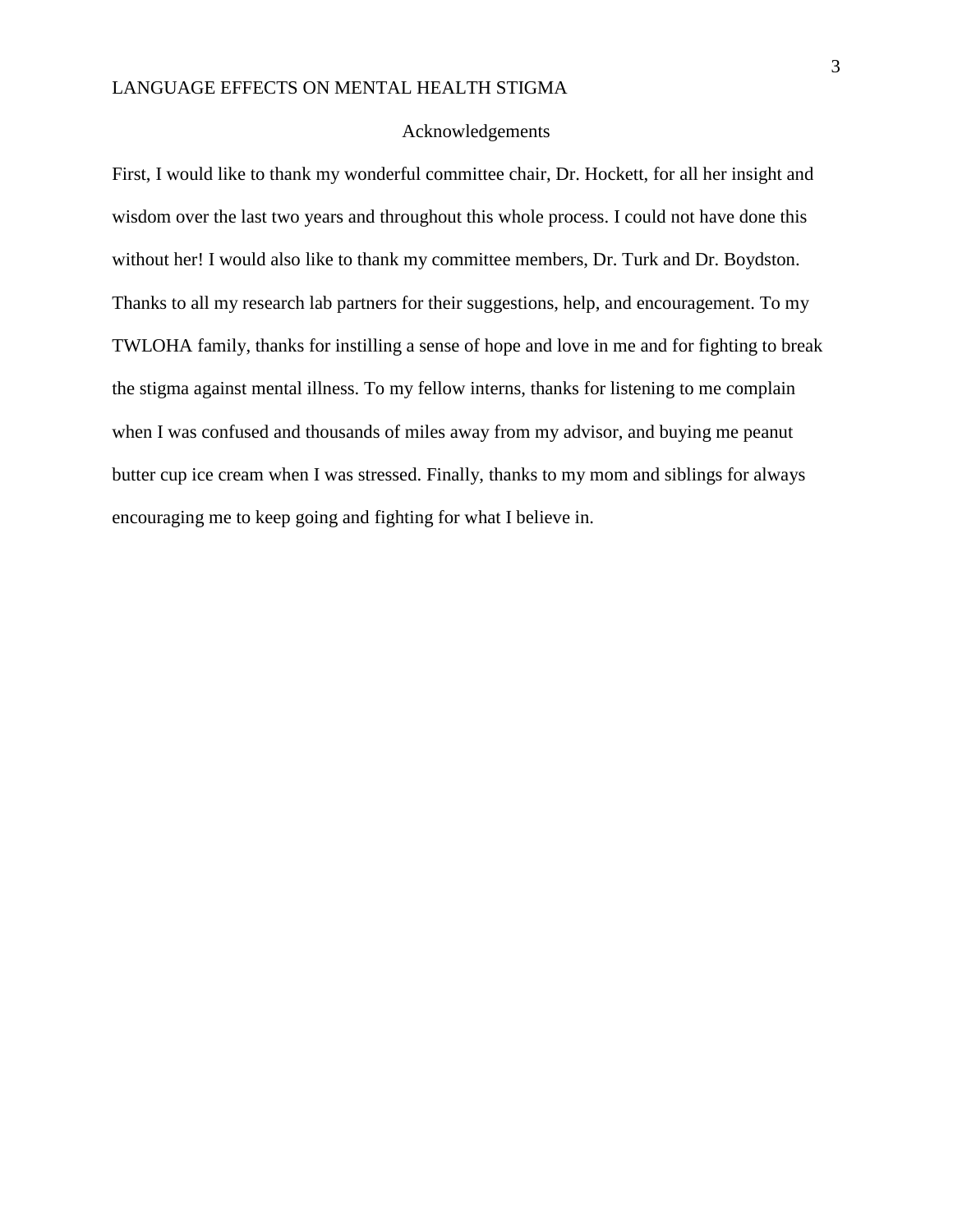#### Abstract

Language is powerful, and the social power of language and labels is something that still needs to be developed in the field of psychology. In two studies, we investigated the effects language had on the stigmatization of mental health problems, specifically depression and suicidal ideation. In study 1 we examined individuals' emotional responses to, perceptions of, and biases towards those labeled with possesive-based or noun-based labels of depression. We hypothesized the noun-based label would be seen more negatively than either an individual labeled with the possessively-phrased label or an individual with no label and that an individual associated with the possessively-phrased label would be seen more negatively than an individual associated with no label. Results indicated that a label of depression appeared to benefit the labeled individual.. In study 2, we investigated the effects of joking about suicide on individuals' perceptions and helping behaviors toward someone who admitted to having suicidal ideation. We hypothesized participants who hear someone joking about suicide will have more negative perceptions of someone who states feeling suicidal and that they would be less likely to report the suicidal ideation. While no significant results were found for study 2, we found trends supporting our hypothesis. Overall, the language that is used to discuss mental health has important implications. Whether this be due to the way we phrase labels or the context we use to talk about mental health, it is beneficial to understand what the impacts our conversations may have.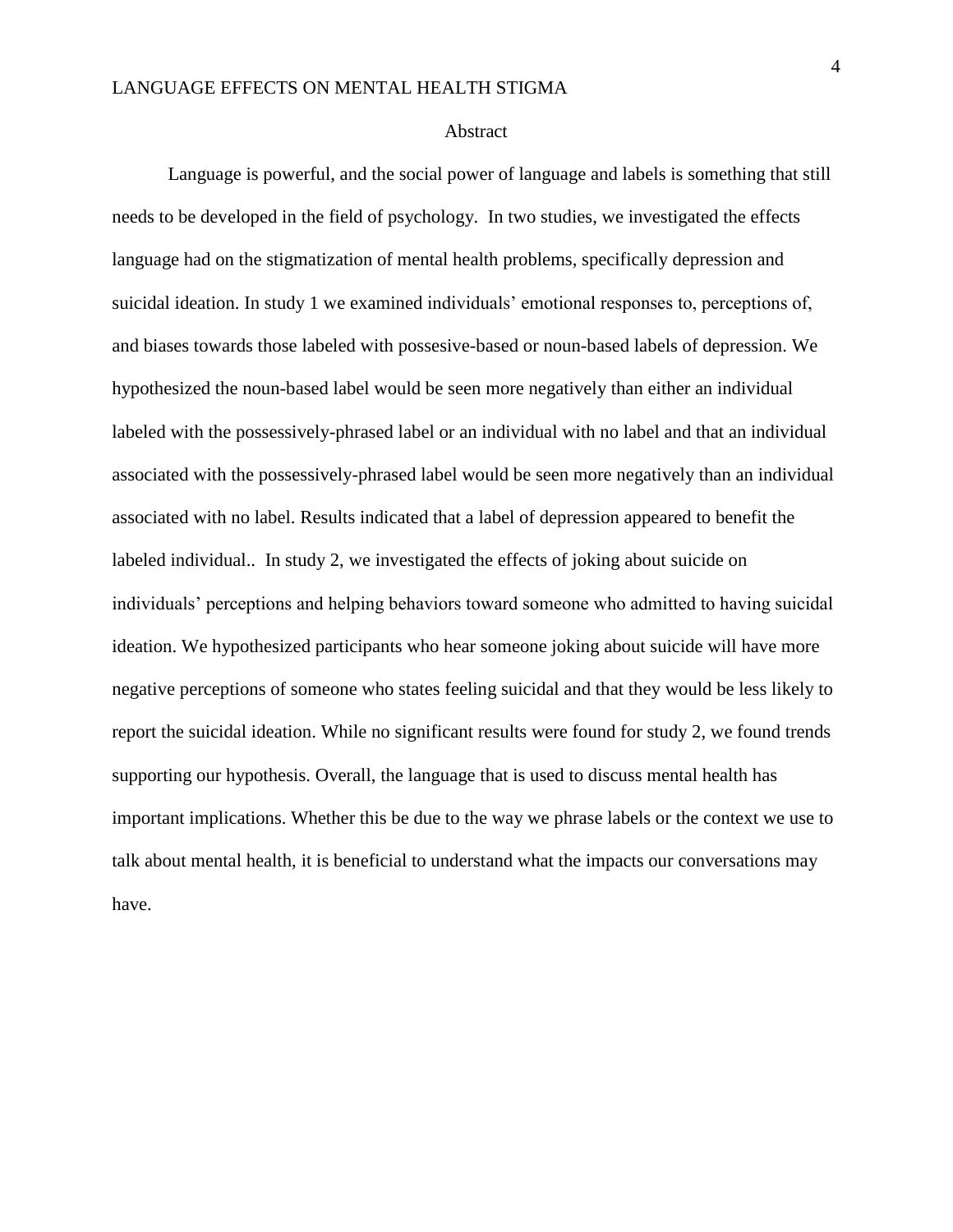#### Language Effects on Mental Health Stigma

Oftentimes, we may be afraid to admit quirks about ourselves because we are worried about what other people might think or say about them. We are worried about what people's perceptions might be. We do not want to be treated poorly for something we enjoy, or even something about us that is outside of our control, like an illness. However, especially when it comes to mental illness, people are often kept isolated in shame and in fear of admitting something is wrong with them, because people may view them as dangerous or contagious. Such stigma is based on the language and stereotypes we use (Goffman, 1963). Indeed, in regards to mental health, over time, our society has consistently used language that perpetuates fear. Even within the medical field, mental health is primarily discussed in a negative framework (Alex, Whitty-Rogers, & Panagopoulos, 2013). The way we use language in terms of mental health may have detrimental effects on prejudice and discrimination toward diagnosed or struggling individuals. Study 1 investigated the effects of label-wording on perceptions of diagnosed individuals. Study 2, investigated the effects of humor about suicide on individual's perceptions and behaviors toward someone struggling with depression and thoughts of suicide.

#### **Statement of Purpose**

Throughout the last eight years of my life, I have been involved with an organization, To Write Love On Her Arms (TWLOHA), a non-profit dedicated to presenting hope and finding help for people struggling with mental health problems. Their purpose is to start honest conversations about mental health topics as well as the daily struggles we experience in our lives. Often, topics such as depression, addiction, self-injury, and suicide are not discussed because people do not know how to talk about them or are afraid of how people may perceive them. Part of the vision of the organization is to provide a safe place to seek out information and to be a

5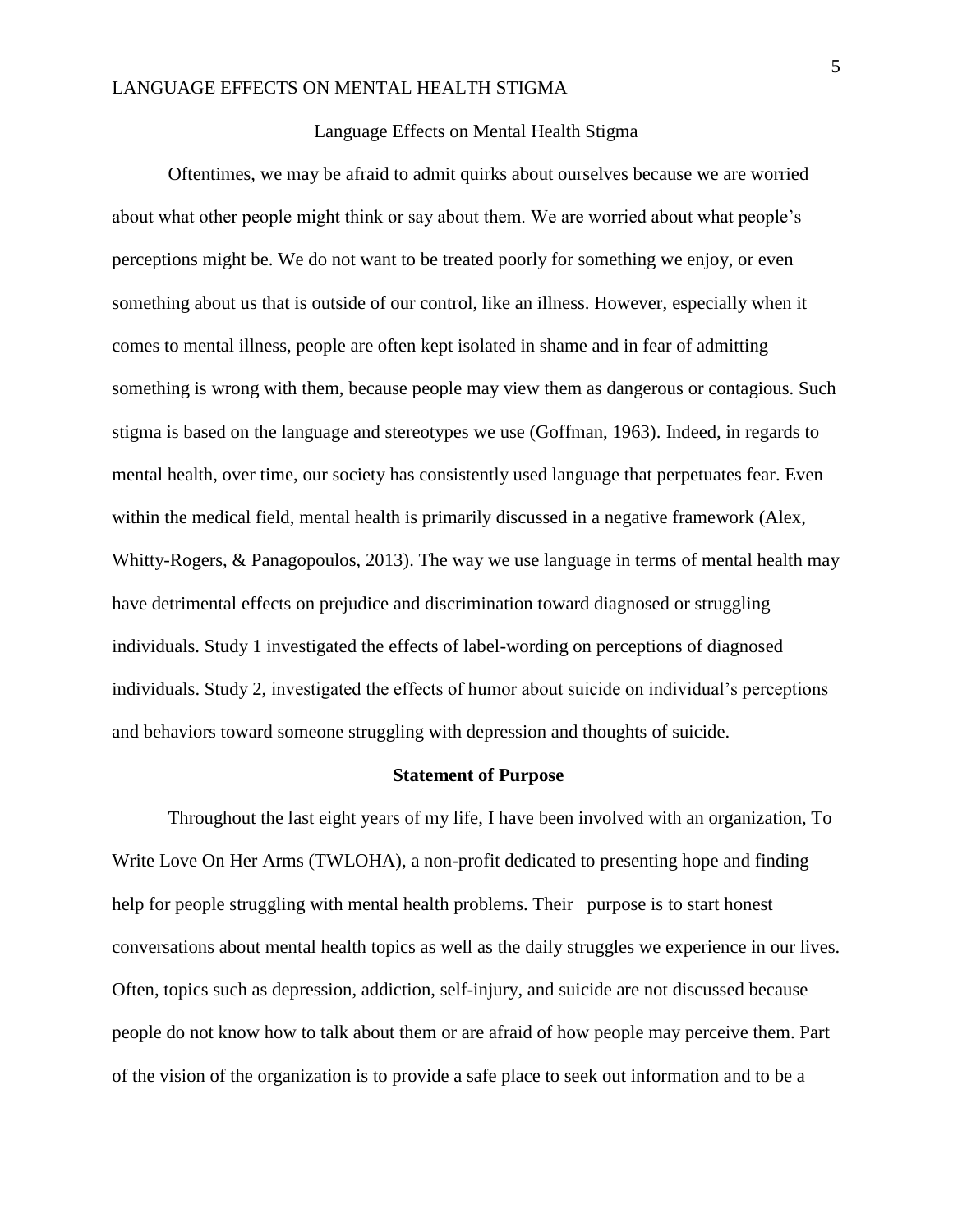reminder that mental illnesses do not discriminate. Each individual has been affected differently by mental illness. For example, one individual may struggle with depression and anxiety, while another struggles with a personality disorder. Even if an individual does not have a mental illness, they are likely to know someone who does; whether they know someone who died by suicide or someone in treatment for an addiction, mental illnesses affect everyone in different ways.

Through working with this organization focused on fighting mental health stigma and studying psychology in college with the goal of becoming a clinician, I became attuned to hearing people make jokes about mental health and use language that may perpetuate prejudicial views of those with mental illness. Further, as part of my training to found and lead a University Chapter of TWLOHA, as well as in an internship I had at TWLOHA's national headquarters, I was educated on a variety of mental health issues and the way stigma affects each of these. For example, in my internship, we were asked why we may be hesitant to ask someone if they are considering killing themselves. This question caused me to think about how language plays a vital role in keeping people isolated in their stories and struggles, and about how we could use language to our advantage to help people share their stories in ways that are therapeutic and encouraging. We discussed how powerful language is, whether in the media or in our daily lives, in shaping our views of people who are struggling. We emphasized the power of relationships and how, through our relationships, we can be a voice of hope and communicate that people belong in this world. We looked at the way myths and lies about our social roles become the foundation for stigma, and how this stigma keeps people in isolation and causes them to feel hopelessness (Moore, 2013).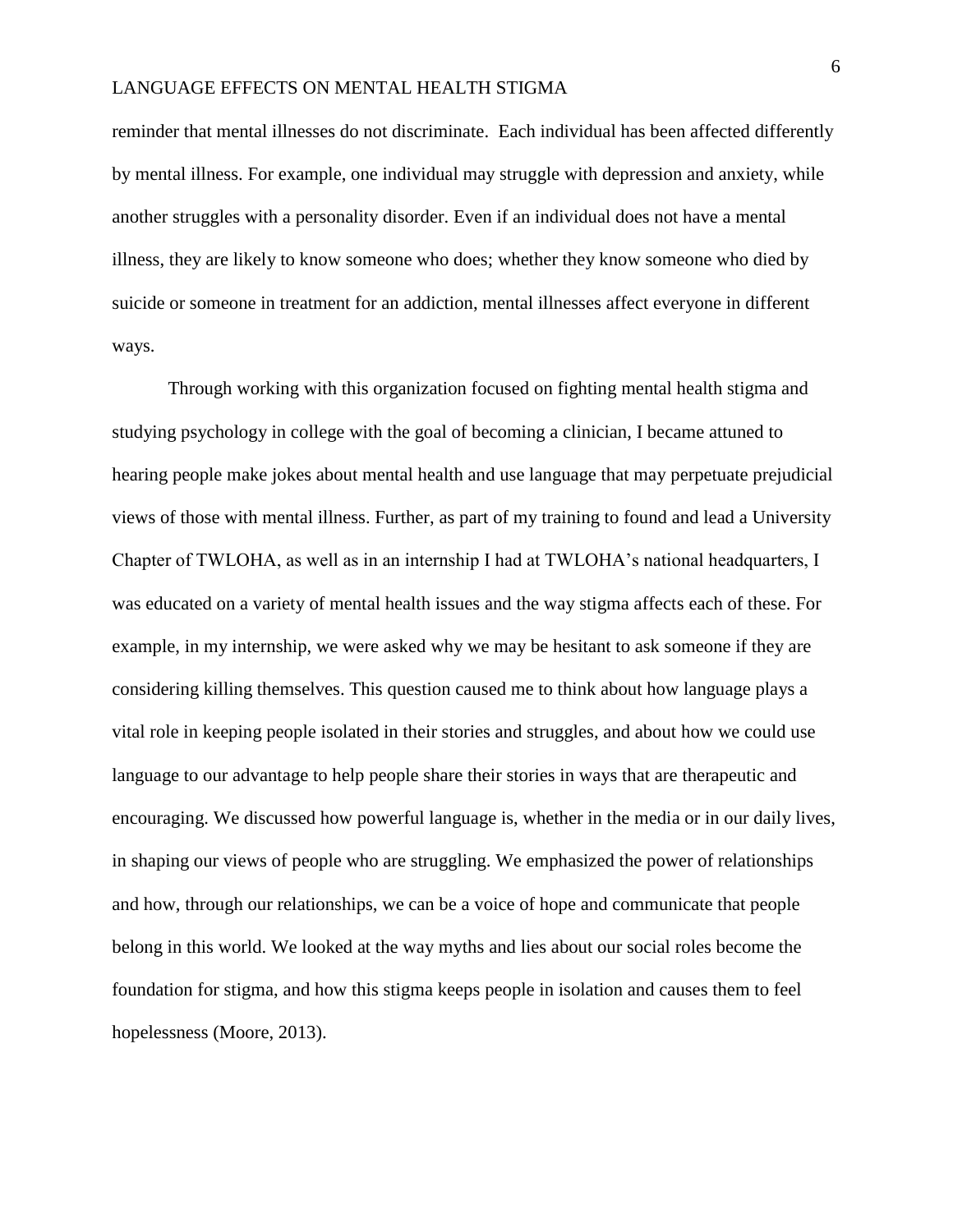From this basis of training and personal interest, I hope to apply this research in ways that are beneficial to society and by helping people take topics like suicide and depression seriously, as well as by encouraging those who are struggling to seek treatment despite stigma. Language has powerful effects. I believe researchers, clinicians, and regular people can all help fight this stigma associated with mental health. A good starting point is with the language we use every day.

#### **Study 1: Effects of Label Phrasing on Stigma**

Goffman (1963) was one of the first researchers to explore the concept of stigma. According to Goffman, stigma is "an attribute that is deeply discrediting" (p. 3). Additionally, Goffman believed that a person associated with a stigma was seen as less of a human, causing others to discriminate against that individual. Goffman suggested that it is the language of the attribute that creates stigma. To clarify, communities place value on certain attributes and label others as "unusual." Designating a label to an individual points out one's differences and communicates that this individual is not "normal" and that something is wrong with them.

More recent definitions of stigma include multiple components in the process of stigmatization. Jones et al. (1984) proposed that stigma depends on six different dimensions: concealability (how obvious the characteristic is to others), course (permanency of the characteristic), disruptiveness (how it effects interpersonal relationships), aesthetics (reaction of disgust), origin (how condition arose), and peril (dangerousness). The severity of each of these components would determine the extent to which one is stigmatized. Additionally, Link and Phelan (2001) added the concept of discrimination to stigma. They stated stigma is present "when elements of labeling, stereotyping, separation, status loss, and discrimination co-occur in a power situation" (p. 367). More specifically, they argued that in order for stigma to be present,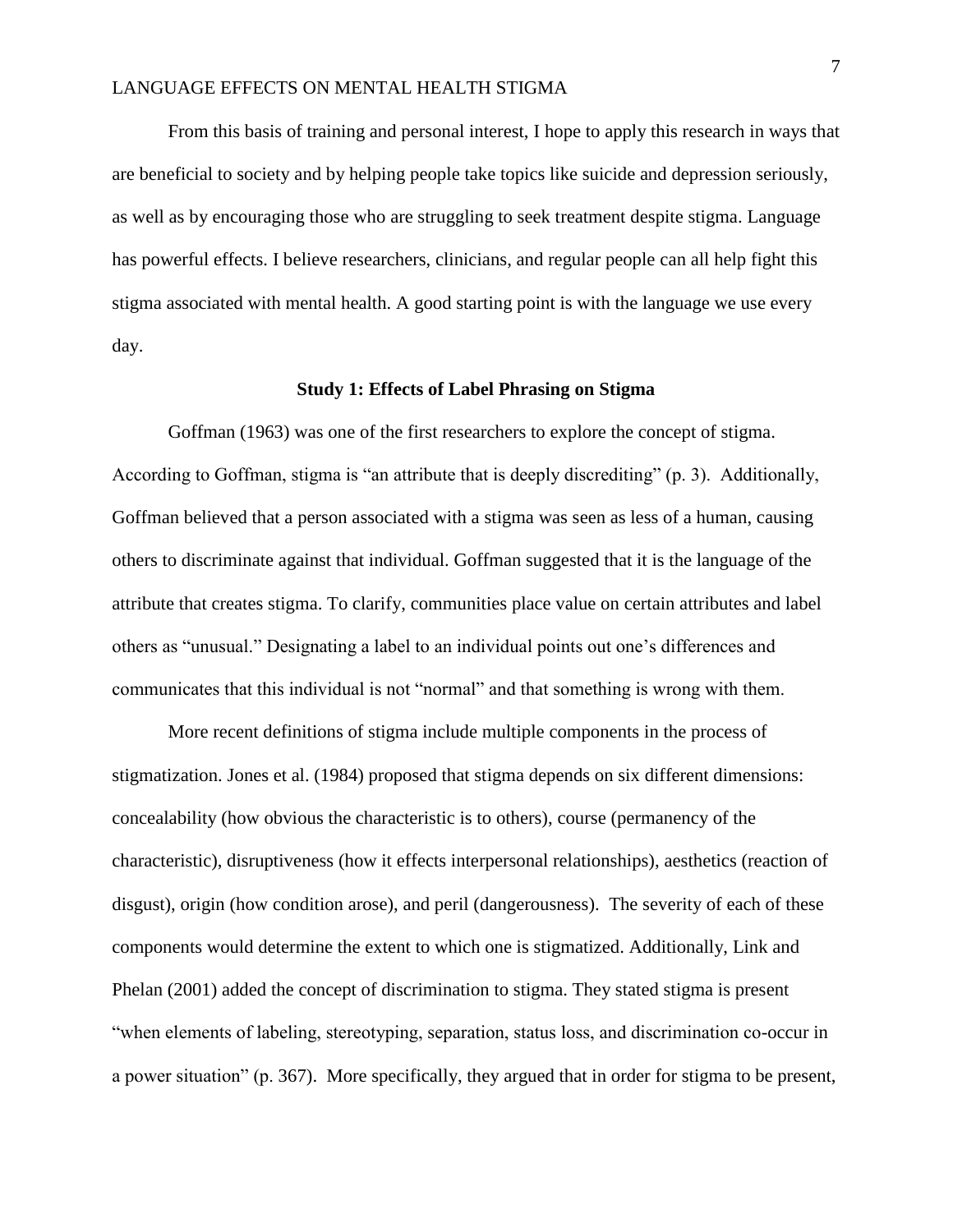people must identify and label different characteristics in others. These characteristics are then seen as undesirable in that specific culture, which then causes the stigmatized individual to experience status loss and discrimination. Lastly, stigma is fully experienced through the loss of power by those who are undesirably labeled.

In this study, we focused on the effects labeling had in the stigmatization process. The language we use has important implications. Even simple labels can have impacting effects on people's perceptions and further dehumanize or stigmatize the individual behind the label. For example, *rape survivor* has different implications than *rape victim*. A *rape survivor* is perceived to be more likely to better cope with the trauma than a woman labeled as a *rape victim*, or *woman who has been raped* (Hockett, McGraw, & Saucier, 2014). In reference to mental health labels, "politically correct" labels, such as *person with schizophrenia* rather than *schizophrenic,* are being used in attempts to reduce the amount of stigmatization experienced by individuals with mental health diagnoses or concerns. However, even politically correct labels like *person with severe mental illness* or *person with schizophrenia* may have negative implications, especially when compared to the label of *consumer of mental health services* (Penn & Nowlin-Drummond, 2001). In their assessment of such labels, Penn and Nowlin-Drummond suggested these differences may be due in part to the more generic nature of *consumer of mental health services*, whereas *severe mental illness* may already be perceived as a diagnosis of schizophrenia*.* Overall, the research is split between the pros and cons of both generic and specific mental health labels.

Supporting the benefit of more generic labels, when labeled with a generic mental health label (i.e. mental illness, mental health problem, mental disease, mental disorder) in relation to a specific mental health diagnosis like depression, individuals are perceived more positively.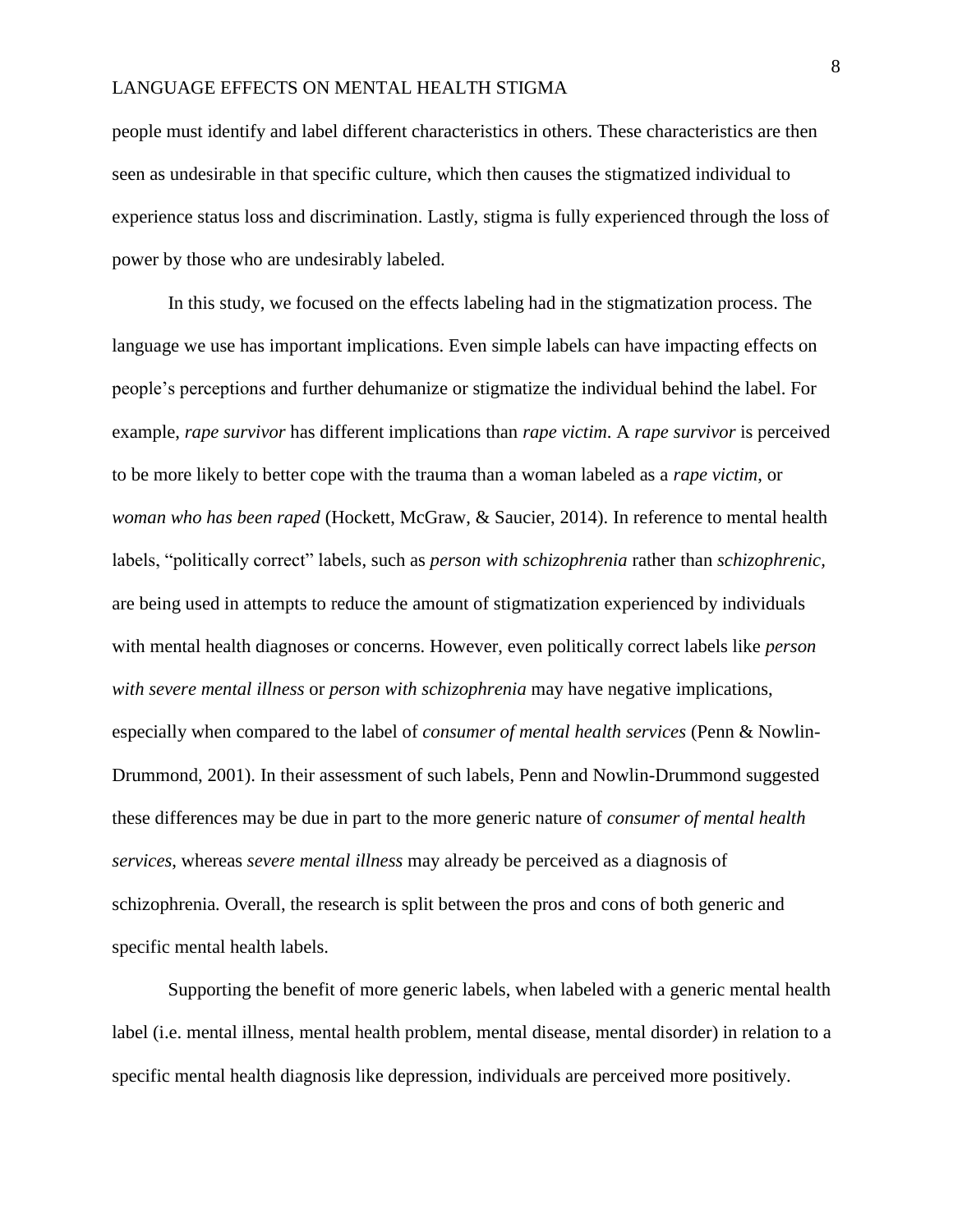Individuals with the specific label of depression are seen as less friendly and less pleasant when compared to individuals with a generic label (Szeto, Luong, & Dobson, 2013). Szeto et al.'s research concluded there were no significant differences in individuals' perceptions between each of the generic mental health labels: participants regarded the generic labels, *mental illness, mental health problem, mental disease,* and *mental disorder* as more likely to be due to biological factors than psychosocial factors compared to individuals' perceptions of the specific label of *depression,* which was not seen as being due to biological factors. Thus, generic labels may allow others to consider the labeled individual and believe they are less at fault for their condition (c.f., Haslam, 2006; Kvaale, Gottdiener, & Haslam, 2013; Lebowitz, 2014). Individuals attached to generic mental health labels were viewed more optimistically and as being likely to overcome their diagnosis (Szeto et al, 2013; Penn & Nowlin-Drummond, 2001). Generally speaking, using generic mental health labels appears to inspire more positive perceptions of those with mental health diagnoses.

Despite these benefits, using a generic label may also disregard an individual's identity and imply what one person is experiencing with one diagnosis is no different than what another person with a completely different diagnosis is experiencing. Specific labels are useful to distinguish between different diagnoses. Another benefit explored by Wadley and Haley (2001) is that a specific label may increase the levels of support an individual receives from others. In cases of family support, they found that having a specific label influenced a loved one's emotional responses to their labeled family member. In their research, daughters were asked about their perceptions when their parent was diagnosed either with *Alzheimer's disease* or *major depression*. When compared to a no label condition, participants presented with a specific label had higher levels of sympathy for their parent when a specific label was present. They were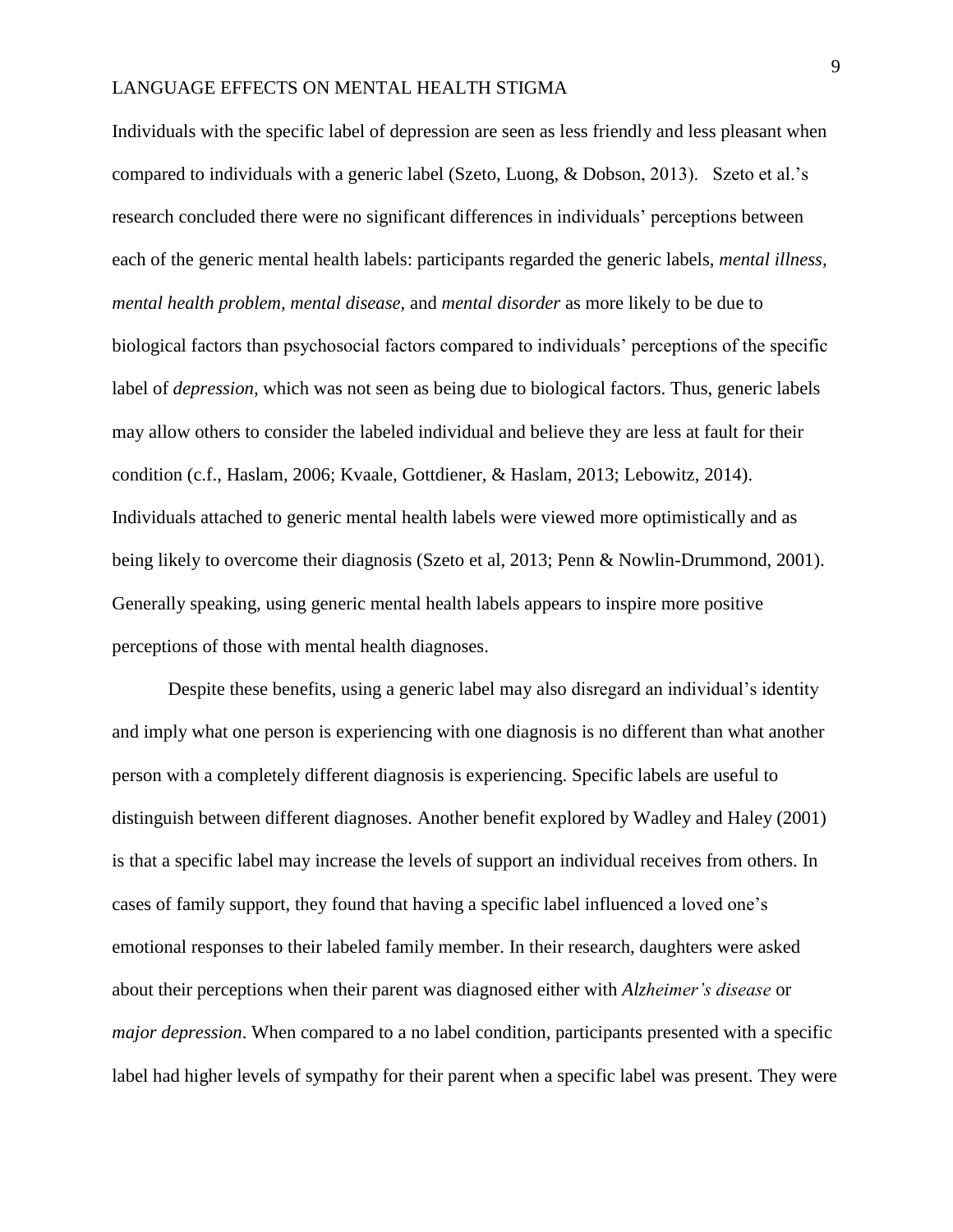also more willing to help their family member in the *Alzheimer's disease* condition. In this case, having that label was beneficial for the parent to receive help from the child.

While stigma may be present with specific mental health labels, Rosenfield (1997) speculated that an additional benefit specific labels provide is that individuals labeled with a diagnosis are more likely to receive treatment. Rosenfield concluded that receiving services for a diagnosis increases one's quality of life, regardless of whether stigma is present. In Rosenfield's sample, at least half of the participants felt they were stigmatized. The more stigma that was present, the lower individuals rated their quality of life. However, despite the presence of stigma, those receiving services rated an increased quality of life compared to those not receiving services. This important benefit of a label allows for individuals to seek services to aid them in coping with mental illness. These services attempt to provide them with the skills they need to counteract the side effects of their diagnosis (Rosenfield, 1997).

People's stigmatization of those with mental illness may come from the label itself or may be based on schemas and the behaviors that have been portrayed by other individuals with mental health diagnoses (Gove, 1970). Martinez, Piff, Mendoza-Denton, and Hinshaw (2011) investigated whether or not a simple label is enough to stigmatize the individual. When no behavioral information was present, a label of a *chronic mental illness* dehumanized the individual associated with the label and they were seen as more dangerous compared to someone diagnosed with a label of a chronic physical illness. However, when non-stereotypical, normative behavioral information (such as non-violent behaviors) was present and the specific diagnosis of *bipolar disorder* was used, the diagnosis was tied to higher degrees of perceived humanity compared to the physical illness. Thus, this research suggested that individuals utilize their own schemas and stereotypes to judge individuals labeled with no behavioral information present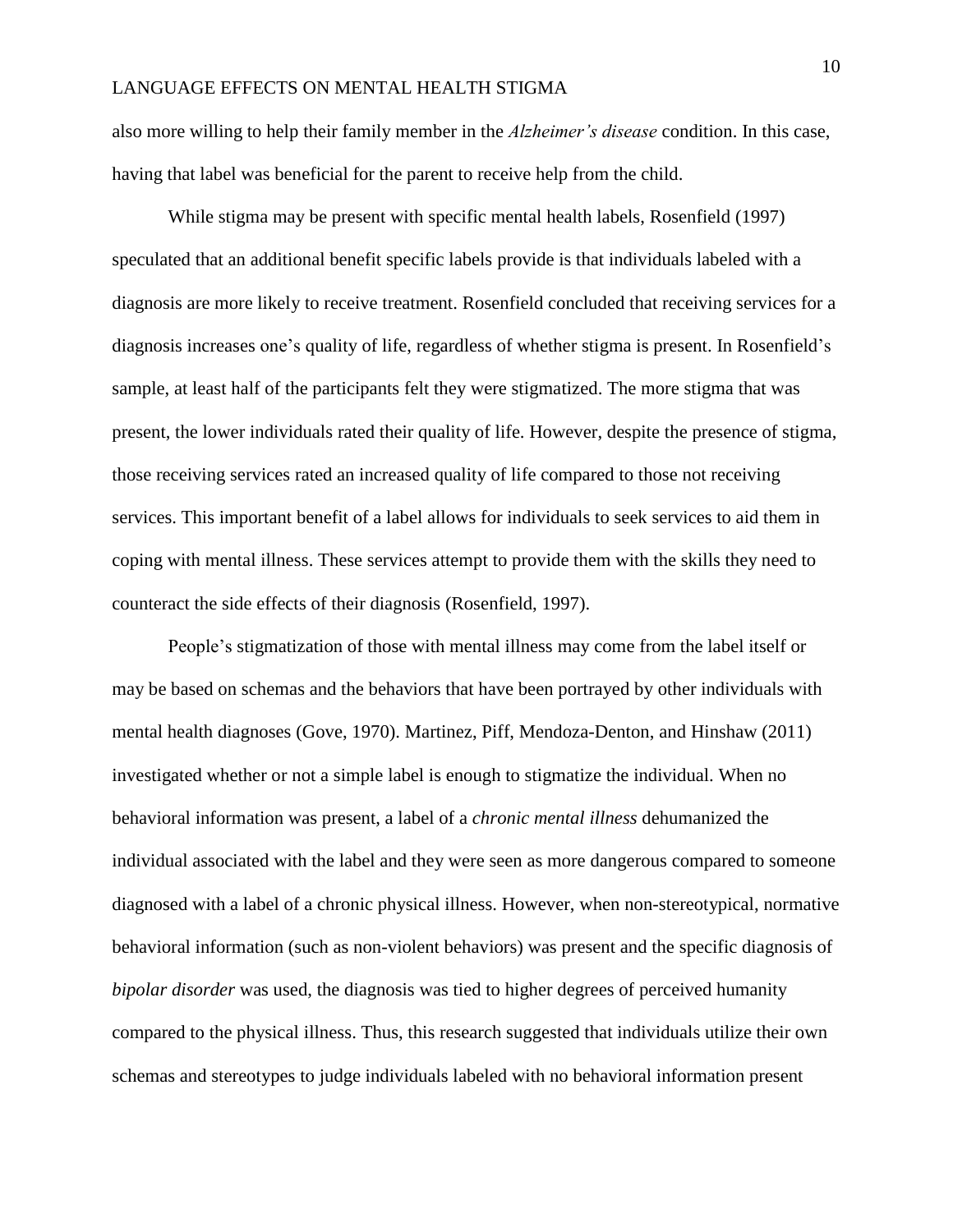with a generic mental health label. Yet, when a specific label was utilized individuals perceived them more positively.

As that research suggested, behaviors may provide a framework for how mental health labels are interpreted. However, mental health labels may also create certain expectations for the way a person will behave. For example, parents and teachers who were told their child had a learning disability believed these children would be significantly less likely to complete college compared to peers who displayed the same behaviors but are not labeled (Shrifer, 2013). This finding suggests specific labels may create a frame of reference for what people expect based on stereotypes, which in turn can perpetuate stigma and limit the extent to which people perceive labeled individuals will succeed further in life.

In addition to the label itself, the way a person phrases the label can also impact individuals' perceptions. Reynaert and Gelman (2007) proposed that in our culture, mental illness is commonly referred to with noun-based (e.g*. He is a schizophrenic*) and adjective-based (e.g. *He is schizophrenic*) labels. However, Reynaert and Gelman found that possessivelyphrased labels (e.g. *He has schizophrenia*) were generally seen as less permanent than adjective or noun-based labels, regardless of whether the labels referred to physical or mental conditions. Additionally, other research by Howell and Woolgar (2013) found that people who have lower rates of compassion and higher rates of essentialism, or the belief that people have set characteristics that make them who they are, tend to prefer noun-based labels. Such research provides a framework for the idea that noun-based phrases may reinforce stereotypes about mental health diagnoses – specifically, the stereotype that diagnosed individuals will never change or recover from their mental illness.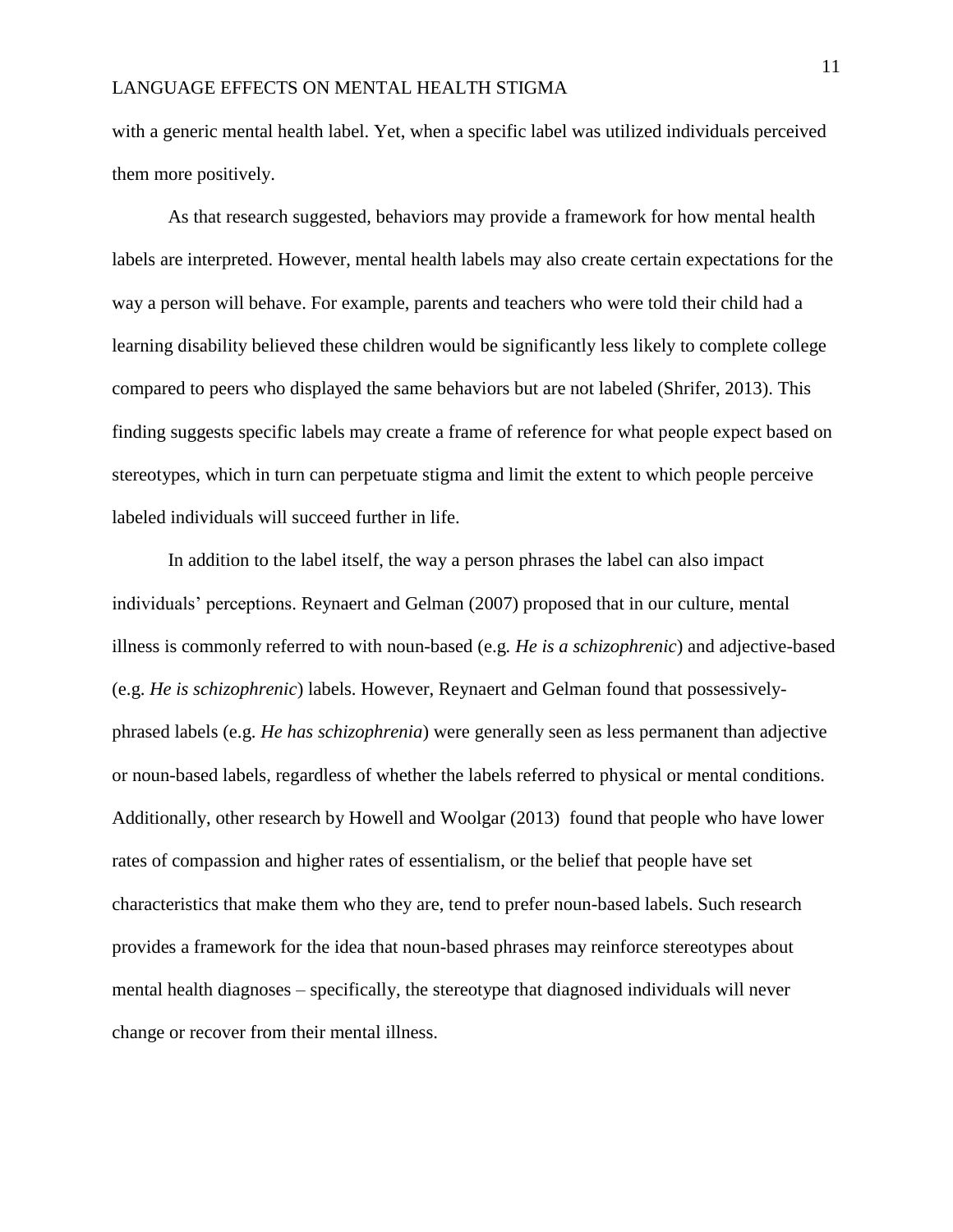In sum, labels can be very useful. However, the language used to describe mental health diagnoses may affect others' perceptions of the labeled individual in negative ways, too. As reviewed here, past research on label phrasing has given insight into the effects simple phrasing can have. Based on Reynaert and Gelman's (2007) research, in which possessively-phrased labels were seen as less permanent than noun-based or adjective-based labels, we propose using a possessively-phrased label may decrease stigma by allowing individuals' perceptions to extend beyond the illness itself. As American Psychological Association (2010) guidelines state, we should use "non-handicapping language" (p. 76) and person-first language to reduce bias and also focus on the strengths of the individual, rather than focusing on a label. In the current study, we were interested in extending past research on mental health labels and stigma, particularly regarding the way a specific label is phrased and the perceptions individuals have based on the label. Thus, the objective of Study 1 was to examine how perceptions, stereotypes and stigmas vary with different mental health labels. We examined differences in individuals' perceptions of and biases towards people labeled with either a possessively-phrased mental health label (i.e. with depression) or a noun-based mental health label (i.e. depressed). We hypothesized that individuals associated with the noun-based label would be seen more negatively than either an individual labeled with the possessively-phrased label or an individual with no label. Additionally, we expected that an individual associated with the possesively-phrased label would be seen more negatively than an individual associated with no label.

#### **Study 1 Methods**

#### **Participants**

Participants ( $N = 106$ ) consisted primarily of a pool of introduction to psychology students at a small midwestern University. These participants were offered research credit for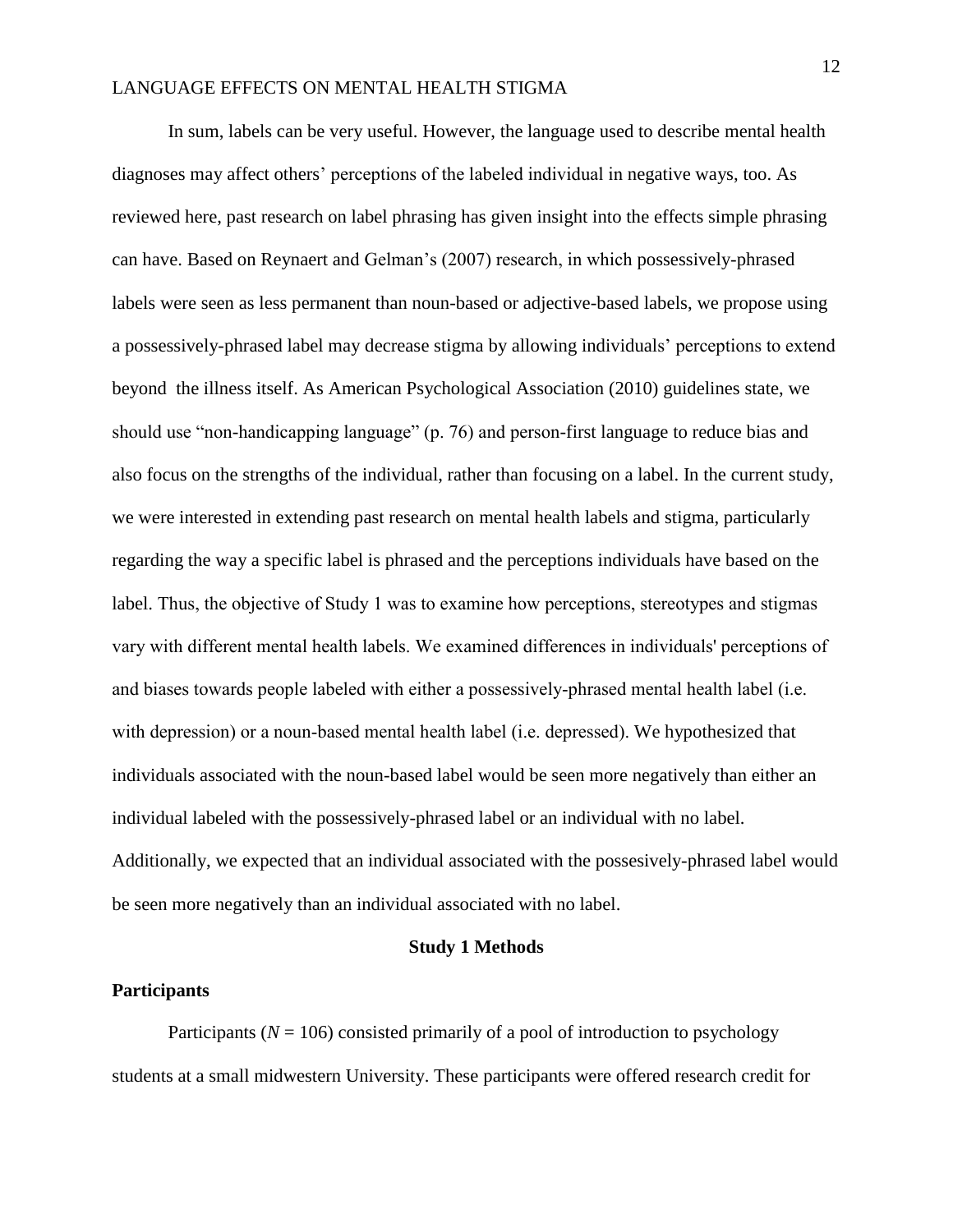their class in exchange for participation; other alternatives were also available to students who did not participate. Additionally, participants were solicited via the researcher's social media site (Facebook) and participated voluntarily with no compensation other than the opportunity to gain insight into their own attitudes related to mental health. Approximately 26.23% of participants were recruited via social media, while the remainder were participating for class credit. The average age of participants was 20.93 years,  $SD = 4.53$ , and they ranged from 17 to 44 years old. The majority of participants were white (74.1%) and female (56.8%). All participants were informed the survey was interested in assessing how self-descriptions influence others' perceptions. All participants provided informed consent to participate. All materials and procedures were approved by the university's Institutional Review Board and were consistent with the APA ethical principles.

#### **Materials**

**Vignettes.** After providing informed consent, each participant was presented with one of three randomly assigned vignettes (Appendix A). The vignettes consisted of an individual, Sam, describing his struggles throughout his first year of college. In addition to typical college problems, Sam also disclosed he was either *depressed, had depression,* or did not disclose any information about his mental health. An example of one of the vignettes is below:

*Hi, my name is Sam. I am a sophomore in college. I'm struggling with some things—in particular, I am depressed, though some days are good and I like the college experience overall. One of my favorite classes I have taken so far was an art class—it gave me a way to express how I am depressed. Even though I am depressed, I enjoy watching TV and reading books.*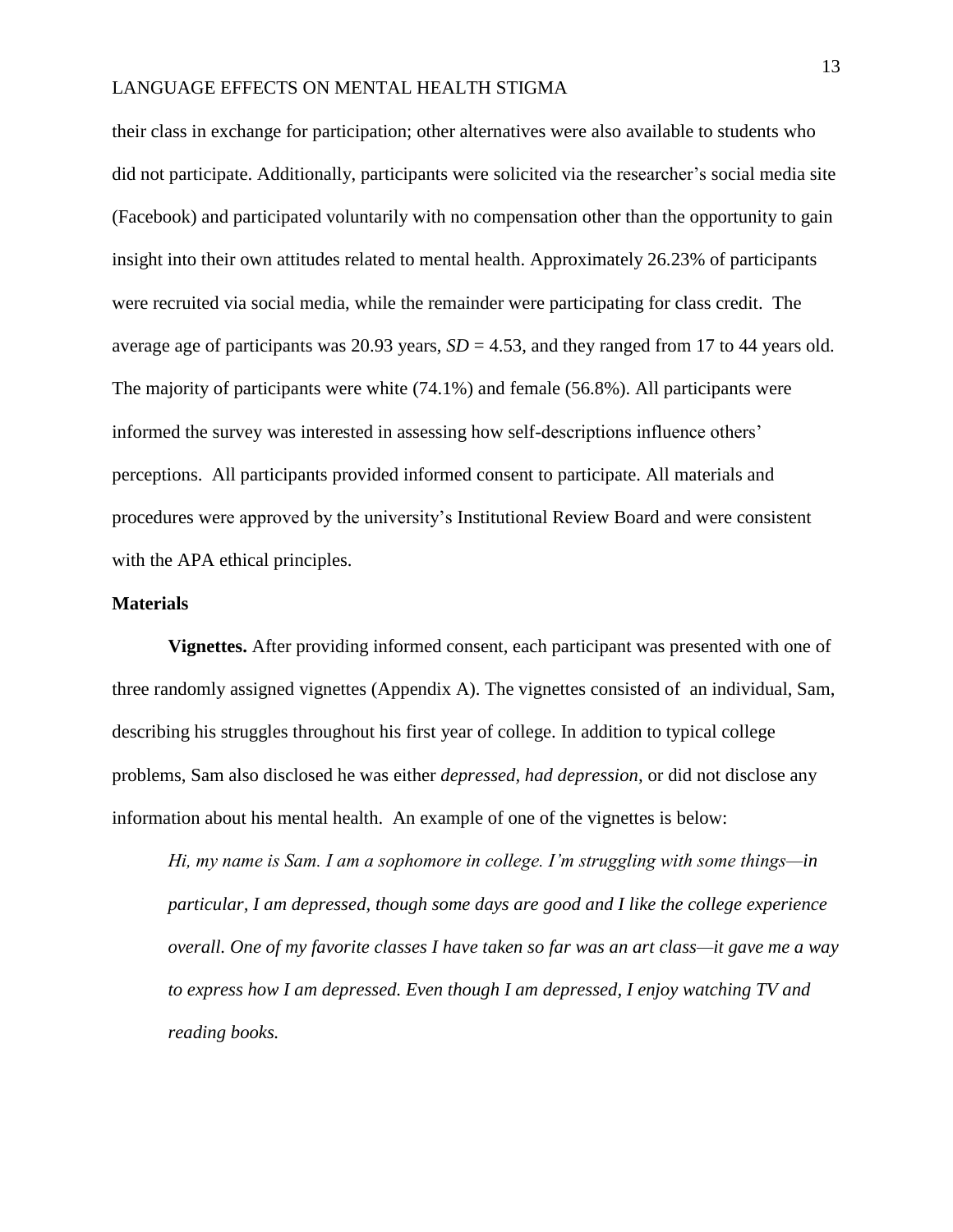**Measures.** After reading the vignette, participants were directed to several measures used to assess their perceptions and stigma toward Sam. First, a social distance scale (Appendix B) adapted from Whatley (1959) and Norman, Sorrentino, Windell, and Manchanda (2008) was used to evaluate how likely a participant would be willing to interact with Sam in a variety of social situations. The social distance scale had high reliability with Cronbach's alpha = .931. A semantic differential scale (Olmsted & Durham, 1976) was used to assess stereotypes and negative characteristics participants may have associated with Sam (Appendix C). In our analyses, we further broke down this scale into 3 subscales – dull and distant (Cronbach's alpha  $= .376$ ), productivity (Cronbach's alpha  $= .695$ ), and hypersensitivity (Cronbach's alpha  $= .525$ ). Personal and perceived stigma scales (Griffiths, Christensen, Jorm, Evans, & Groves, 2004) were used to assess the extent to which participants personally stigmatized Sam's problem and the extent to which they perceived most other people would stigmatize Sam's problem (Appendix D). Both of these scales had high levels of reliability, with Cronbach's alphas = .771 and .739 respectively. To assess the extent participants thought less of Sam because of his problem, we included a devaluation-discrimination scale (Link, 1987; Appendix E). This scale also had a high reliability with Cronbach's alpha = .879. Additionally, an adapted attributional scale (Corrigan, Markowitz, Watson, Rowan, & Kubiak, 2003) was used to assess participants' feelings of how personally responsible Sam was, as well as their levels of anger, pity, fear, and helping intentions towards Sam (Appendix F). This measure had high reliability with Cronbach's alpha = .772. All measures used a 1-7 Likert scale. Finally, we asked open-ended questions about whether participants knew someone with depression and what they knew about depression to test if familiarity with depression altered individual's thoughts and perceptions of Sam (Appendix G).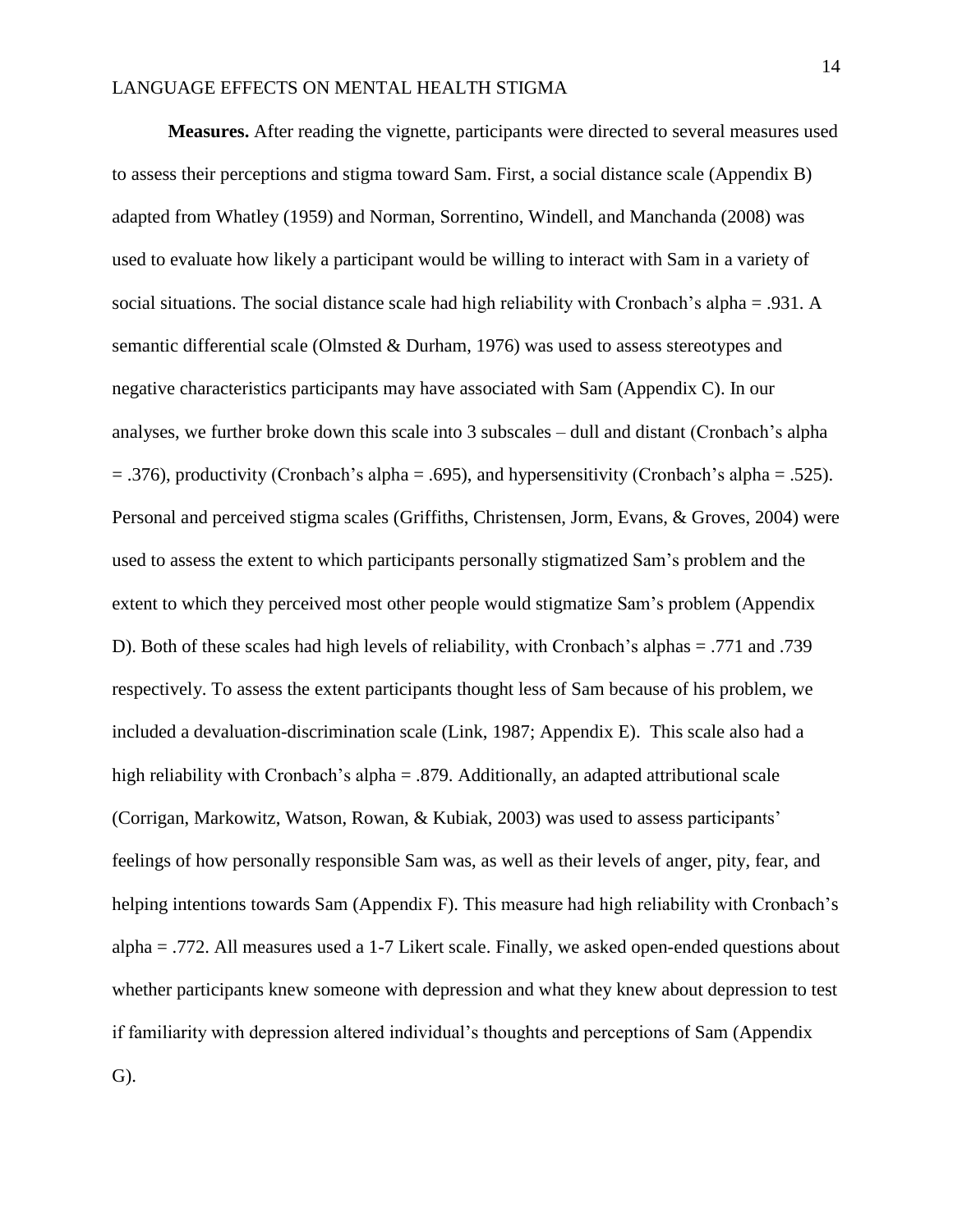#### **Study 1 Results and Discussion**

We first examined intercorrelations among variables (see Table 1). Then, to help control for Type I errors, we conducted a multivariate analysis of variance (MANOVA) with participants' intercorrelated emotional response, personal and perceived stigma, personal responsibility, pity, anger, fear, social distance, and devaluation and discrimination scale averages as our dependent variables to assess the effects of the condition. Results showed a small effect (partial  $\eta^2 = .17$ ) of condition on the dependent measures, multivariate  $F(22, 188) =$ 1.75, *p* = .025; *Pillai's Trace* = .34, indicating that perceptions of the student differed by condition, supporting our overall expectations – though not in the expected directions. Follow-up univariate analyses of variance (ANOVAs) demonstrated the effect of condition on the hypersensitivity scale was significant,  $F(2, 103) = 9.58$ ,  $p < .001$ , and the effect of condition on the personal responsibility scale was marginally significant,  $F(2, 103) = 3.35$ ,  $p = .049$ . For hypersensitivity, estimated marginal means indicated that the unlabeled student (*M* = 3.72, *SE =* 0.18) was perceived as more hypersensitive than either the "depressed" student (*M* = 2.86, *SE*   $= 0.20$ ) or the student "with depression" ( $M = 2.70$ ,  $SE = 0.16$ ). For personal responsibility, estimated marginal means indicated that the unlabeled student ( $M = 3.33$ ,  $SE = 0.22$ ) was perceived as more personally responsible than the student "with depression" (*M* = 2.66, *SE =* 0.20). Figure 1 shows mean differences between conditions for hypersensitivity and personal responsibility.

To summarize, no differences were found between the two labels of depression. However, when compared to the student with no label, the student labeled as "depressed" or as "having depression" was seen as less hypersensitive. The unlabeled student was seen as more responsible for his experiences than the student who described himself as "having depression."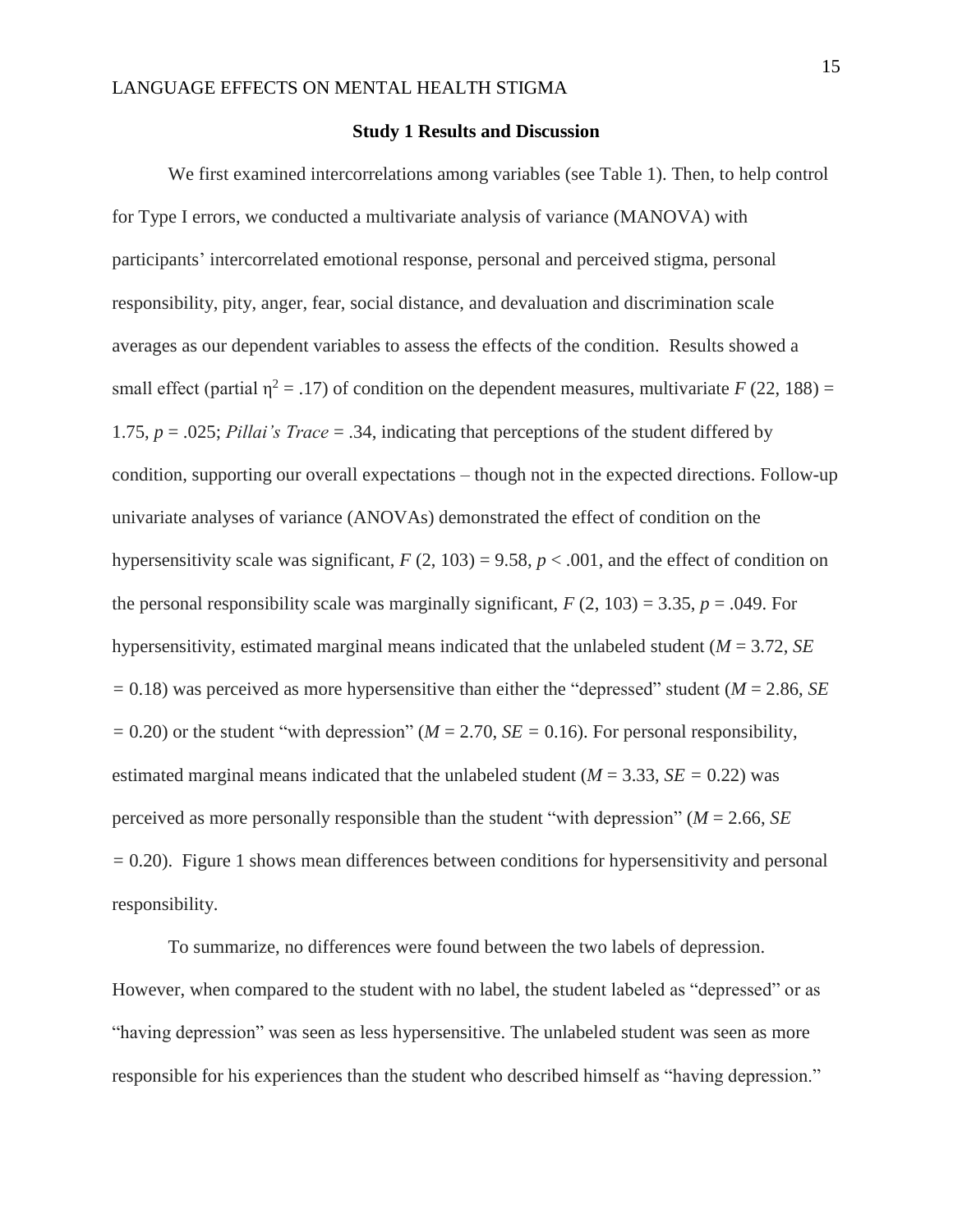While these results did not support our hypothesis, as no differences were found between the two labels of depression, this outcome provides information about the effects of labeling people with mental health diagnoses. The student labeled with depression appeared to be given more leniencies in how he was perceived. This may be one benefit of accurately labeling individuals: when students admit they are struggling and have depression, they are seen as less responsible for that struggle. This information may suggest college students are beginning to understand the effects of having depression and the barriers depression can place on college students' experiences. However, because this finding was not theoretically expected, it should be interpreted with caution.

One limitation of this study is that it examined just the self-disclosed label of depression. Participants may have had difficulty believing the individual was depressed simply by the selflabel and therefore had different perceptions than what was represented in our results. Due to the colloquial use of the terms "depressed" and "depression" it may be beneficial to utilize the label of "major depression" to indicate the mental illness. Future research should investigate how perceptions of different specific mental health diagnoses vary with label-phrasing, such as using obsessive compulsive or bipolar disorders. Additionally, with a larger, more representative sample size, we could allow for greater generalizability. An additional possible limitation is that participants, most of whom were college students, may have found it easy to identify with a struggling college student therefore rating them more sympathetically. Balancing school, work, and social obligations can often be exhausting and difficult to accomplish for many students, such that adding a diagnosis of depression may have created the impression that the labeled individual has even greater obstacles than the non-labeled student. Future research should consider changing the scenario in which the labeled individuals are portrayed such as placing the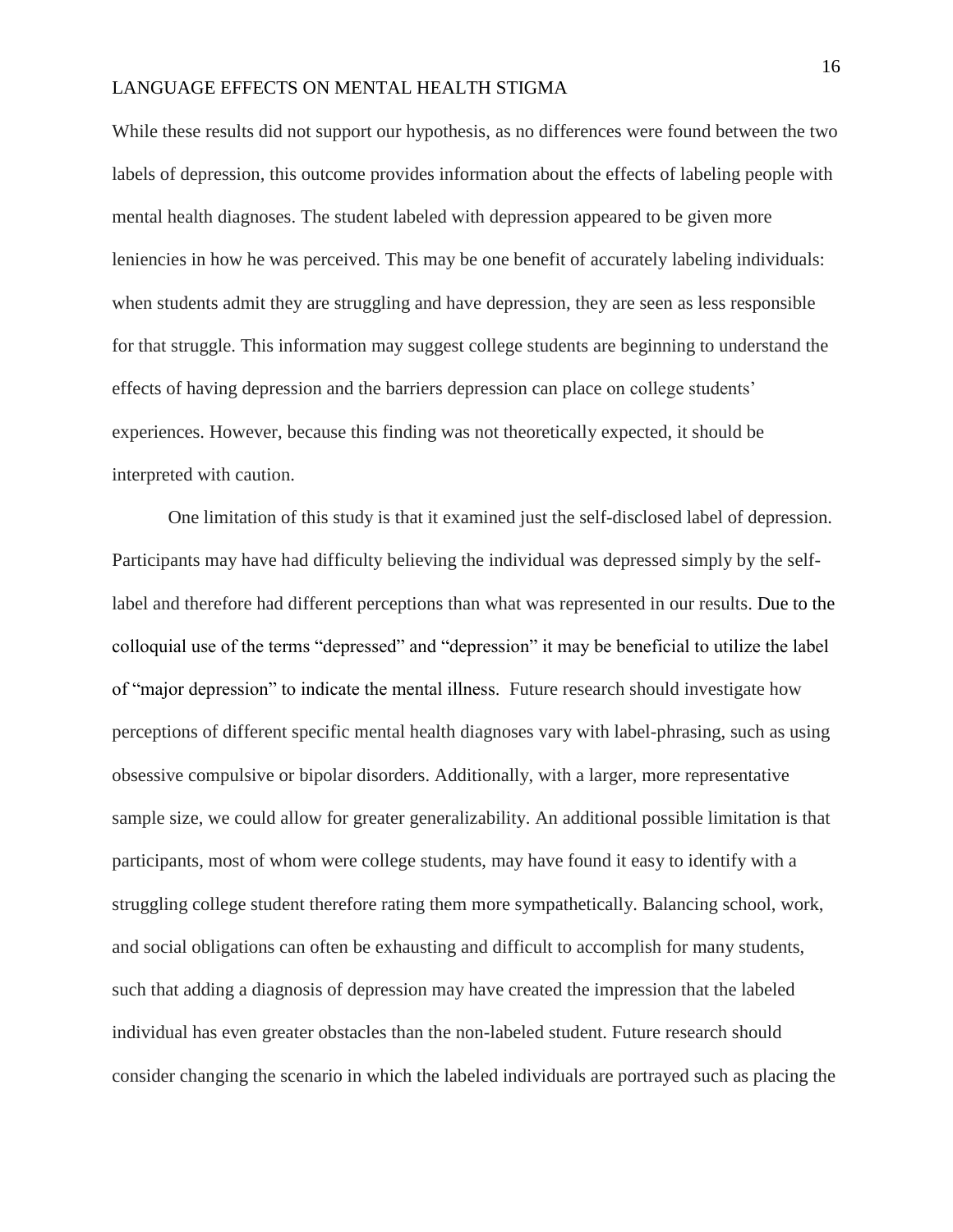individual outside a college situation or outside situations that may be seen as stressful. Doing so may allow participants to focus more on the label rather than the situation in the vignette. Finally, future research should include a social desirability scale to analyze whether or not participants are accurately portraying their personal beliefs about the individual and not just reporting beliefs that are seen to be more socially acceptable.

Although these findings are limited and should be replicated and extended by future research, the results indicated that the way we label a person with mental health concerns significantly influences others' perceptions. Although prior research has suggested being labeled as "depressed" would be associated with more negative perceptions than "with depression," and both labels would be perceived more negatively than having no label (Reynaert & Gelman, 2007; Howell & Woolgar, 2013) the present study saw opposite effects. This outcome may have been due to multiple reasons. For instance, depression is a more common and more understood mental health diagnosis compared other mental illnesses used in past research (e.g. Howell & Woolgar, 2013; Penn & Nowlin-Drummond, 2001; Reynaert & Gelman, 2007), potentially causing our results to differ from past research. The differences we found could indicate people perceived individuals labeled with depression as having a reason to struggle more so than an individual without a label. While these post-hoc explanations should be considered tentatively until they are assessed by future research, these results are consistent with past research that outlines a few of the positive impacts of having a specific mental health label (Wadley & Haley, 2001; Rosenfield, 1997). Our findings extended past research by suggesting that some mental health labels may be beneficial by providing justification for the people attached to the label, whereas those without the label may be seen as at fault for their hard times. Practitioners and educators should be cautious of using different labels and of the way they phrase labels in order to decrease the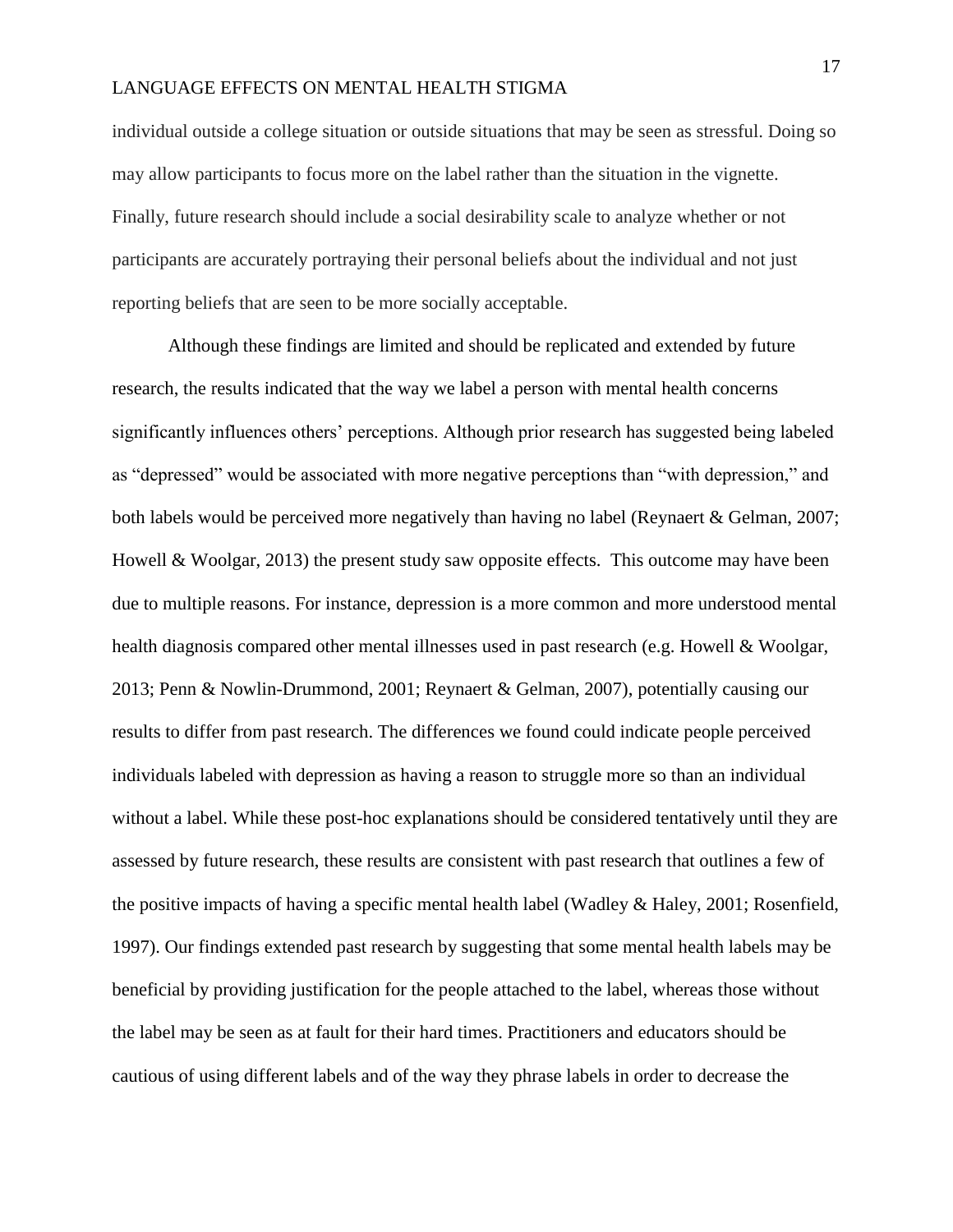stigma associated with mental health. However, rather than advocating for the use of any particular labels, we suggest that the effects of labeling are complex and still need to be further developed in research.

While it is helpful to know appropriate ways to discuss mental health that do not further stigma and stereotypes, this information may not be beneficial if individuals are using it in the wrong context. Alex et al. (2013) argued that our society talks about mental health primarily in a way that dehumanizes and demoralizes patients, such as calling people "crazy." This language, even when used casually in a joking manner, may perpetuate stigma and discrimination against individuals who actually do struggle with their mental well-being. The stigma toward mental illness may play a role in keeping people from seeking treatment or talking to a counselor. Thus, in Study 2, we investigated how using mental health labels in a humorous way impacted people's perceptions of a struggling individual.

#### **Study 2: Effects of Humor on Stigma**

Disparaging humor (humor that slanders or belittles) toward different social groups has been seen to reinforce and increase prejudice and discrimination toward the targeted group (e.g. Abrams & Bippus, 2011; Abrams & Bippus, 2014; Ford, Woodsicka, Triplett, Kochersberger, & Holden, 2014). Especially among college campuses and in the media, it can be normal to hear people joking about very serious mental health problems, such as saying "This weather is so bipolar!" when referring to the changes of the temperature. While the effects of disparaging humor have been studied in other contexts such as in relation to racial discrimination and discrimination towards women (e.g. Abrams & Bippus, 2011; Abrams & Bippus, 2014; Ford et al., 2014), these remarks may also play a role in the stigma associated with mental illness. There is very little research looking at the effects humor has on mental health problems. The purpose of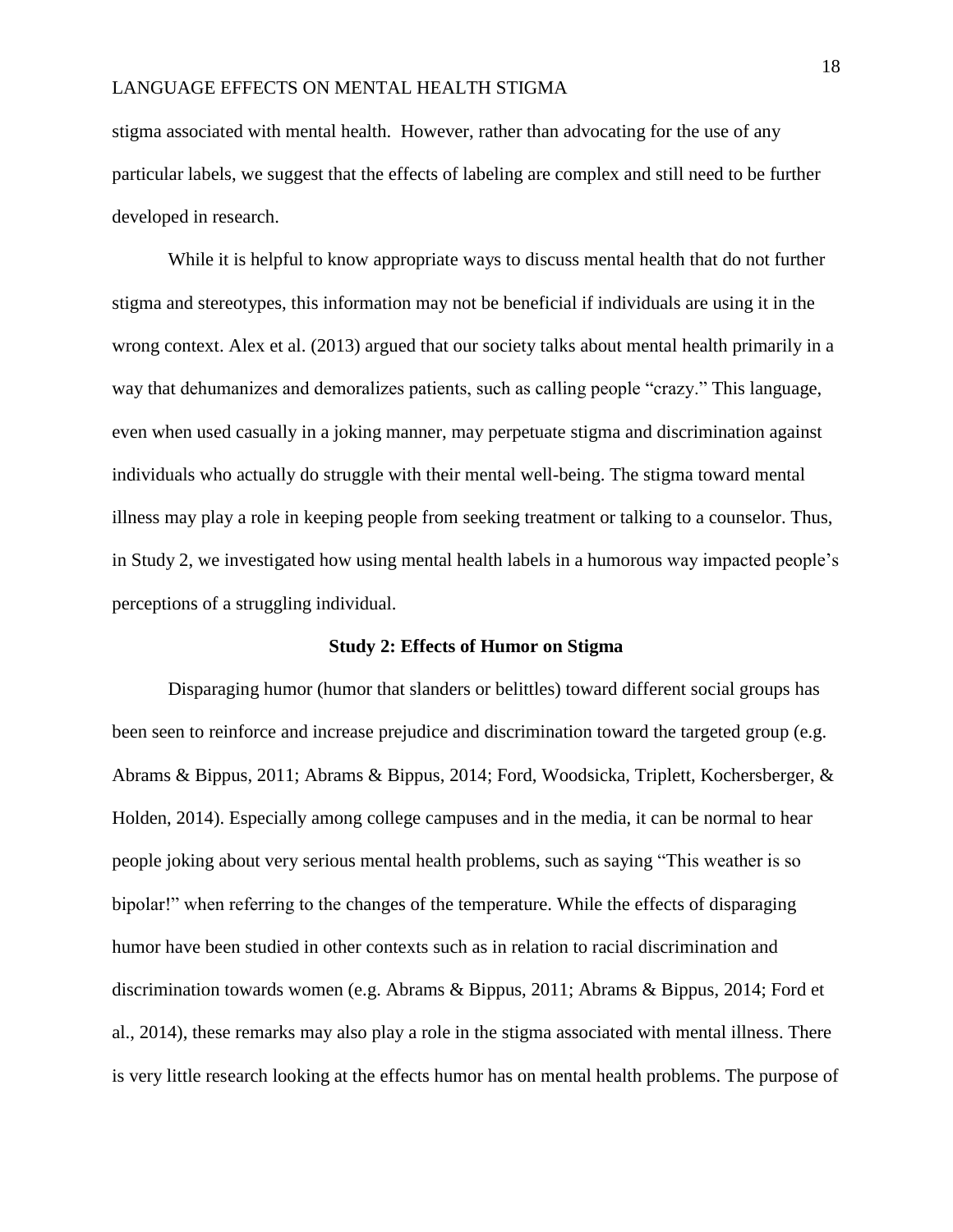this study was to investigate whether or not mental health disparaging humor plays a role in people's perceptions of someone struggling with mental health and their likelihood to help the individual.

Ford and Ferguson (2004) proposed a prejudiced norm theory to explain the ways disparaging humor can have a negative effect on different groups. They proposed that within individuals, humor can reinforce stereotypes and prejudice. This individual-level norming of prejudice can then help maintain prejudice within a society. However, they note that this tolerance in discrimination is seen only when the individual is already prejudiced against the targeted group, as well as when society views discrimination toward the group ambiguously. To clarify, Ford and Ferguson have proposed there is a limited scope of discrimination and prejudice that is examined as such within social psychology. There are social groups against whom discrimination is viewed as more acceptable, such as murderers or terrorists, whereas there are social groups against whom discrimination is viewed as unacceptable because they are considered to be primarily good, such as firefighters or nurses.

However, there is a narrow range in between these groups that is primarily the focus of discussions about prejudice. This range is called the "normative ambiguity range" and is comprised of social groups that may have been disadvantaged in the past (e.g. women, lesbian, gay, bisexual, transgender, and queer [LGBTQ] individuals, African Americans) but for whom prejudice is now shifting from acceptable to unacceptable (Crandall & Warner, 2005). Discrimination against groups in this ambiguity range is primarily seen as unacceptable by society; however, these prejudicial views are often not agreed upon by all of society. Due to this variation, in circumstances involving humor, people may feel more at ease making disparaging comments or laughing at these comments targeting groups in the normative ambiguity range.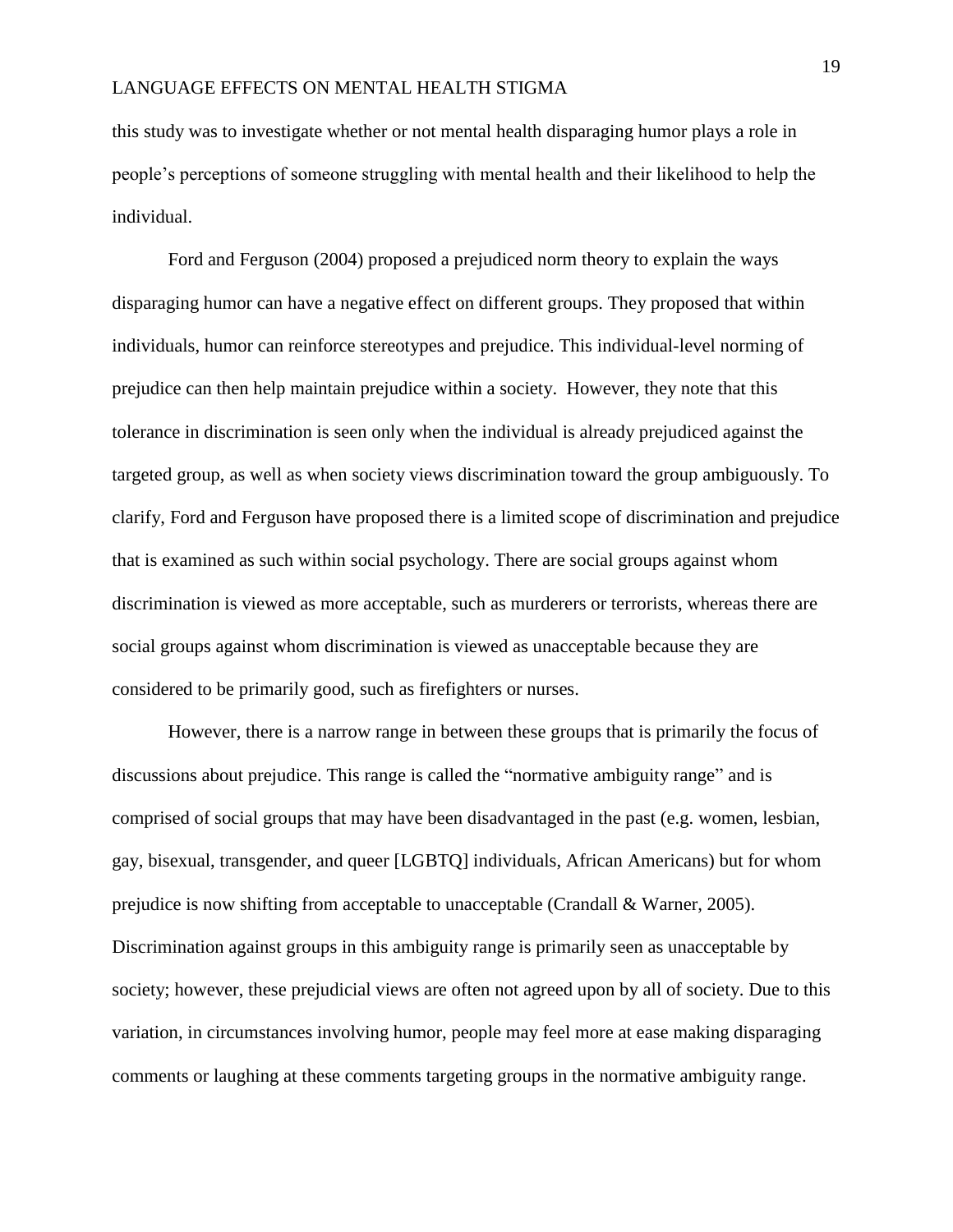This tendency is consistent with other theoretical explanations of prejudice such as Crandall and Eshleman's (2003) justification-suppression model, which suggests that people who hold prejudices will be more likely to express them when they can justify those prejudices. Much of this research has investigated the effects of humor on sexism towards women (Abrams & Bippus, 2011; Abrams & Bippus, 2014) as well as discrimination towards social groups such as Muslims or LGBTQ individuals (Ford et al., 2014). We propose that people who are struggling with mental illness may also be considered as part of this ambiguity range.

In particular, unfortunately, it was only a short time ago that our society had very negative views towards people with mental illness. Now, as research on mental illness continues to grow, people may increasingly be aware of the serious effects of mental illness and understand it is less socially acceptable to discriminate against individuals with mental health problems. For example, we have modified our language to refer to those with cognitive disabilities as "mentally handicapped" or "intellectually disabled" opposed to the word "retarded." In today's society, it would be rare to hear someone describing an individual with a cognitive disability as "retarded." The word "retarded" began to shift meaning in our culture as a word that referred to stupid. The word "retarded" is not typically applied to individuals with cognitive disabilities but when it is used colloquially to mean "stupid" it reflects back on individuals with cognitive disabilities, reinforcing the stereotype that an individual with a cognitive disability is unequal to those without a disability. This idea is similar to the usage of the phrase "That's gay!" to refer to something being abnormal or stupid. Researchers found that due to how common this phrase was only 21% of participants took offense to it (Postic & Prough, 2014). Postic and Prough did find that the more participants knew a person who identified as homosexual, the higher the percentage of viewing the phrase as a slur became. Notably, the overall low percentage of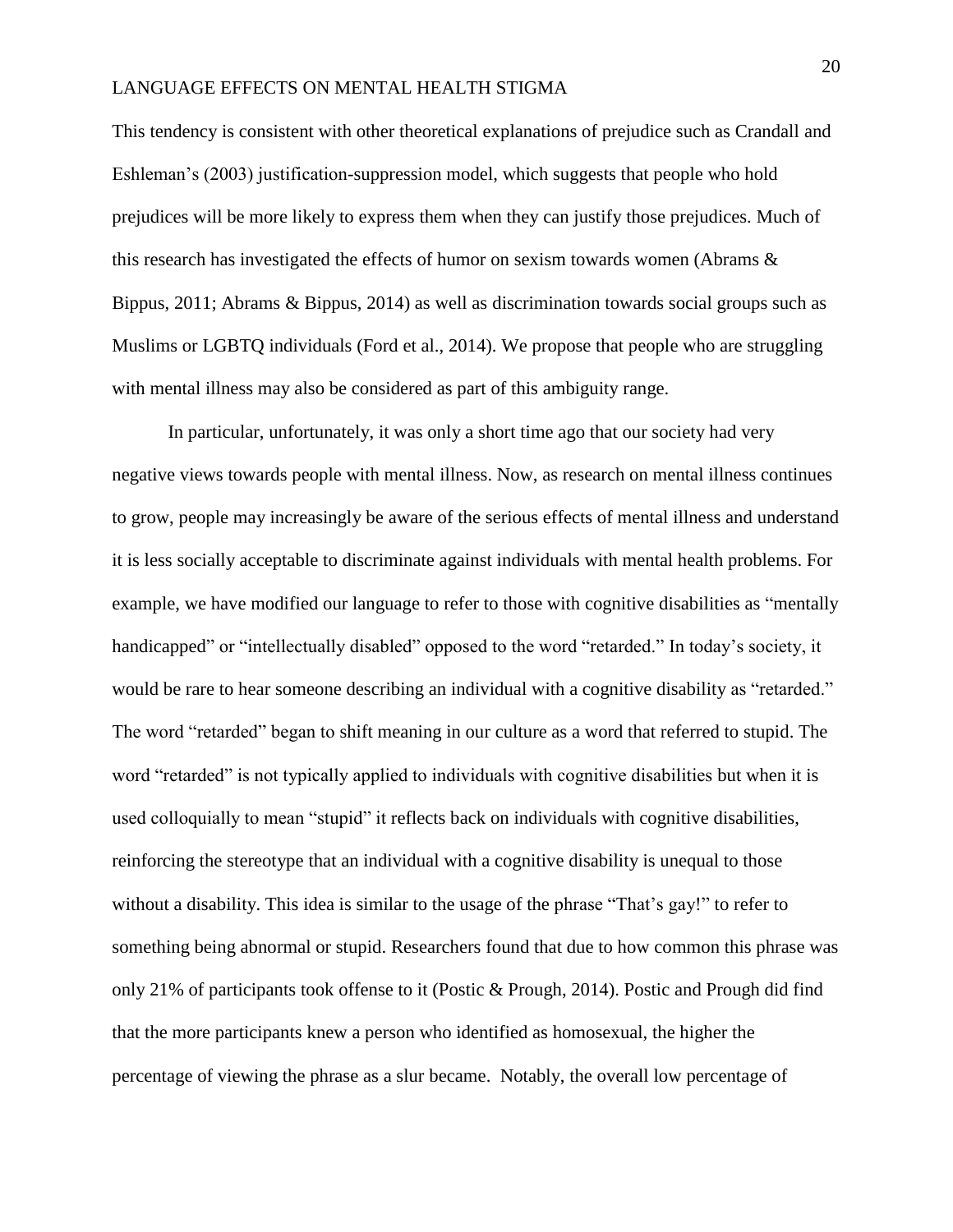individuals who identify phrases such as "That's gay/retarded" as being offensive may indicate the social groups represented by such phrases do fall under the normative ambiguity range (Ford et al, 2014). Further research has shown that disparaging jokes have increased individuals' discrimination against social groups identified in the normative ambiguity range previously discussed. Thus, when phrases such as "That's gay" or "That's retarded" are used jokingly in everyday conversation, they may reinforce other's prejudicial views towards those social groups.

In Ford and Ferguson's (2004) prejudiced norm theory, they offered four interrelated propositions. First, individuals must be able to switch into a humorous mindset. Second, this mindset causes them to perceive that they do not need to be critical of comments made (as they are merely intended to be funny). Third, this uncritical humorous mindset may create cognitive dissonance in the individual if they found the joke to be funny but feel that they should not be laughing at the targeted group, which may increase their tolerance of discrimination toward the targeted group. Individuals may then be more likely to adjust their personal viewpoints to become more aligned with the discrimination. Therefore, disparaging humor can increase one's prejudices towards specific groups.

If our language has an effect on our perceptions of the world (e.g. Hockett, 2013; Oduro & Ostin, 2013; Wadley & Haley, 2001), joking about mental health may be a factor in the way society discriminates against those who are struggling. For example, when jokes about suicide are commonplace (e.g., "This class makes me want to kill myself."), it may become difficult to distinguish between when a person is serious opposed to when they are joking. According to American Foundation for Suicide Prevention (2015), expressing a verbal intent to die is a warning sign for a person who is contemplating suicide. The commonplace of joking about selfharm may be a potential reason people are unlikely to respond urgently when they hear someone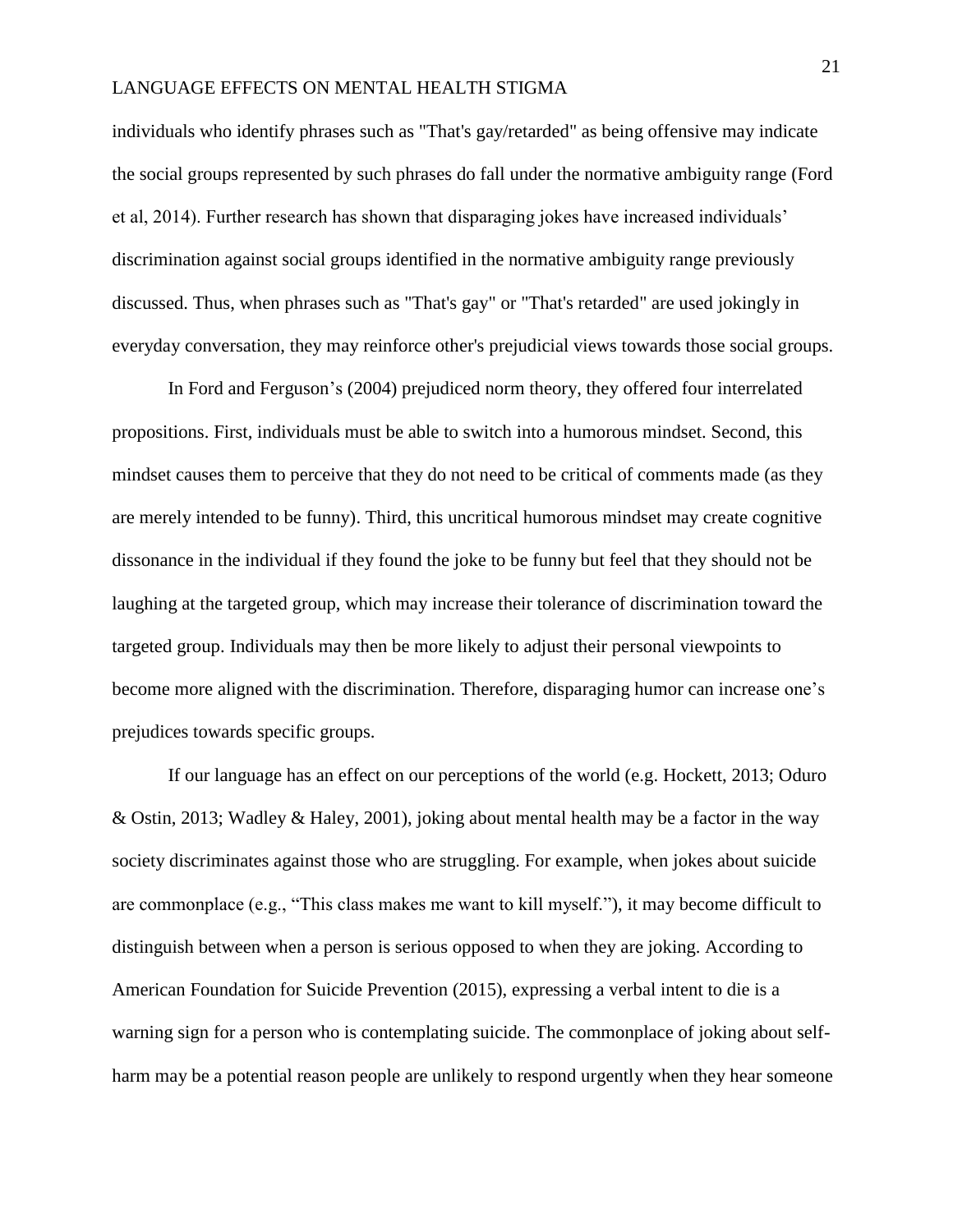expressing their intent to die (Rudd, Goulding, & Carlisle, 2013). The language we hear in everyday conversation may have an effect on the way we hear and perceive honest cues and cries for help.

In this behavioral study, we investigated the effects of joking about suicide on individuals' perceptions and helping behaviors toward a peer who admits they are struggling with suicidal ideation and depression. Consistent with prejudiced norm theory, we hypothesized that those who hear someone joking about suicide will be less likely to perceive another individual who admits they are having a problem with depression and thoughts of suicide as being serious about those feelings. Second, we hypothesized participants who hear a joke about suicide will also be less likely to report the suicidal ideation expressed by their peer to the researcher. Finally, we hypothesized that participants would rate the peer expressing suicidal ideation as more personally responsible for their emotions, and would be less sympathetic and more angry toward the peer when they previously heard someone make a joke about suicide compared to when they did not.

#### **Study 2 Methods**

#### **Participants**

Participants (*N* = 20) consisted of a pool of introduction to psychology students at a small midwestern university. These participants were offered research credit for their class in exchange for participation; other alternatives were also available to students. The average age of participants was 21.47 years,  $SD = 8.03$ . The range of ages was 17-54. The majority of participants were white (75%) and female (55%). Participants signed up for a time to meet with the researcher to complete the research through an online scheduling website. Participants were told the study aimed to examine how classroom problems affect individuals' perceptions of their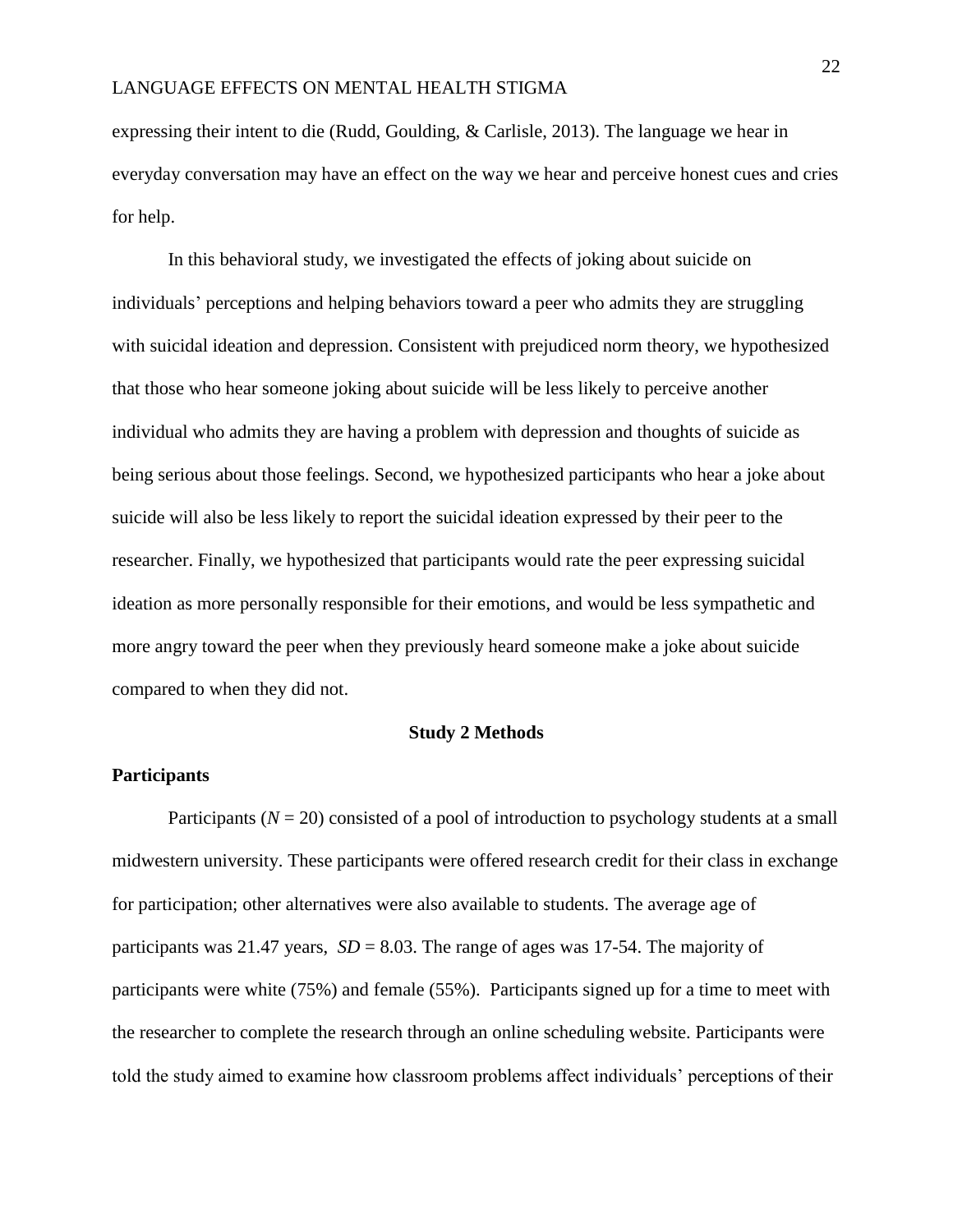teaching assistants and peers. Another undergraduate student served as a confederate to simulate a student who was truly struggling with suicidal ideation and depression. This student was an upperclassman and did not know any of the participants in the study. All materials and procedures were approved by the university's Institutional Review Board and were consistent with the APA ethical principles.

#### **Procedures and Materials**

Only one participant and one confederate was used in each trial. When each participant arrived, the researcher introduced herself as a teaching assistant (T.A.) for an introductory psychology course, reminded both the participant and the confederate of the purpose of this research, and gave a brief overview of participation. After obtaining informed consent, the researcher handed out the first survey (Appendix H), which participants were told was used to assess their attitudes towards different psychology concepts. Embedded within filler questions asking about opinions towards psychology concepts and classroom behaviors was the true measure of interest, comprised of the same two adapted social distance scales used in Study 1 (Norman et al., 2008; Whatley, 1959) to evaluate participants' willingness to interact with a person with depression in a variety of social settings. This measure had high reliability with Cronbach's alpha = .951. Participants were given large envelopes to place all materials in and were told that their responses were confidential and would not be tied back to them in any way.

After the first measure was completed, the researcher told each participant and the confederate about a particular class problem they were having as a T.A., after which participants would complete a variety of measures pertaining to how they perceived the T.A. and her problem. Participants were randomly assigned to one of the two conditions. In the joke condition, the T.A. joked about wanting to kill herself due to all the troubles she was having with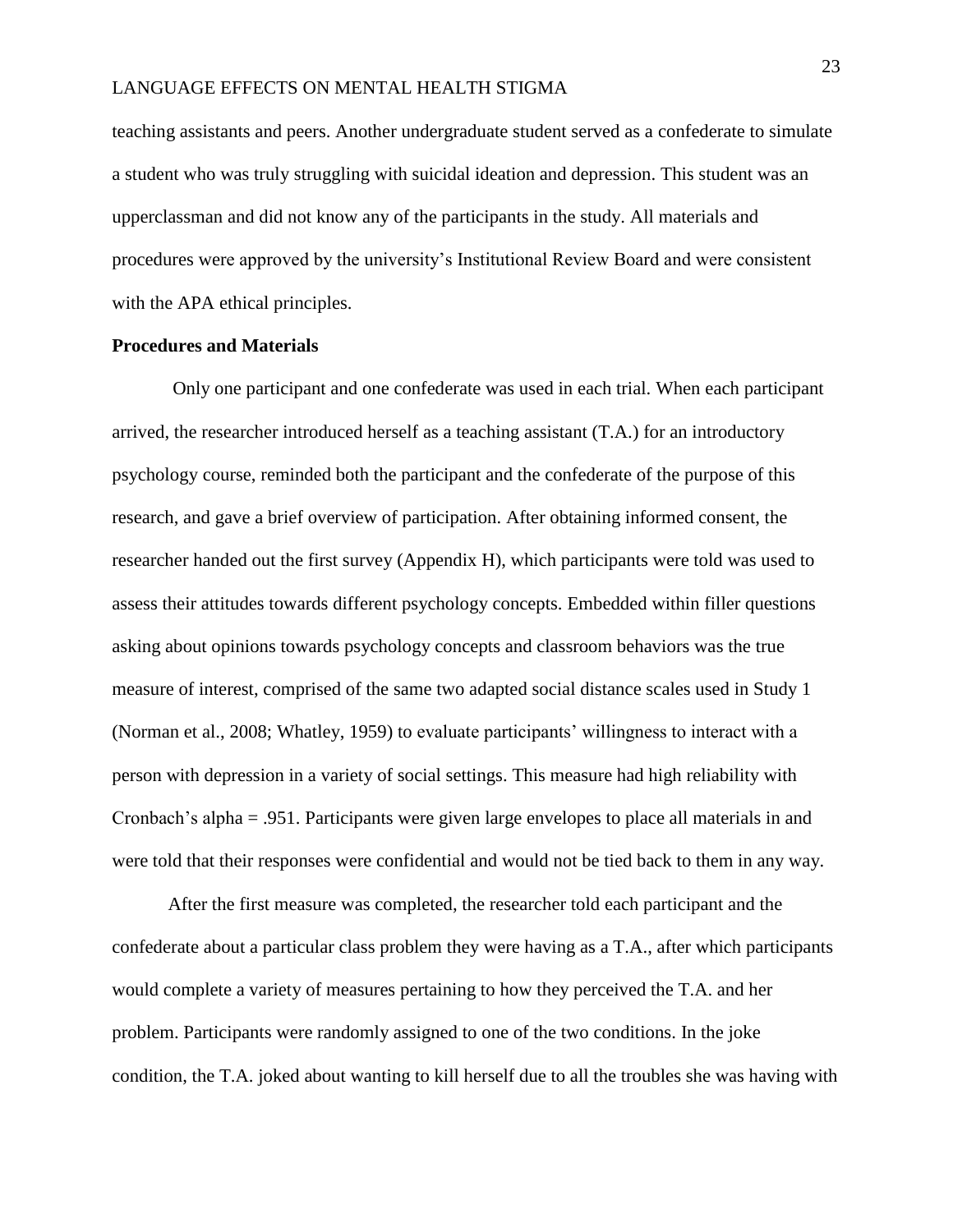her class. In the control condition, the T.A. simply stated that these problems were frustrating. Below is the script of the joke condition.

*"I have a class that does not respect me as a T.A. in any way. They interrupt me and make sarcastic comments when I give them advice on group projects. I also have to do a ton of grading to do each night! It makes me want to kill myself!"*

The measures participants completed for their perceptions of the T.A. included the measures personal and perceived stigma used in Study 1 (Griffiths et al., 2004) to assess the extent to which participants stigmatized the T.A. and her problem (Appendix D). These scales had moderate reliability with Cronbach's alpha = .686 and .631 respectively. The adapted attributional scale (Corrigan et al., 2003) used in Study 1 was again used to assess participants' feelings of the T.A.'s personal responsibility for the problem, as well as perceptions of anger, pity, and fear towards the T.A. (Appendix I). This scale had moderate reliability with Cronbach's alpha = .557. Additionally, we used a Situation Response Scale (Appendix J) adapted from Rudd, Goulding, and Carlisle (2013) to assess participants' perceived seriousness of the class problem, comfort levels with the problem, urgency to respond to the problem, how sure they felt the T.A. would be okay due to the problem, and how likely they were to disclose this information to a mentor or professor. All measures used a 1-7 Likert scale. The measures for the T.A. were intended to conceal the true purpose of the study, but were included in analyses since participants' perceptions of the T.A. may have differed depending on condition (see Table 3).

After completing the measures for the T.A., each participant and the confederate were instructed to fill out a student information sheet (Appendix K), reporting their class year, how many years they had been enrolled in a college program, their major, and a brief description of a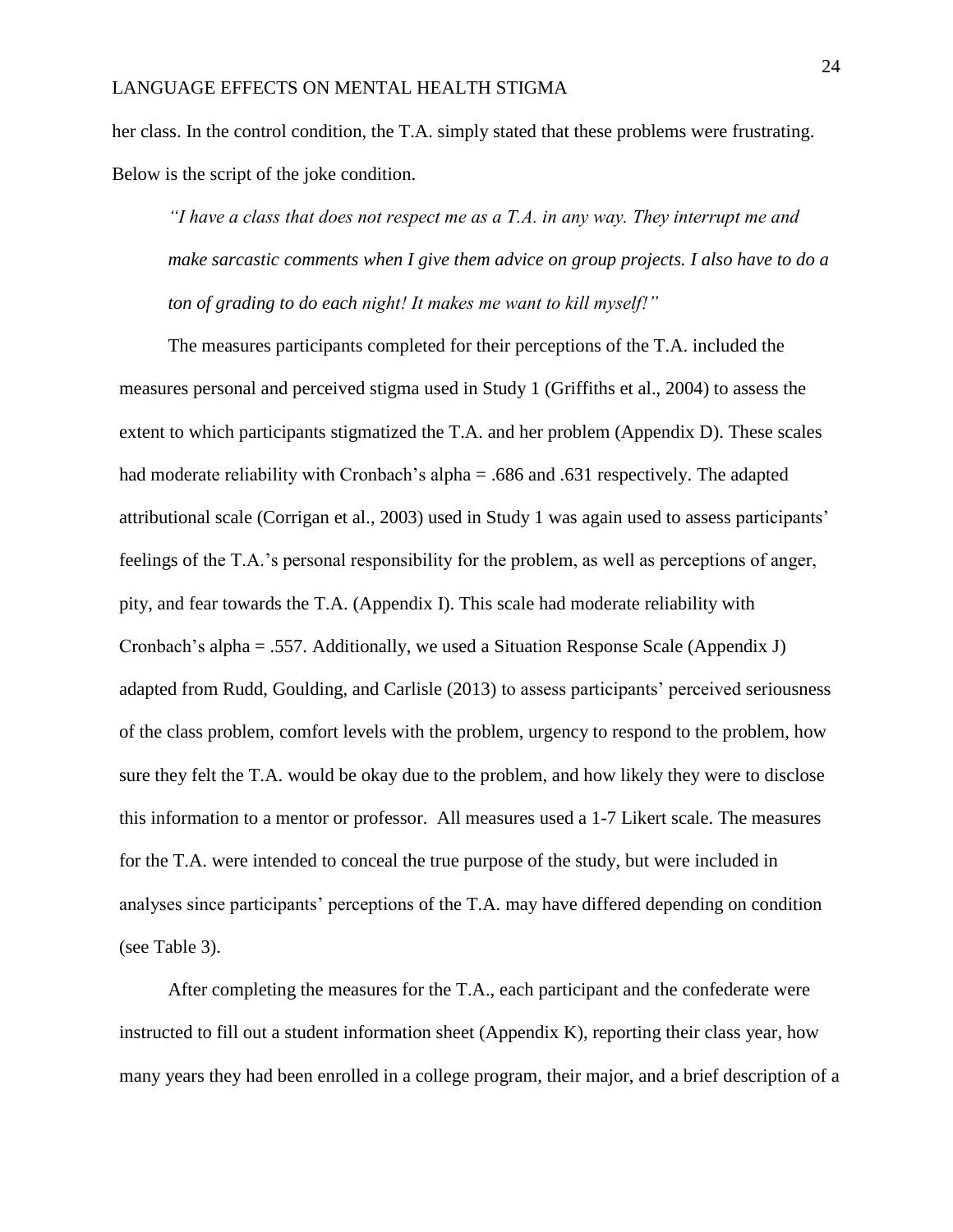problem they had in their college classes. Each participant was reminded they could share any class problem they had and that their peer (the confederate) also had this same opportunity, so some of the information may be more distressing or more typical of a college setting. The confederate was trained to write down a scripted class problem briefly describing how their struggle with depression and suicidal ideation impacted their class performance (Appendix L). After the participant and confederate provided their responses, they exchanged papers, read each other's responses, and filled out the same set of measures they previously filled out for the T.A. (i.e. personal and perceived stigma, attributional scale, situation response scale). Participants also responded to demographic questions (Appendix M).

Upon completing the measures, the confederate left the room stating they were late for class and had to go. When the participant finished the measures, the researcher asked them if they had any questions or comments about the study. This was meant to allow students to have an opportunity to disclose to the researcher that confederate had written about thoughts of suicide. Following this question, the researcher continued with the debriefing, asking them what they thought the purpose of the study was to probe for suspicion, then revealing the deception and explaining the purpose of the study. The researcher also asked participants how often they heard people joking about suicide and how seriously they take these jokes when they hear them. Participants were thanked for their participation, asked to not discuss this study in their classes, and provided with a list of campus, local, and national mental health resources to utilize in the event they or someone they know struggled with depression or suicide.

#### **Study 2 Results and Discussion**

We first examined intercorrelations among variables (Table 2). To help control for Type I errors, we ran a multivariate analysis of covariance (MANCOVA) with participants' average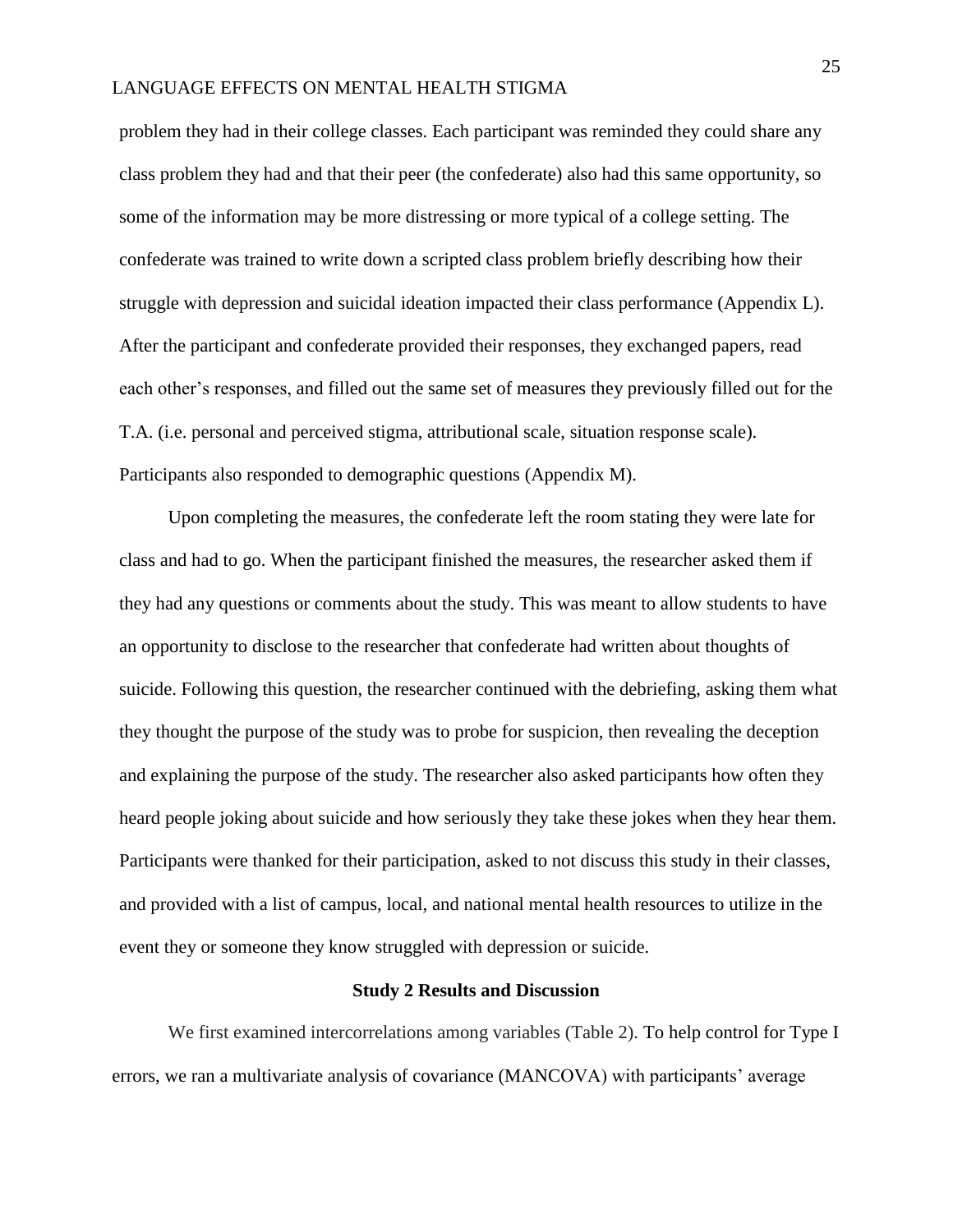scores for social distance, personal stigma, perceived stigma, perceptions of personal responsibility, pity, anger, comfort, and seriousness for both the T.A. and the confederate as dependent variables to assess the effects of condition. No significant results were found, multivariate  $F(2, 14) = 1.853$ ,  $p = .405$ . However, as indicated by mean scores, there were meaningful trends in the expected direction (see Table 4). Participants tended to perceive the confederate's problem as less serious when presented with the joke, consistent with our hypothesis. Participants tended to view the confederate as more personally responsible and felt less anger in the joke condition. Participants' levels of personal stigma toward the student in the joke condition were slightly higher compared to when no joke was presented, suggesting this humor reinforces the stereotypes we may believe about suicide, such as the belief that the individual is not really struggling. As expected, participants also tended to believe the general population would have more stigmatizing attitudes about the confederate than they themselves had, regardless of condition. Between conditions, perceived stigma was slightly lower in the joke condition compared to the control condition. These higher levels of perceived stigma and lower levels of personal stigma may be evidence that people struggling with suicidality and depression are in the normative ambiguity range of prejudice. Participants were more likely in the joke condition to believe other people do stigmatize individuals who are feeling suicidal, but then reported they personally do not stigmatize them. They may understand this group of people should not be discriminated against but still believe there is some range of prejudice against them. Participants rated their comfort with the confederate's problem higher when the researcher joked about wanting to kill herself compared to when she did not joke. According to past research (Rudd et al., 2013), it would be expected the participants would be less comfortable with the confederate's suicidal ideation when they believed the confederate was actively suicidal.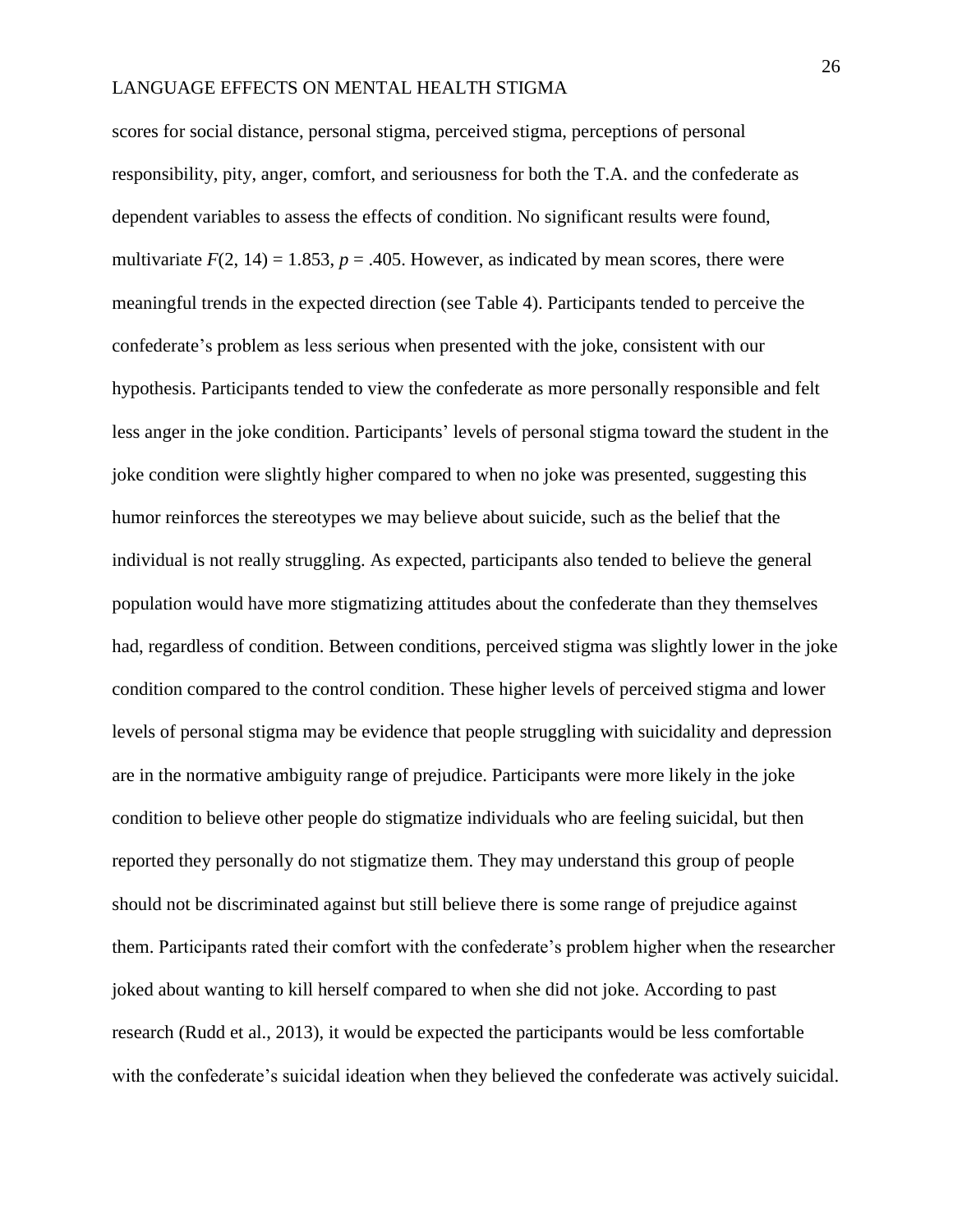Therefore, because they tended to perceive the confederate's problem as less serious in the joke condition compared to the control condition, it would make sense that they were more comfortable with the confederate's problem in the joke condition. This suggests humor may have served as a way to ease some of the discomfort they may have been feeling about the confederate's suicidal ideation.

Inconsistent with our hypothesis, participants perceived the confederate more sympathetically when they heard the researcher joke about suicide compared to when the researcher did not make a joke. This may be congruent with stigmatizing attitudes if the participants believe people who are truly struggling with suicidal ideation are doing it for attention or are faking it, which would be evidenced by higher rates of personal stigma. In this instance, the joke may have reinforced how much the confederate was struggling and that they also may have been using the context of wanting to kill themselves as a way to describe how stressed out they were, not that they truly were considering suicide as an option.

While none of the trends were significant and therefore cannot be generalized to the broader population, the majority of the findings were consistent with our hypotheses. There are also several limitations to this study. First, our sample size was small and therefore limited our generalizability. Additionally, past research states that disparaging humor only has a detrimental effect when individuals are already prejudiced towards the target group (Ford  $&$  Ferguson, 2004). The participants in this study had lower (versus higher) levels of prejudice toward people with depression ( $M = 3.03$ ,  $SE = 1.41$ ). Due to these low levels, it is possible the humor did not affect the maintenance of their prejudiced views. Because humor can also serve as a healthy way to react to potential threats or uncomfortable situations (McGraw  $\&$  Warren, 2010), humor involving suicide or other mental illness may serve as a way for people to reduce the anxiety and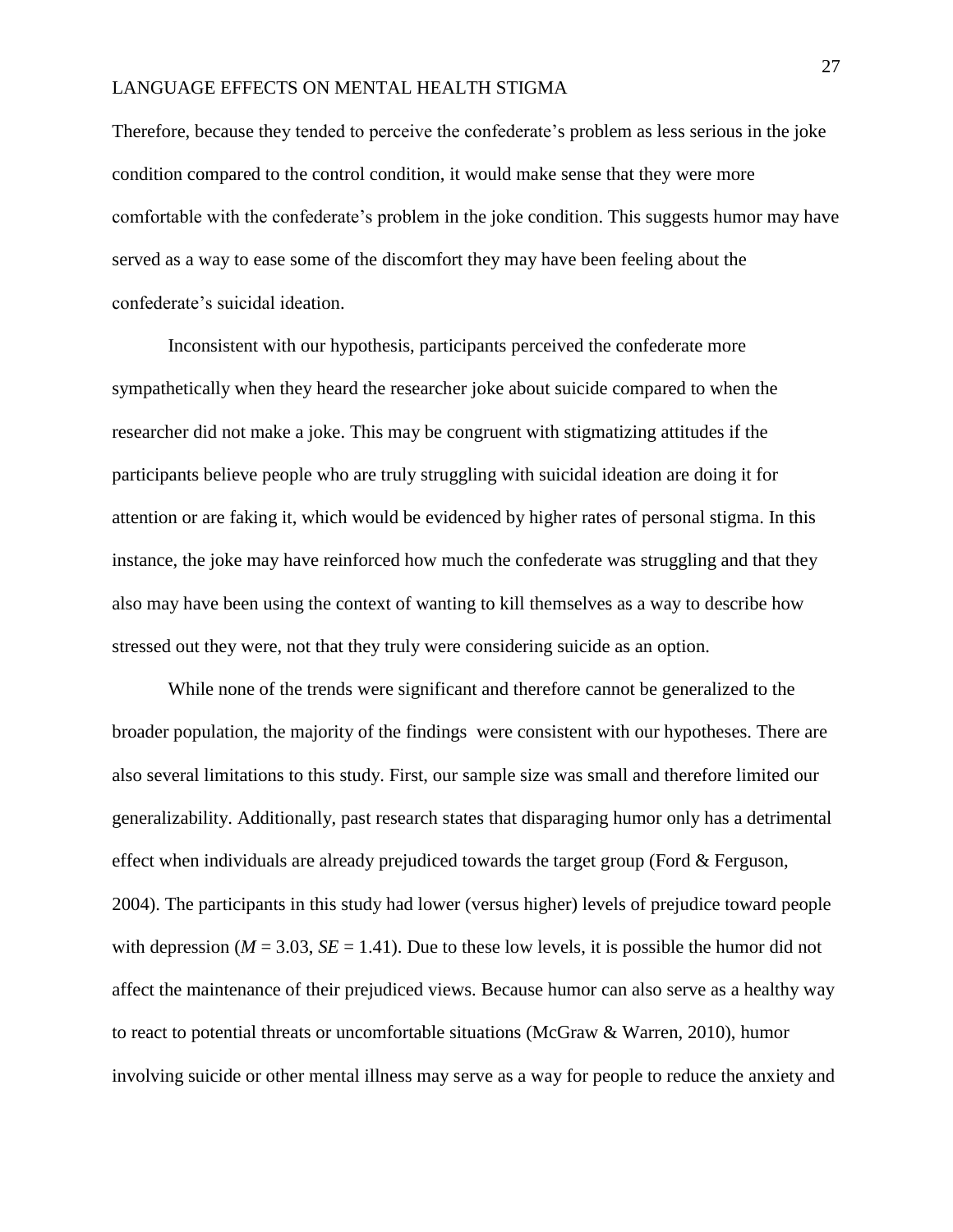confusion they may be dealing with when confronted with an individual struggling with their mental health. It is possible that participants were able to reflect on the T.A.'s humor to relieve their own anxiety about their struggling peer.

When confronted with jokes about suicide, people may view someone who is expressing suicidal ideation as also joking or overreacting. Humor may serve as a way for individuals to feel as if they do not need to do anything to assist a struggling peer. Throughout our study, less than one-third of the participants came forward and told the researcher what the confederate had written as their problem, regardless of condition. While students may have felt uncomfortable bringing this up to the researcher, even after the confederate left the room, or if they believed the researcher was going to read the class problems immediately following the experiment, this finding brings up a huge concern. Participants reported they moderately  $(M = 4.11, SE = 2.05)$ heard people joke about suicide before and tended to take people less seriously (*M =* 2.94, *SE =* 1.76) when they heard these jokes. American Foundation for Suicide Prevention (2015) lists talking about killing themselves as a warning sign someone is thinking about suicide. If this joking language is commonly being used on college campuses and students are not taking these comments seriously, it would make sense that they would not report even *serious* comments to a professor or counselor. It may be difficult for students to differentiate between someone being serious and someone joking about mental health. Students may not want to assume their peer is thinking about a topic as heavy as suicide or may not want to say anything in case they are wrong and offend their friend. However, it does raise concern that there may be students communicating their pain and then having peers view it as an over-exaggeration rather than taking it seriously and encouraging them to seek treatment.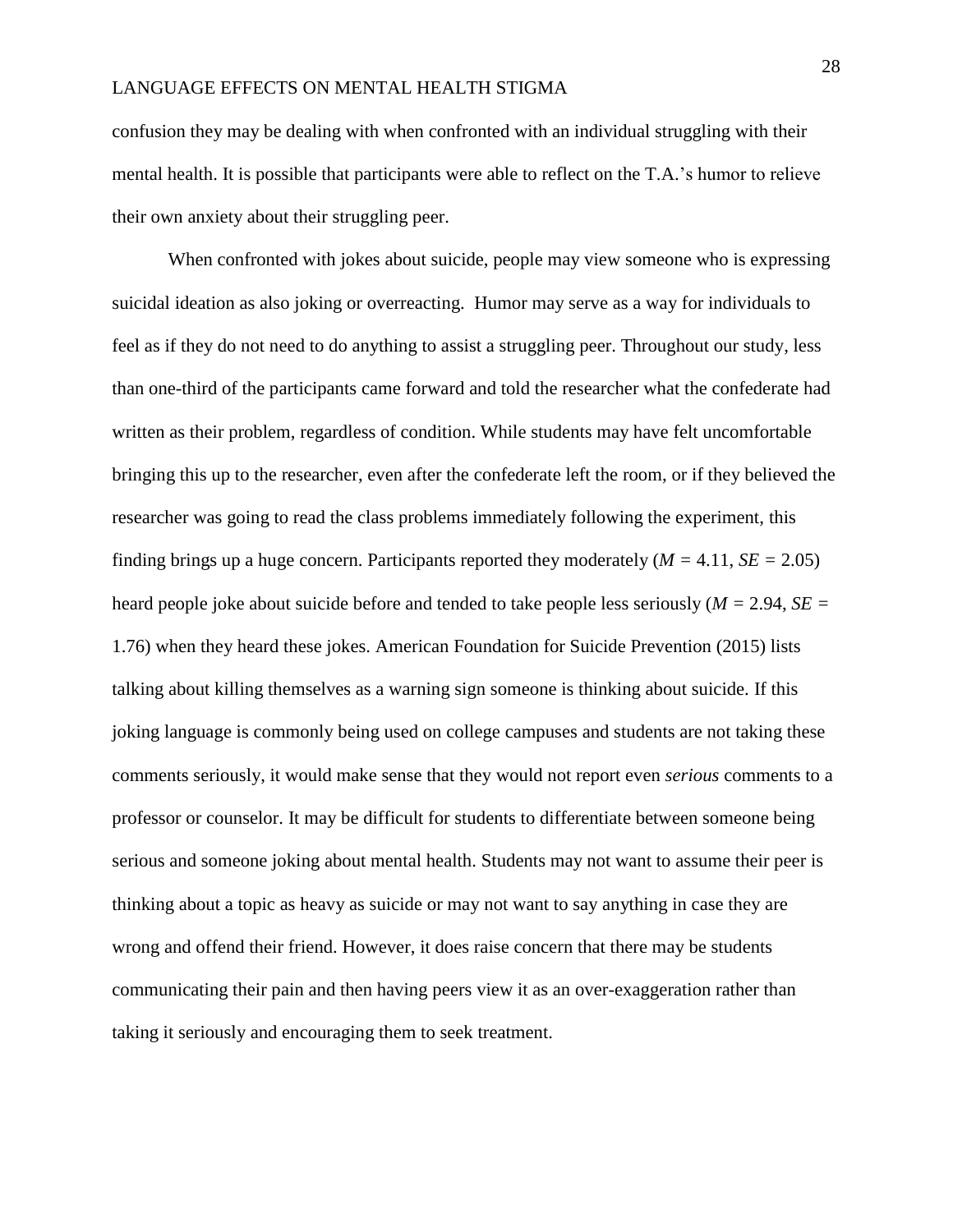Suicide is the third leading cause of death for individuals between the ages of 15-24 (Centers for Disease Control and Prevention, 2012) and it is a preventable cause of death. Perhaps by taking comments about suicide more seriously, we can create a culture where these comments are questioned and people making the comments will be connected to professional help. Future research should continue to investigate how humor about mental health affects stigma and discrimination. Future research may also want to look at the effect humor has on individuals who are struggling and their willingness and hopefulness regarding seeking help.

#### **General Discussion and Conclusion**

Language carries important implications for our daily lives, especially in regards to stigma and discrimination. These implications may be evident by the words we use, the phrasing we use, or the context in which we communicate ideas about individuals. While our hypotheses were not fully supported in either study, we did find some important outcomes. In these two studies, we investigated the effects language had on mental health stigma. We looked at the role label-phrasing (Study 1) and humor (Study 2) played in invoking and maintaining stigma. We found the label of a mental illness does affect people's perceptions such that participants actually saw labeled individuals as less hypersensitive compared to individuals struggling with no label. While we found no significant effects of humor surrounding mental illness, we did find meaningful trends suggesting humor may play a role in reinforcing prejudicial views and increasing stigma, while also easing participants' comfort with the confederate's suicidal ideation.

Stigma has a basis in language. The myths we tend to believe about mental illness are shaped by the language we use. This language can create a framework for people's expectations and stereotypes, limiting what people perceive labeled individuals are able to do (e.g. Hockett, et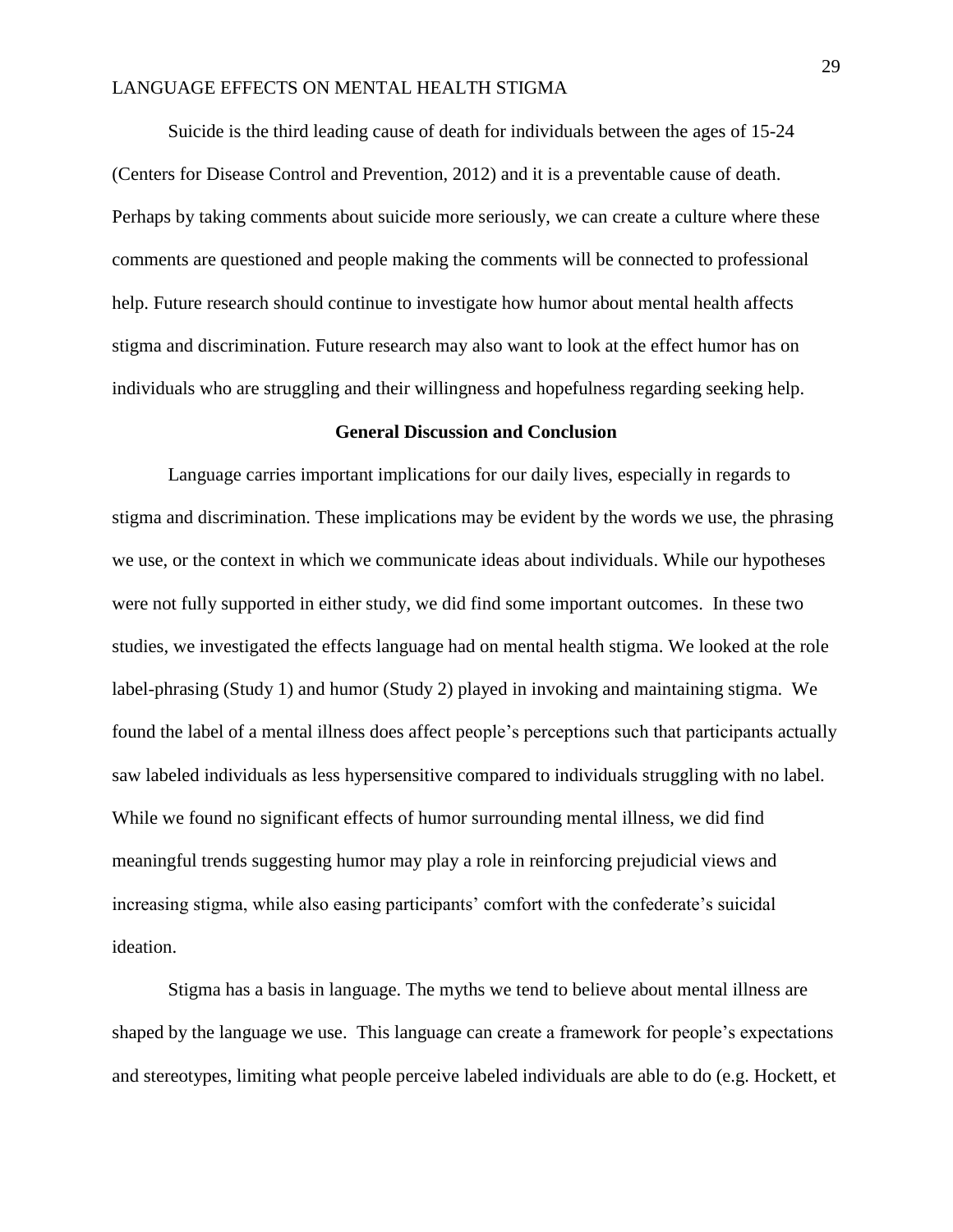al., 2014; Penn & Nowlin-Drummond, 2001; Shrifer, 2013; Szeto et al, 2013). Due to this fact, it is important to take into consideration the way we talk about these topics and the implications our language has. In Study 1, the label of *depression,* served as an insulator from negative perceptions regardless of the way it was phrased. However, despite the label used or the way that label is phrased, the context in which mental health is discussed may also have an effect on individuals' perceptions. When using language about mental illness in humorous contexts, individuals may uphold prejudicial views that reinforce the myths we believe about mental illness such that mental illness is something individuals can control or snap out of easily.

Future research should continue to investigate the effects language has on social power, prejudice, and discrimination. Researchers should further investigate the role language plays in overt discrimination against individuals with mental illness. Link and Phelan (2001) argue that stigma is dependent on power or the loss of power so it would be beneficial to further the research to include the element of discrimination. Research may also want to explore how language affects the individual diagnosed with a mental illness in addition to how it influences other people's perceptions of that individual.

In conclusion, this research adds to past research on the effects language has on stigma and individual perceptions. Having a label of a mental health diagnosis, such as depression, at times may lead to more understanding perceptions by peers on a college campus. Additionally, hearing a joke about suicide might maintain the stigma an individual has towards someone feeling suicidal. It is important to remain mindful of our language and consider how it may affect other people if we want to work on reducing stigma and prejudice against individuals struggling with their mental health.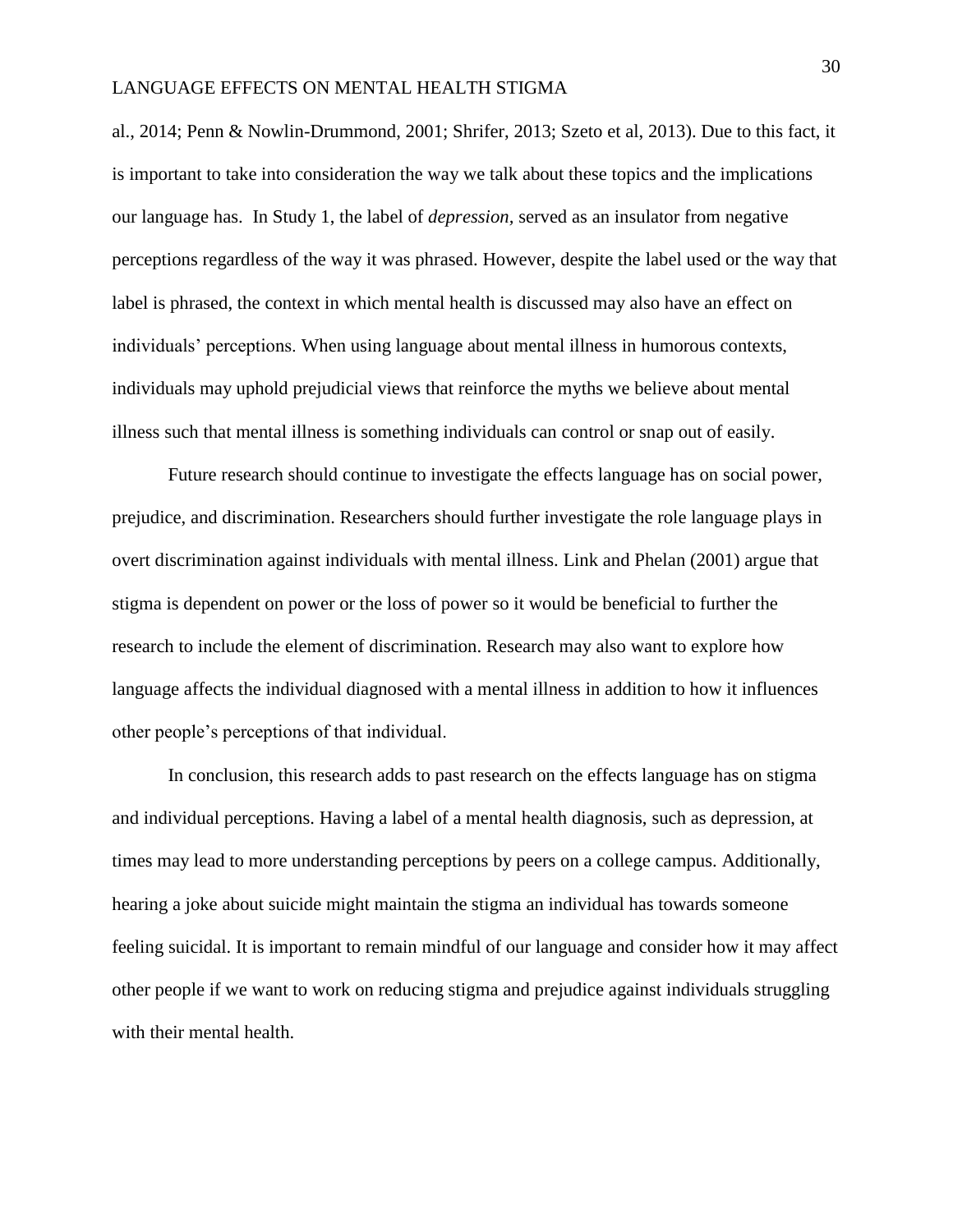#### **References**

- Abrams, J. R., & Bippus, A.M. (2011). An intergroup investigation of disparaging humor. *Journal of Language and Social Psychology, 30*(2), 193-201.
- Abrams, J. R., & Bippus, A. M. (2014). Gendering jokes: Intergroup bias in reactions to sameversus opposite-gender humor. *Journal of Language and Social Psychology*, *33*(6), 692- 702.
- Alex, M., Whitty-Rogers, J., & Panagopoulos, W. (2013). The language of violence in mental health: Shifting the paradigm to the language of peace. *Advances in Nursing Science*, *36*(3), 229-242.
- American Foundation for Suicide Prevention. (2015). *Suicide warning signs.* Retrieved from <https://www.afsp.org/preventing-suicide/suicide-warning-signs>
- American Psychological Association. *Publication manual of the American Psychological Association* (Sixth ed.). (2010).
- Center for Disease Control. (2012). *Suicide facts at a glance.* [Data file]. Retrieved from [http://www.cdc.gov/violenceprevention/pdf/suicide\\_datasheet\\_2012-a.pdf](http://www.cdc.gov/violenceprevention/pdf/suicide_datasheet_2012-a.pdf)
- Corrigan, P., Markowitz, F. E., Watson, A., Rowan, D., & Kubiak, M. A. (2003). An attribution model of public discrimination towards persons with mental illness. *Journal of Health and Social Behavior, 44*(2), 162-179.
- Crandall, C. S., & Eshleman, A. (2003). A justification-suppression model of the expression and experience of prejudice. *Psychological Bulletin 129*(3), 414-446.
- Crandall, C.S., & Warner, R.H. (2005). How a prejudice is recognized. *Psychological Inquiry, 16*(2), 137-141.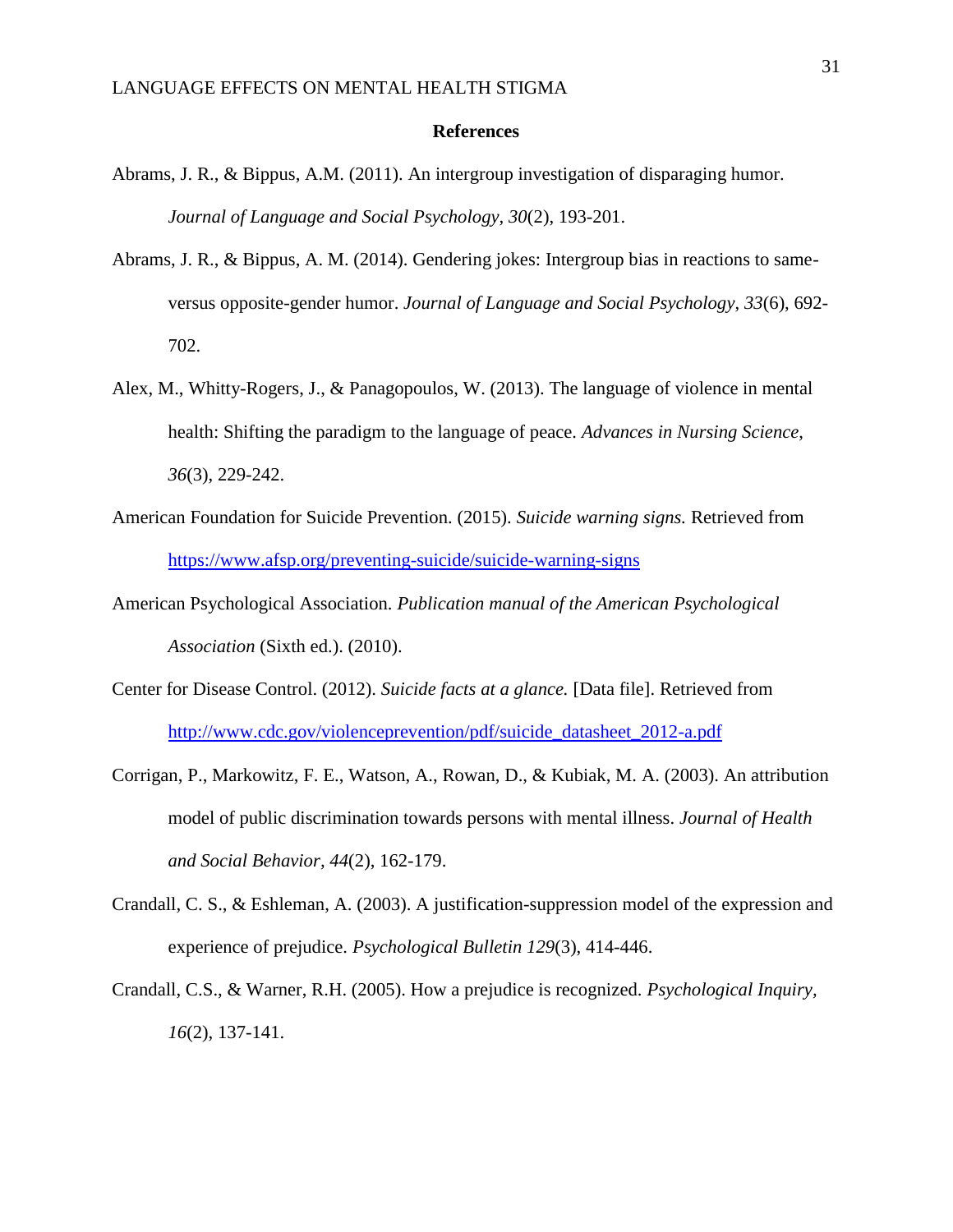- Crowne, D. P., & Marlowe, D. (1964). *The approval motive: Studies in evaluative dependence*. New York: John Wiley & Sons, Inc.
- Ford, T. E., & Ferguson, M. A. (2004). Social consequences of disparagement humor: A prejudiced norm theory. *Personality and Social Psychology Review*, *8*(1), 79-94.
- Ford, T. E., Woodsicka, J. A., Triplett, S. R., Kochersberger, A. O., & Holden, C. J. (2014). Not all groups are equal: Differential vulnerability of social groups to the prejudice-releasing effects of disparagement humor. *Group Processes & Intergroup Relations, 17*(2), 178- 199.
- Goffman, E. (1963). *Stigma: Notes on the management of spoiled identity.* Englewood Cliffs, NJ: Prentice Hall
- Gove, W. R. (1970). Societal reaction as an explanation of mental illness: An evaluation. *American Sociological Review 35*(5), 873–84.
- Griffiths, K. M., Christensen, H., Jorm, A. F., Evans, K., & Groves, C. (2004). Effect of webbased depression literacy and cognitive-behavioural therapy interventions on stigmatising attitudes to depression: Randomised controlled trial. *British Journal of Psychiatry* 185, 342-349.
- Haslam, N. (2006). Dehumanization: an integrative review. *Personality and Social Psychology Review, 10,* 252-264.
- Hockett, J. M., McGraw, L. K., & Saucier, D. A. (2014). A "rape victim" by any other name: The effects of labels on individuals' rape-related perceptions. In H. Pishwa & R. Schulze (Eds.), *Expression of inequality in interaction: Power, dominance, and status* (pp. 81- 104). Amsterdam: John Benjamins Publishing Company.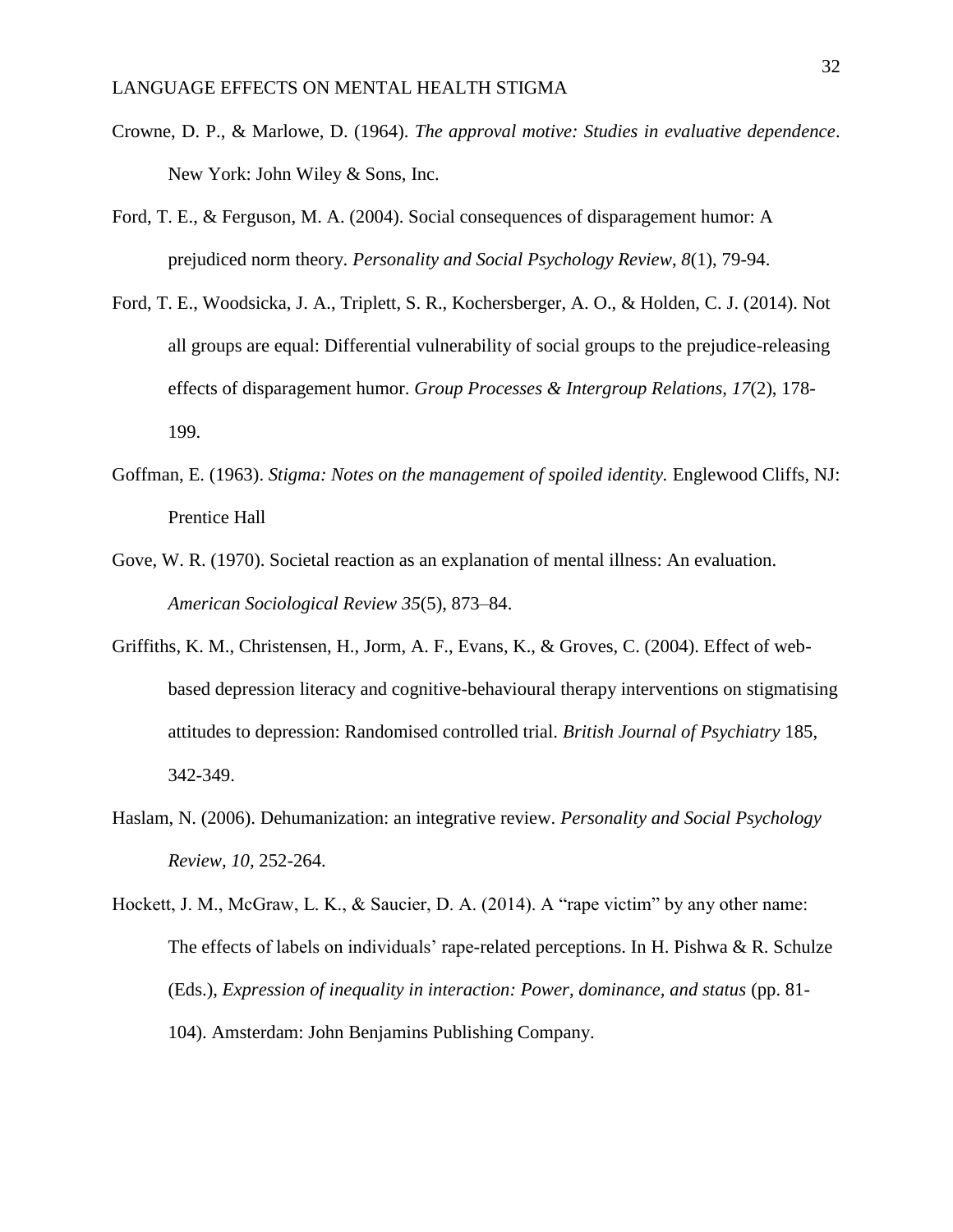- Howell, A. J., & Woolgar, S. R. (2013). Essentialism and compassion: Predicting preference for noun labels applied to people with mental disorders. *Personality and Individual Differences, 54*, 87-91.
- Jones, E., Farina, A., Hastorf, A., Markus, H., Miller, D. T., & Scott R. (1984). *Social stigma: The psychology of marked relationships.* New York: Freeman
- Kvaale, E. P., Gottdiener, W. H., & Haslam, N. (2013). Biogenetic explanations and stigma: Meta-analytic review of associations among laypeople. *Social Science & Medicine, 96*, 95-103.
- Lebowitz, M. S., (2014). Biological conceptualizations of mental disorders among affected individuals: A review of correlates and consequences. *Clinical Psychology: Science and Practice, 21*, 67-83.
- Link, B. G. (1982). Understanding labeling effects in the area of mental disorders: An assessment of the effects of expectations of rejection. *American Sociology Review, 52*, 96-112.
- Link, B. G. & Phelan, J. C. (2001). Conceptualizing stigma. *Annual Review of Sociology,* 27, 363-385.
- Martinez, A. G., Piff, P.K., Mendoza-Denton, R., & Hinshaw, S. P. (2011). The power of a label: Mental illness diagnoses, ascribed humanity, and social rejection. *Journal of Social and Clinical Psychology, 30*(1), 1-23.
- McGraw, A. P., & Warren, C. (2010). Benign violations: Making immoral behavior funny. *Psychological Science, 21*(8), 1141-1149.
- Moore, A. (2013, June). *Brokenness and Stigma.* Presentation at the To Write Love on Her Arms MOVE Community Conference, Cocoa Beach, FL.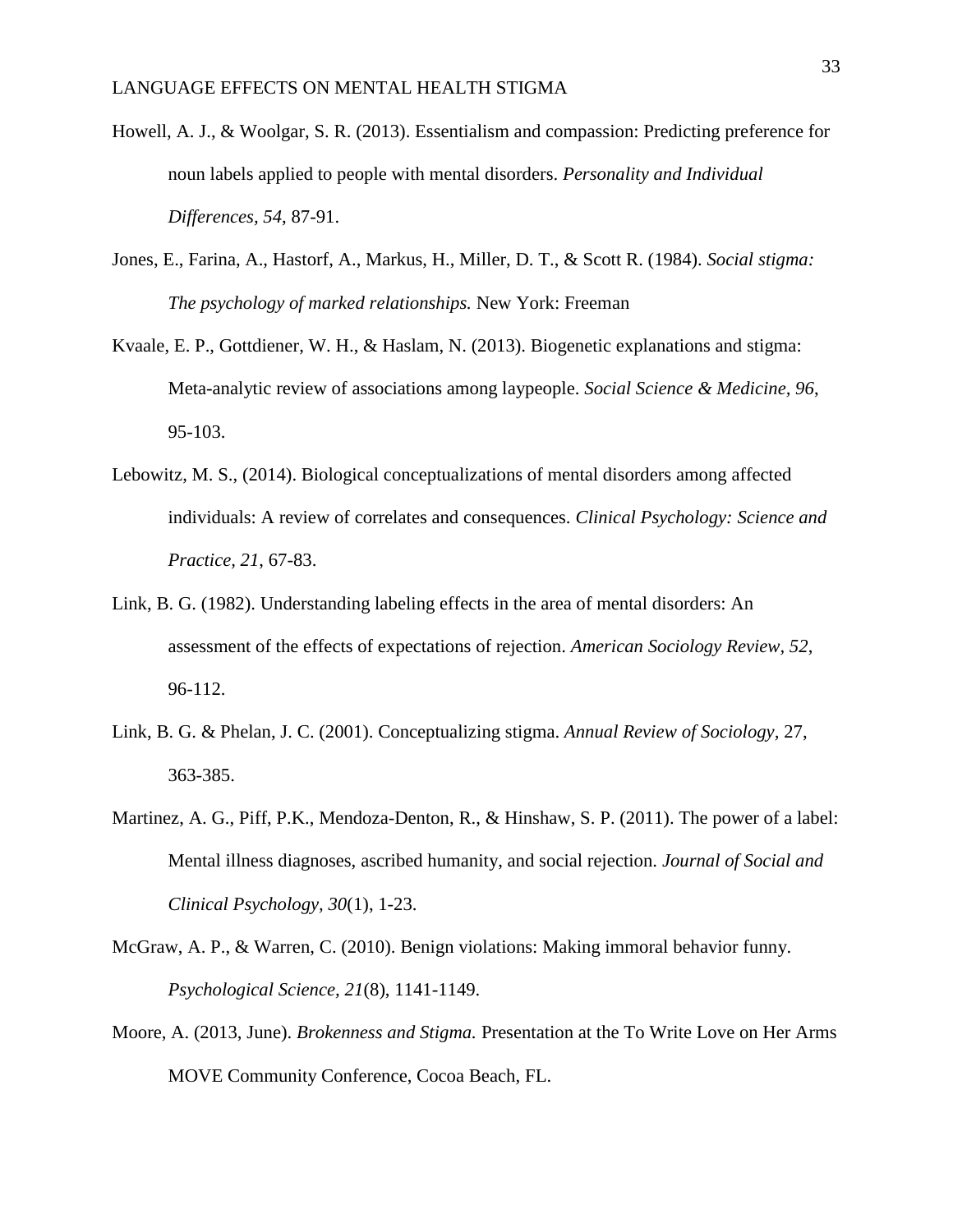- Norman, R., Sorrentino, R., Windell, D., & Manchanda, R. (2008). Are personal values of importance in the stigmatization of people with mental illness? *La Revue Canadienne de Psychiatrie,* 53(12), 848-856
- Oduro, G., & Otsin, M. (2013). Perspectives on HIV/AIDS stigma and discrimination: Voices of some young people in Ghana. *Sex Education*, *13*(2), 146-158
- Olmsted, D.W. and Durham, K. (1976). Stability of mental health attitudes: A semantic differential study. *Journal of Health and Social Behavior,* 17 (1), 35-44.
- Penn, D. L., & Nowlin-Drummond, A. (2001). Politically correct labels and schizophrenia: A rose by any other name? *Schizophrenia Bulletin*, *27*(2), 197-203.
- Postic, R. & Prough, E. (2014). That's gay! Gay as a slur among college students. *Sage Open.* 1- 13.
- Reynaert, C. C., & Gelman, S. A. (2007). The influence of language form and conventional wording on judgments of illness. *Journal of Psycholinguistic Research*, *36*(4), 273-295.
- Rosenfield, S. (1997). Labeling mental illness: The effects of received services and perceived stigma on life satisfaction. *American Sociological Review, 62*, 660-672.
- Rudd, M. D., Goulding, J. M., & Carlisle, C. J. (2013). Stigma and suicide warning signs. *Archives of Suicide Research*, *17*(3), 313-318.
- Shifrer, D. (2013). Stigma of a label: Educational expectations for high school students labeled with learning disabilities. *Journal of Health and Social Behavior, 54*(4), 462-480.
- Szeto, A. H., Luong, D., & Dobson, K. S. (2013). Does labeling matter? An examination of attitudes and perceptions of labels for mental disorders. *Social Psychiatry and Psychiatric Epidemiology*, *48*(4), 659-671.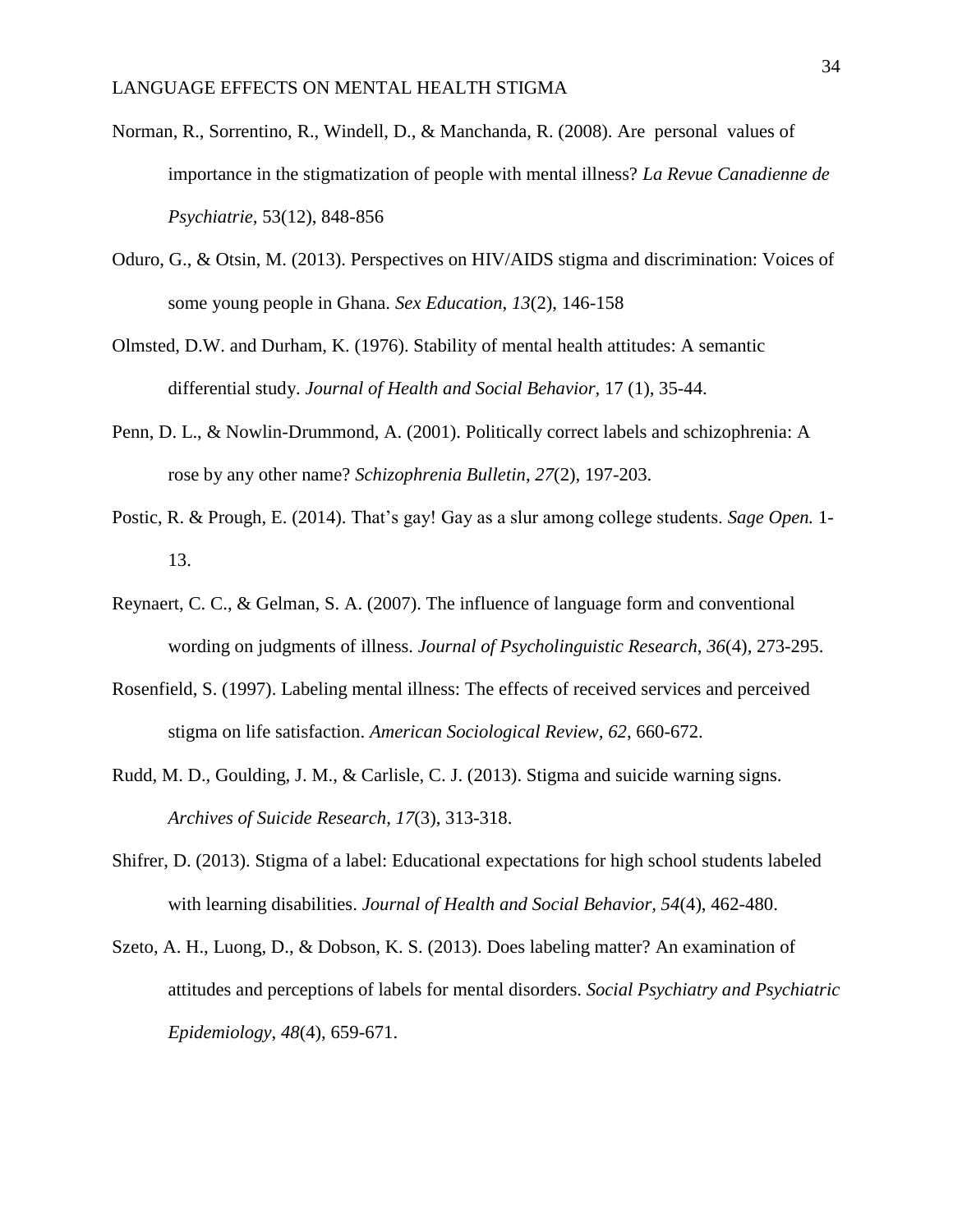- Wadley, V. G., Haley, W. E. (2001). Diagnostic attributions versus labeling: Impact of Alzheimer's disease and major depression diagnoses on emotions, beliefs, and helping intentions of family members. *Journal of Gerontology, 56*, 244-252.
- Whatley, C. D. (1969). Social attitudes toward discharged mental patients. *Social Problems*, *6*, 313-320.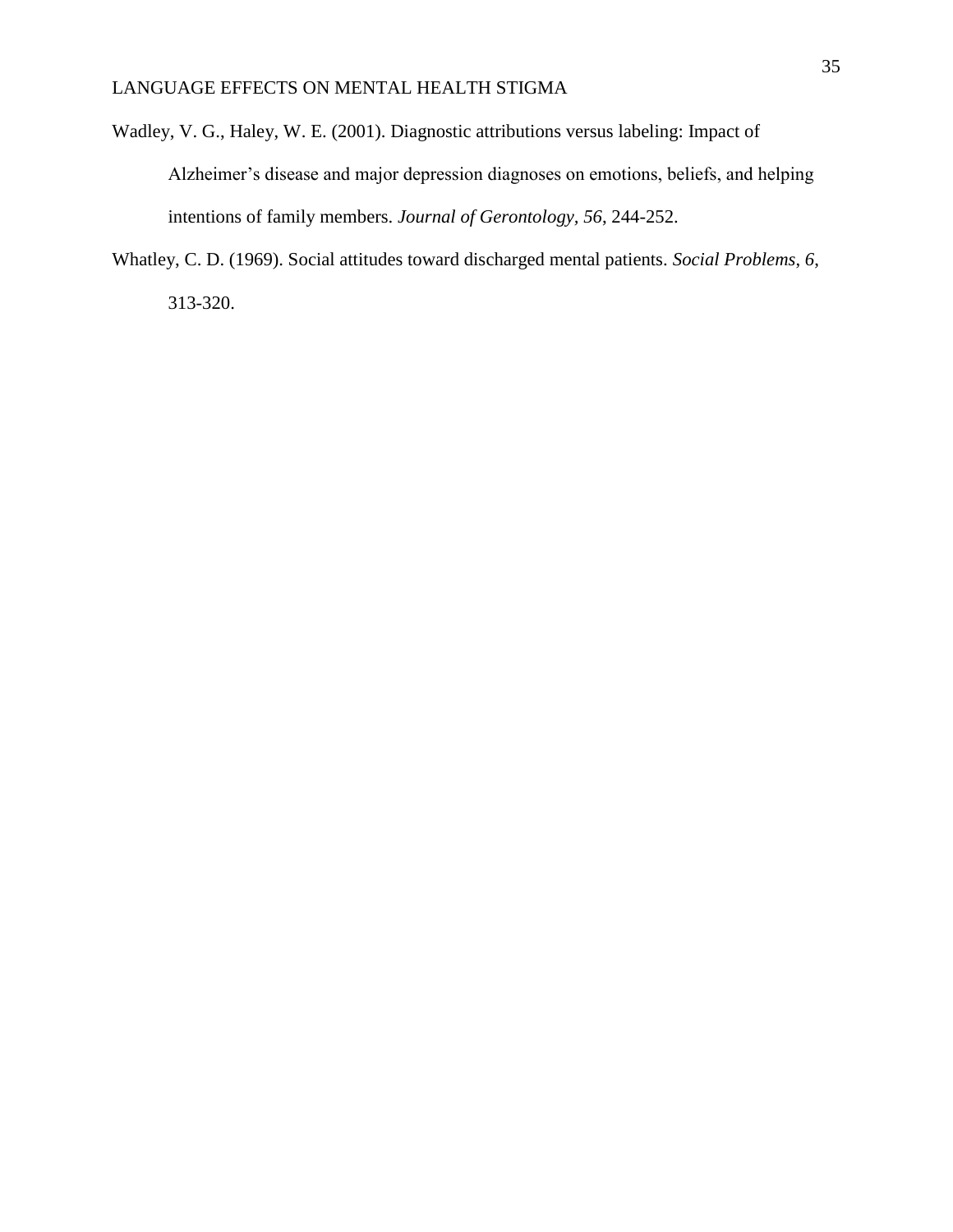|                                     | Dull and<br>Distant | Hyper-<br>sensitive | Personal<br>Stigma | Perceived<br>Stigma | Personal<br>Responsibility | Pity      | Fear      | Social<br>Distance | Devaluation<br>Discrimination | Attitudes<br>Toward<br>Seeking Help |
|-------------------------------------|---------------------|---------------------|--------------------|---------------------|----------------------------|-----------|-----------|--------------------|-------------------------------|-------------------------------------|
| Productive                          | $-.252**$           | $-.111$             | $.323**$           | $-0.015$            | $.216*$                    | $-.240**$ | .139      | $-.590**$          | .468**                        | $-0.017$                            |
| Dull and<br>Distant                 | -1                  | .151                | $-.315**$          | .099                | $-.324**$                  | $.220*$   | $-.259**$ | $.272**$           | $-.350**$                     | $-.007$                             |
| Hyper-sensitive                     |                     | $\mathbf{1}$        | $-.052$            | $-.042$             | .070                       | $-151$    | $-.054$   | $-.140$            | .027                          | $-.086$                             |
| Personal<br>Stigma                  |                     |                     | 1                  | .006                | $.638**$                   | $-.403**$ | $.574**$  | $-.432**$          | $.705**$                      | .005                                |
| Perceived<br>Stigma                 |                     |                     |                    | 1                   | $-.101$                    | $.213*$   | .168      | .102               | $-.131$                       | $-.057$                             |
| Personal<br>Responsibility          |                     |                     |                    |                     |                            | $-.352**$ | $.347**$  | $-.291**$          | $.502**$                      | $-.018$                             |
| Pity                                |                     |                     |                    |                     |                            |           | $-.244**$ | $.244**$           | $-452**$                      | .155                                |
| Anger                               |                     |                     |                    |                     |                            |           | .493**    | $-.313**$          | $.438**$                      | $-.120$                             |
| Fear                                |                     |                     |                    |                     |                            |           | 1         | $-.306**$          | .575**                        | .075                                |
| Social Distance                     |                     |                     |                    |                     |                            |           |           | 1                  | $-0.549**$                    | $-.088$                             |
| Devaluation<br>Discrimination       |                     |                     |                    |                     |                            |           |           |                    | -1                            | $-.026$                             |
| Attitudes<br>Toward<br>Seeking Help |                     |                     |                    |                     |                            |           |           |                    |                               |                                     |

## Table 1 *Correlations among Measures (Study 1)*

*Note*. \*\* Correlation is significant at the 0.01 level (2-tailed). \* Correlation is significant at the 0.05 level (2-tailed).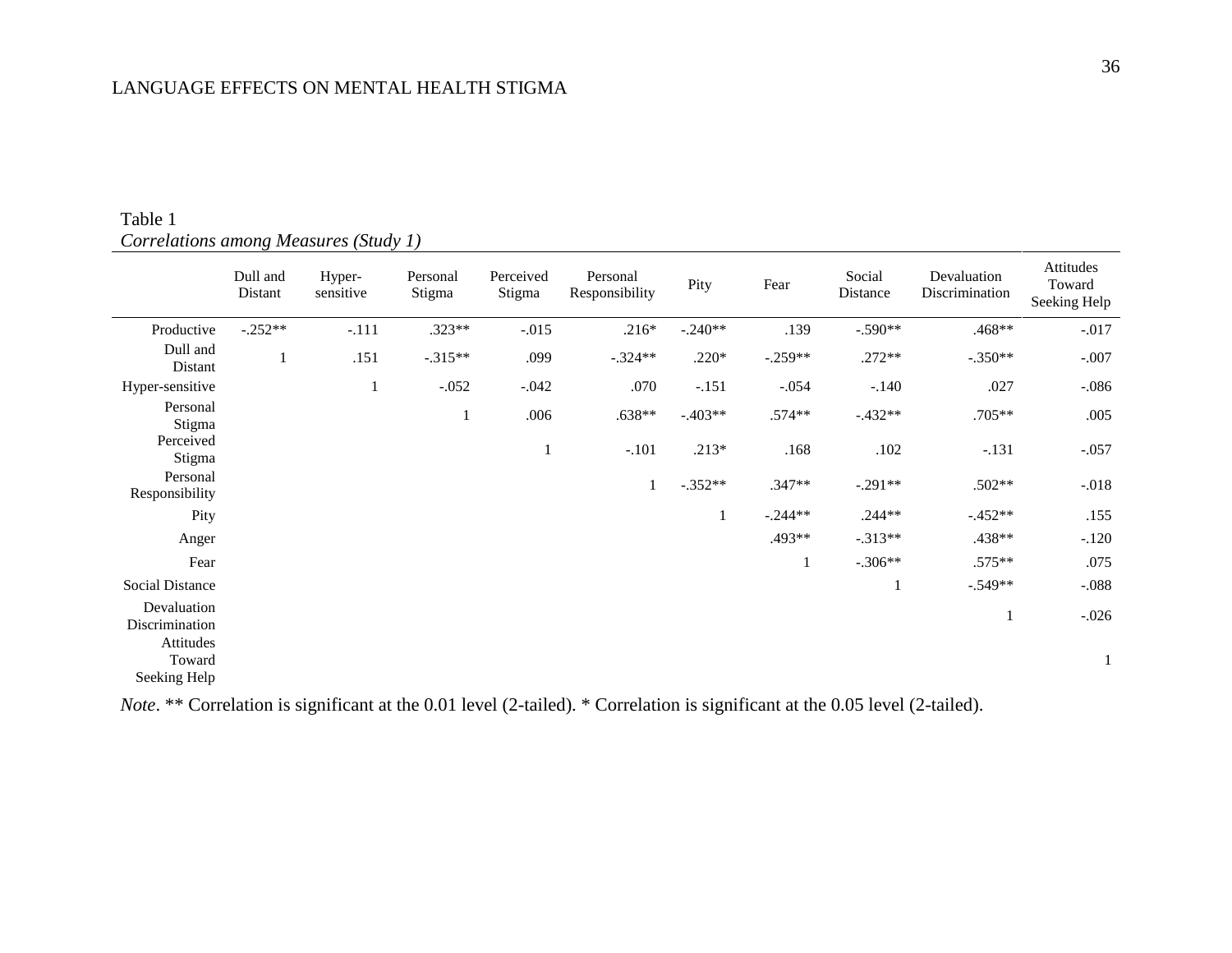

*Figure 1: Averages by condition on hypersensitivity and personal responsibility.*

*Note.* Different letters indicate significant differences.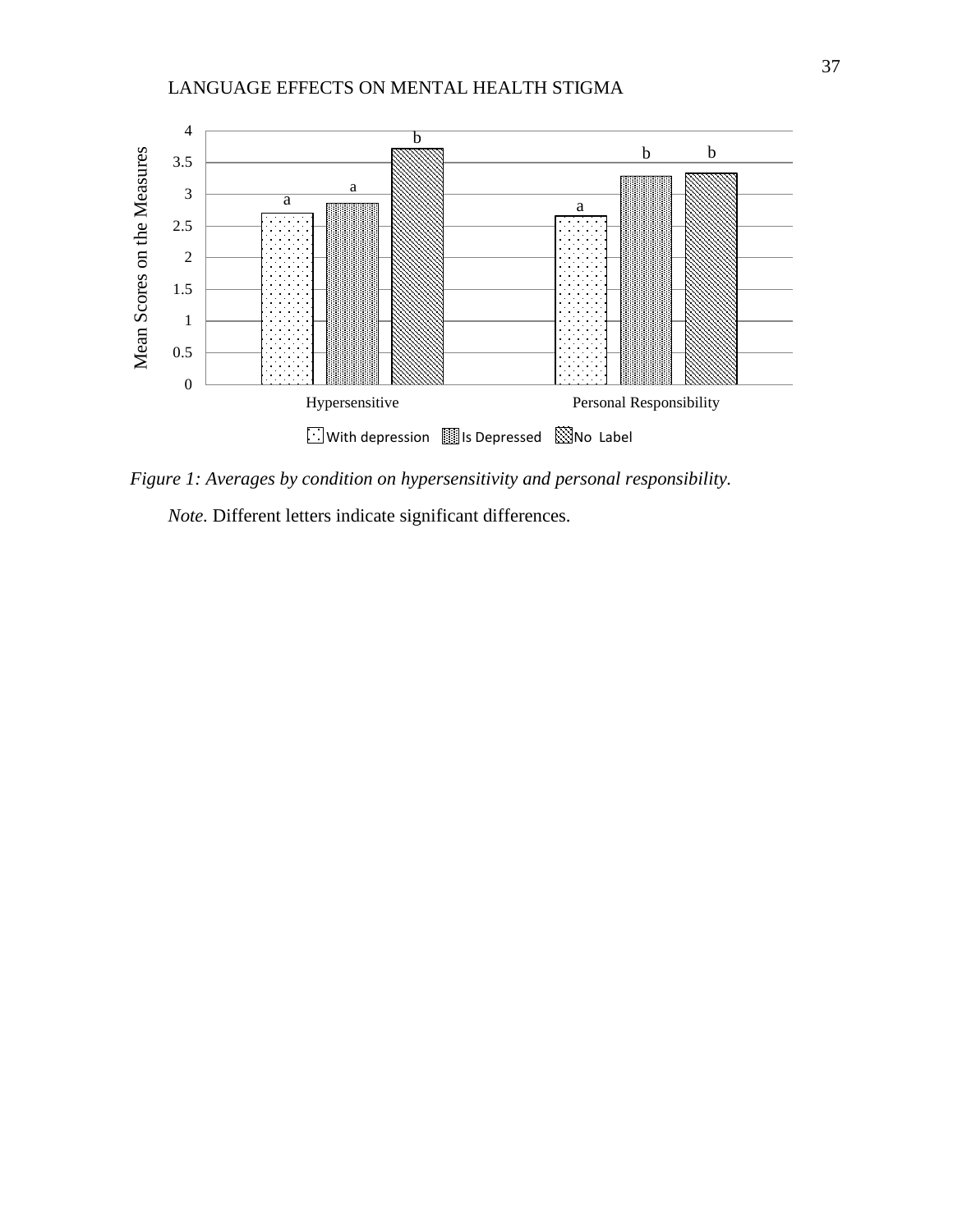## Table 2

## *Correlations among Measures (Study 2)*

|                                 | TA<br>Personal<br>Stigma | TA<br>Perceived<br>Stigma | TA<br>Personal<br>Respon-<br>sibility | TA<br>Pity | TA<br>Anger  | TA<br>Serious | Student<br>Personal<br>Stigma | Student<br>Perceived<br>Stigma | Confed.<br>Personal<br>Respon-<br>sibility | Confed.<br>Pity | Confed.<br>Anger | Student<br>Comfort<br>-able | Confed.<br>Serious |
|---------------------------------|--------------------------|---------------------------|---------------------------------------|------------|--------------|---------------|-------------------------------|--------------------------------|--------------------------------------------|-----------------|------------------|-----------------------------|--------------------|
| Social<br>Distance              | .137                     | $-.097$                   | .253                                  | $-.073$    | $-.035$      | .066          | .331                          | $-.320$                        | .375                                       | .060            | .017             | $-.463*$                    | .133               |
| TA Personal<br>Stigma           | $\mathbf{1}$             | $.692**$                  | .416                                  | $.505*$    | .332         | $-.517*$      | $.578**$                      | $.487*$                        | $.574***$                                  | $-.439$         | .185             | .142                        | $-.230$            |
| TA Perceived<br>Stigma          |                          | $\mathbf{1}$              | .404                                  | $-.374$    | .222         | $-.401$       | $.455*$                       | $.611***$                      | $.187\,$                                   | $-.401$         | .048             | .434                        | $-.178$            |
| TA Personal<br>Responsibility   |                          |                           | $\mathbf{1}$                          | $.592*$    | .030         | $-.077$       | .043                          | .042                           | $-.053$                                    | $-.322$         | $-.420$          | .127                        | $-.216$            |
| <b>TA Pity</b>                  |                          |                           |                                       |            | .031         | $.588***$     | $-.275$                       | $-.309$                        | $-.160$                                    | $.568**$        | .078             | .082                        | .387               |
| TA Anger                        |                          |                           |                                       |            | $\mathbf{1}$ | $-.018$       | .347                          | .199                           | $.002$                                     | $-.117$         | .498*            | .201                        | $-.045$            |
| <b>TA</b><br>Comfortable        |                          |                           |                                       |            |              | $-.243$       | $-.049$                       | .041                           | .102                                       | $-.285$         | $-162$           | .055                        | .005               |
| TA Serious                      |                          |                           |                                       |            |              | 1             | $-.341$                       | $-.375$                        | $-.428$                                    | $.478*$         | $-.140$          | $-.184$                     | $.559*$            |
| Student<br>Personal             |                          |                           |                                       |            |              |               | 1                             | .283                           | $.466*$                                    | $-.378$         | $.500*$          | $-.091$                     | $-.302$            |
| Student<br>Perceived<br>Confed. |                          |                           |                                       |            |              |               |                               | $\mathbf{1}$                   | .274                                       | $-.178$         | .442             | .056                        | $.046$             |
| Personal<br>Responsibility      |                          |                           |                                       |            |              |               |                               |                                | $\mathbf{1}$                               | $-.212$         | .303             | $-.179$                     | $-165$             |
| Confed. Pity                    |                          |                           |                                       |            |              |               |                               |                                |                                            | $\mathbf{1}$    | .013             | $-.226$                     | $.731^{\ast\ast}$  |
| Confed. Anger                   |                          |                           |                                       |            |              |               |                               |                                |                                            |                 | $\mathbf{1}$     | $-.153$                     | .010               |
| Student<br>Comfortable          |                          |                           |                                       |            |              |               |                               |                                |                                            |                 |                  | $\mathbf{1}$                | $-.387$            |
| Confed.<br>Serious              |                          |                           |                                       |            |              |               |                               |                                |                                            |                 |                  |                             | $\mathbf{1}$       |

*Note*. \*\* Correlation is significant at the 0.01 level (2-tailed). \* Correlation is significant at the 0.05 level (2-tailed).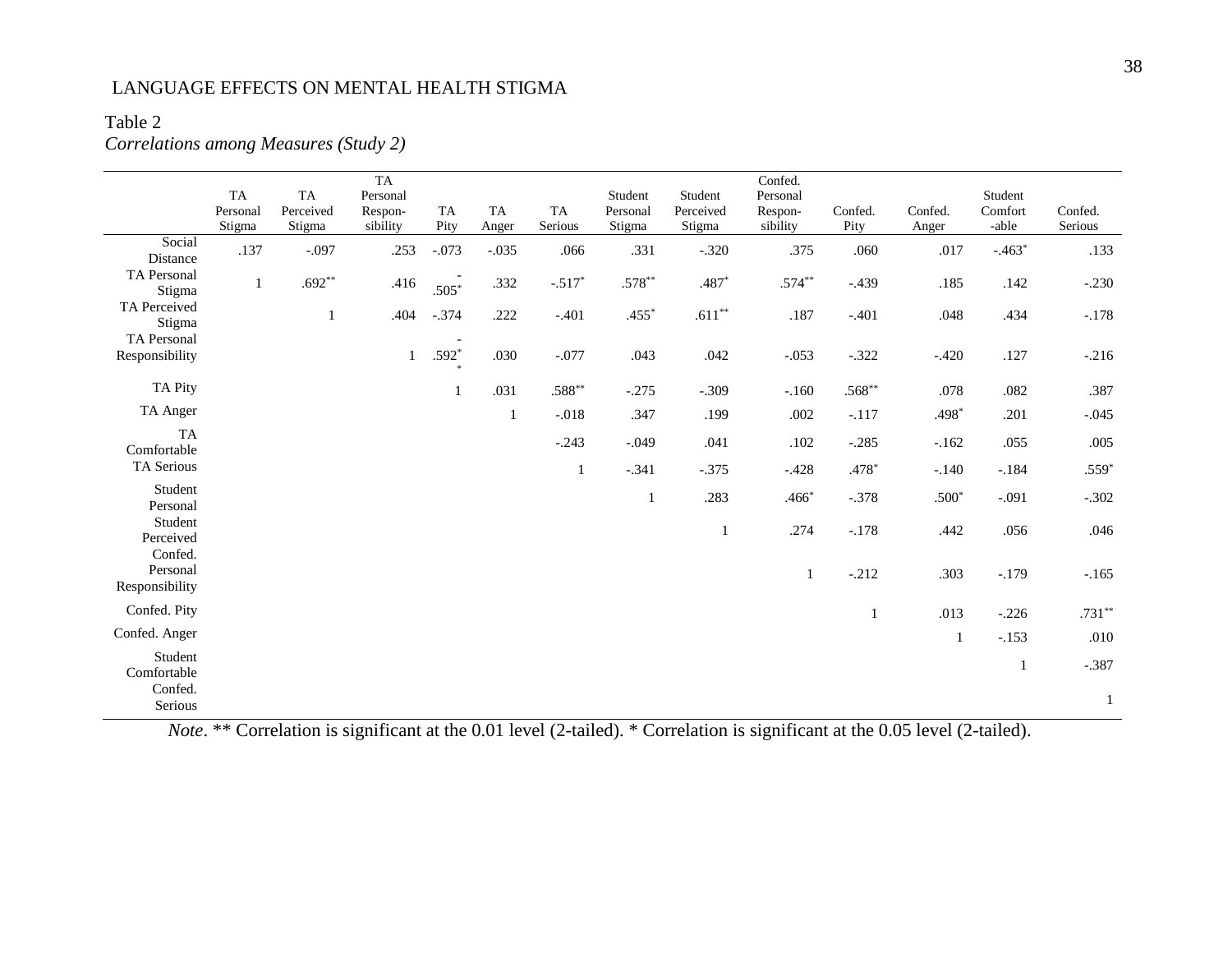|                            |      | <b>Joke Condition</b> | <b>Control Condition</b> |      |  |
|----------------------------|------|-----------------------|--------------------------|------|--|
| Measure                    | M    | SD                    | M                        | SD   |  |
| Personal Stigma            | 2.67 | 0.81                  | 2.32                     | 0.80 |  |
| Perceived Stigma           | 3.84 | 1.18                  | 3.30                     | 0.91 |  |
| Personal<br>Responsibility | 3.89 | 0.73                  | 4.78                     | 1.01 |  |
| Pity                       |      |                       |                          |      |  |
|                            | 5.52 | 1.29                  | 4.89                     | 1.25 |  |
| Anger                      | 3.19 | 2.10                  | 2.56                     | 1.51 |  |
| Seriousness                | 4.14 | 1.34                  | 4.44                     | 0.89 |  |
| Comfort with               |      |                       |                          |      |  |
| problem                    | 5.56 | 1.51                  | 5.22                     | 1.48 |  |

## Table 3 *Mean Scores of Perceptions toward Teaching Assistant*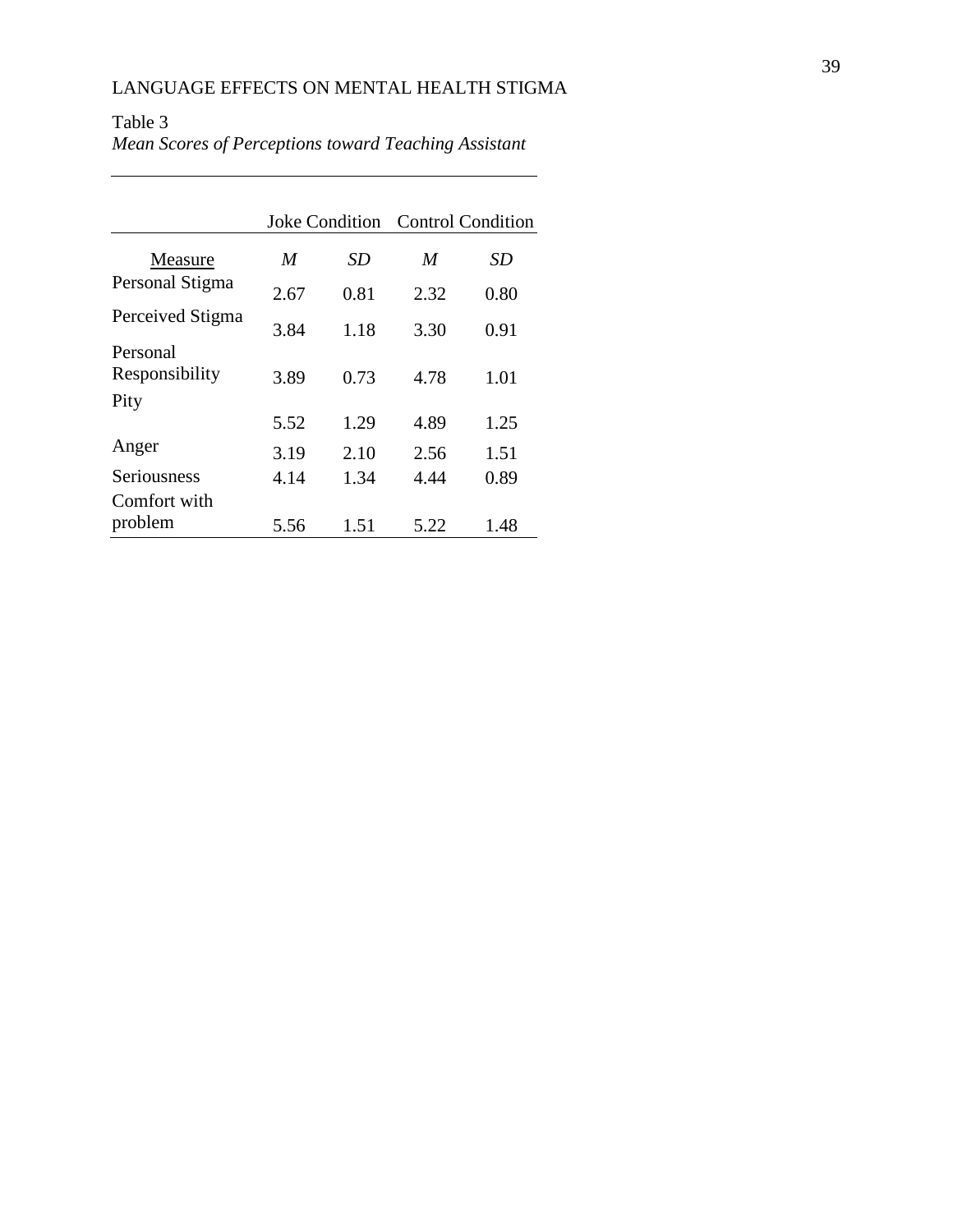|                            |      | <b>Joke Condition</b> | <b>Control Condition</b> |      |  |
|----------------------------|------|-----------------------|--------------------------|------|--|
| Measure                    | M    | SD                    | M                        | SD   |  |
| Personal<br>Stigma         | 3.49 | 1.24                  | 2.94                     | 0.84 |  |
| Perceived<br>Stigma        | 4.25 | 1.25                  | 4.78                     | 1.01 |  |
| Personal<br>Responsibility | 4.30 | 1.33                  | 4.15                     | 0.93 |  |
| Pity                       | 4.78 | 2.10                  | 4.15                     | 0.97 |  |
| Anger                      | 3.30 | 1.85                  | 3.33                     | 1.84 |  |
| Seriousness                | 4.58 | 1.61                  | 5.56                     | 0.75 |  |
| Comfort with<br>problem    | 3.56 | 1.59                  | 2.56                     | 1.51 |  |

## Table 4 *Mean Scores of Perceptions toward Confederate*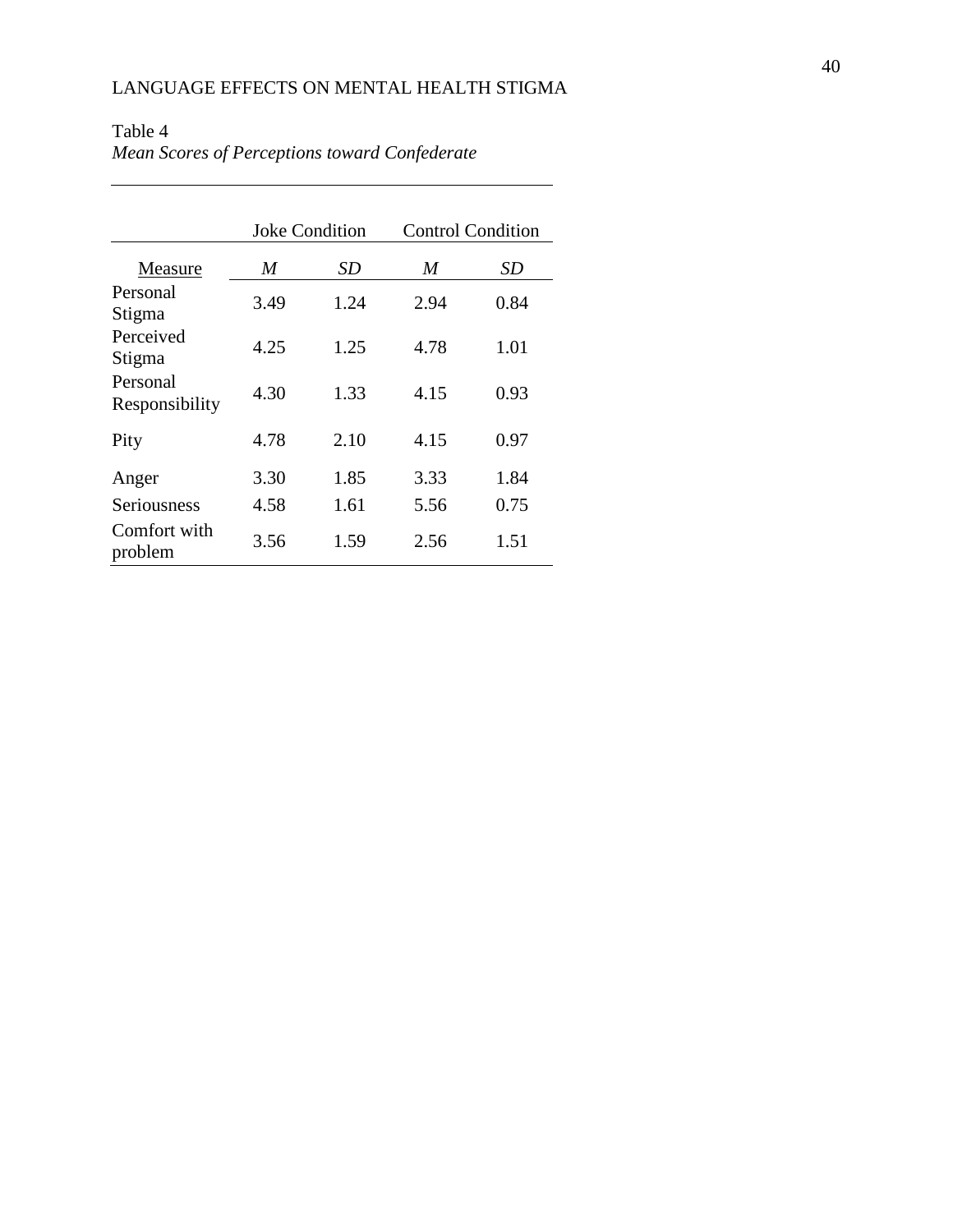#### **Appendix A**

#### **Vignettes**

#### **Vignette 1**

Hi, my name is Sam. I am a sophomore in college. I'm struggling with some things—in particular, I am depressed, though some days are good and I like the college experience overall. One of my favorite classes I have taken so far was an art class—it gave me a way to express how I am depressed. Even though I am depressed, I enjoy watching TV and reading books.

#### **Vignette 2**

Hi, my name is Sam. I am a sophomore in college. I'm struggling with some things—in particular, I have depression, though some days are good and I like the college experience overall. One of my favorite classes I have taken so far was an art class—it gave me a way to express the depression I have. Even though I have depression, I enjoy watching TV and reading books.

#### **Vignette 3**

Hi, my name is Sam. I am a sophomore in college. I'm struggling with some things, though some days are good and I like the college experience overall. One of my favorite classes I have taken so far was an art class—it gave me a way to express myself. I enjoy watching TV and reading books.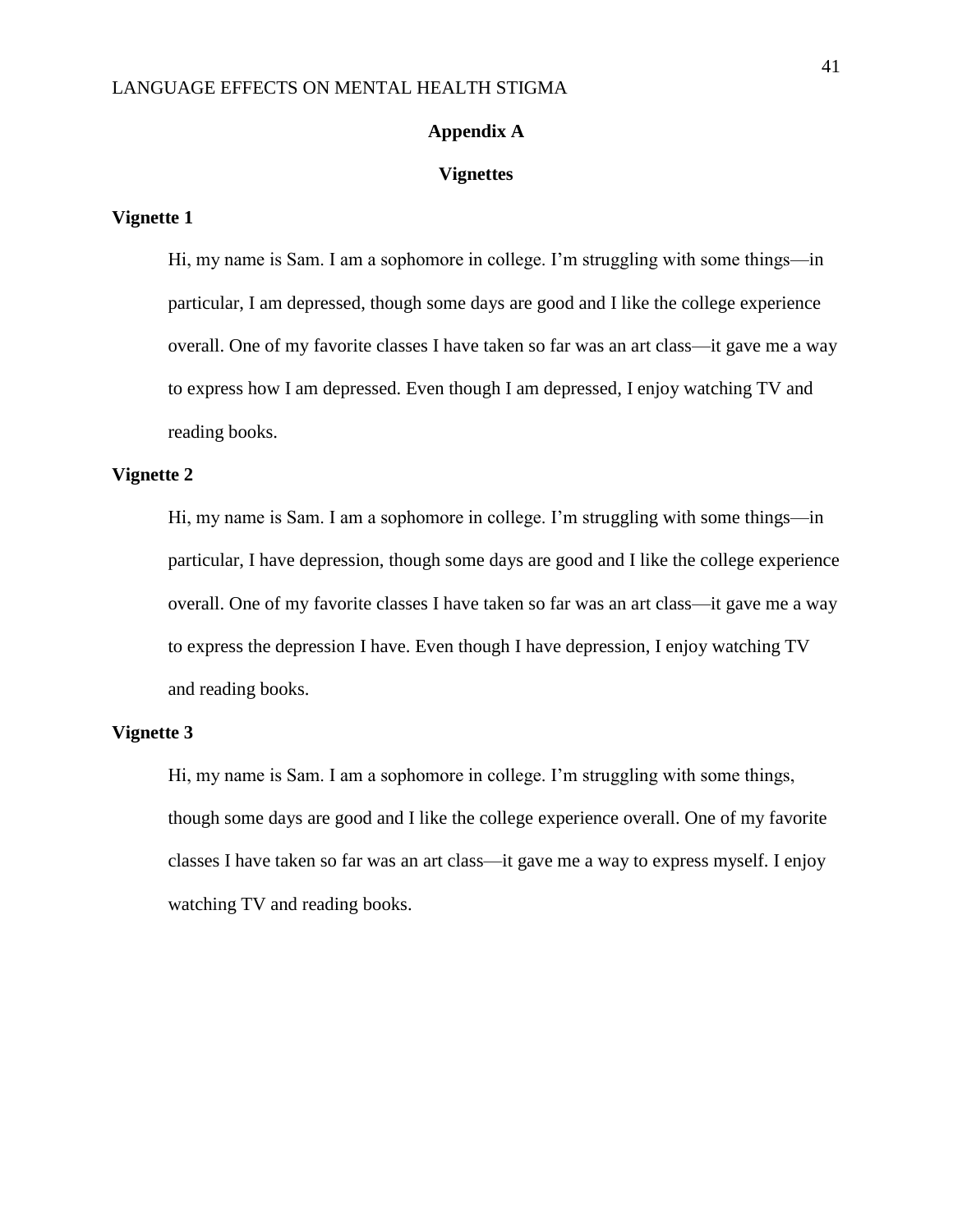#### **Appendix B**

### **Social Distance Measure**

Please rate your feelings toward Sam on the following scale:

1(I certainly would)  $2 \qquad 3 \qquad 4$  (neutral)  $5 \qquad 6 \qquad 7$  (I certainly would not)

- 1. I would speak to this person if I saw the person on campus.
- 2. I would have lunch with this person.
- 3. I would be in a study group with this person.
- 4. I would go to a party at this person's house.
- 5. I would invite this person to my home
- 6. I would take a job where I would be working with this person.
- 7. I would move into the same apartment complex as this person.
- 8. I would become friends with this person.
- 9. I would rent a room from this person.
- 10. I would recommend this person for a job.
- 11. I would support having someone in my family marry this person.
- 12. I would trust this person to look after my child.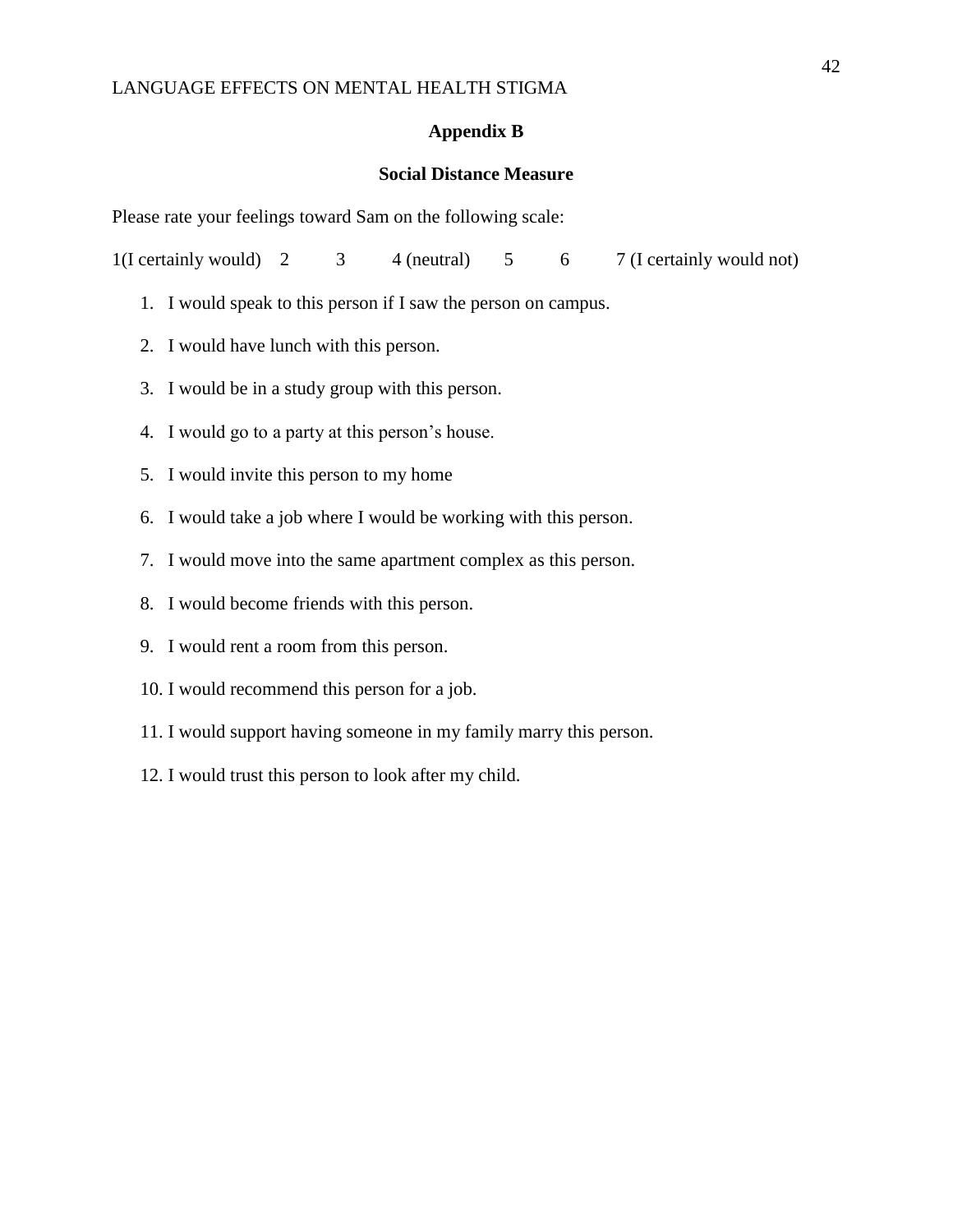# **Appendix C**

## **Semantic Differential Scale**

Please rate the extent to which you think each characteristic applies to Sam using the following scale:

| 1 (Not at all) $2$ |              | 3              | 4 (Neutral)    |                | 5             | 6          | 7 (Absolutely)   |
|--------------------|--------------|----------------|----------------|----------------|---------------|------------|------------------|
| Valuable           | $\mathbf{1}$ | $\mathbf{2}$   | $\mathfrak{Z}$ | $\overline{4}$ | 5             | $\sqrt{6}$ | $\tau$           |
| Clean              | $\mathbf{1}$ | $\sqrt{2}$     | $\mathfrak{Z}$ | $\overline{4}$ | $\mathfrak s$ | 6          | $\boldsymbol{7}$ |
| Insincere          | $\mathbf 1$  | $\overline{2}$ | $\mathfrak{Z}$ | $\overline{4}$ | 5             | 6          | $\overline{7}$   |
| Safe               | $\mathbf 1$  | $\mathbf{2}$   | 3              | $\overline{4}$ | 5             | 6          | 7                |
| Cold               | $\mathbf{1}$ | $\mathbf{2}$   | 3              | $\overline{4}$ | 5             | 6          | 7                |
| Wise               | $\mathbf{1}$ | $\mathbf{2}$   | 3              | $\overline{4}$ | $\mathfrak s$ | 6          | $\tau$           |
| Fast               | $\mathbf{1}$ | $\mathbf{2}$   | 3              | $\overline{4}$ | 5             | 6          | $\tau$           |
| <b>Strong</b>      | $\mathbf{1}$ | $\mathbf{2}$   | 3              | $\overline{4}$ | 5             | 6          | 7                |
| Delicate           | $\mathbf{1}$ | $\mathbf{2}$   | $\mathfrak{Z}$ | $\overline{4}$ | 5             | 6          | $\tau$           |
| Predictable        | $\mathbf{1}$ | $\mathbf{2}$   | 3              | $\overline{4}$ | 5             | 6          | $\boldsymbol{7}$ |
| Tense              | $\mathbf{1}$ | $\mathbf{2}$   | 3              | $\overline{4}$ | 5             | 6          | $\overline{7}$   |
| Simple             | $\mathbf{1}$ | $\mathbf{2}$   | 3              | $\overline{4}$ | 5             | 6          | 7                |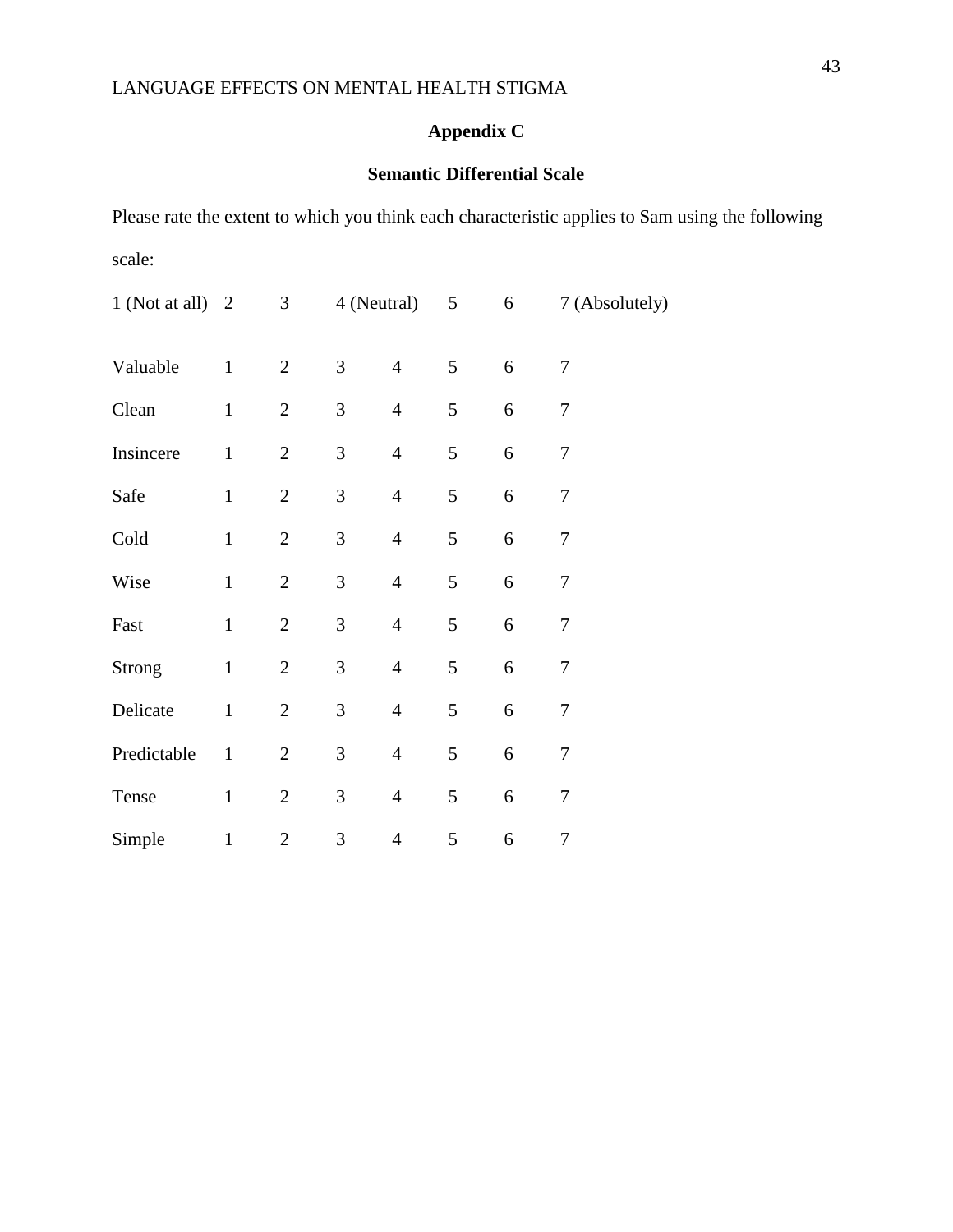### **Appendix D**

## **Personal and Perceived Stigma Scales**

Based on **your own opinion**, please rate your agreement with each item using the following

scale:

1 (Not at all) 2 3 4 (Neutral) 5 6 7 (Absolutely) *Personal:*

1. He/ She could snap out of it if he/ she wanted to.

2. His/ Her problem is not a real medical illness.

3. His/ Her problem is a sign of personal weakness.

4. He/ She is dangerous.

5. It is best to avoid him/her so you don't develop this problem yourself.

6. This problem makes him/ her unpredictable.

7. You would not tell anyone if you had a similar problem.

Please answer the following questions based on what how you believe the **general population** would respond.

*Perceived:*

1. Most people believe that he/ she could snap out of it if he/ she wanted to.

2. Most people believe this problem is not a real medical illness.

3. Most people believe this problem is not a sign of personal weakness.

4. Most people believe he/she is dangerous.

5. Most people believe it is best to avoid him/her so they don't develop this problem themselves.

6. Most people believe his/her problem makes him/her unpredictable.

7. Most people wouldn't tell anyone if they had a similar problem.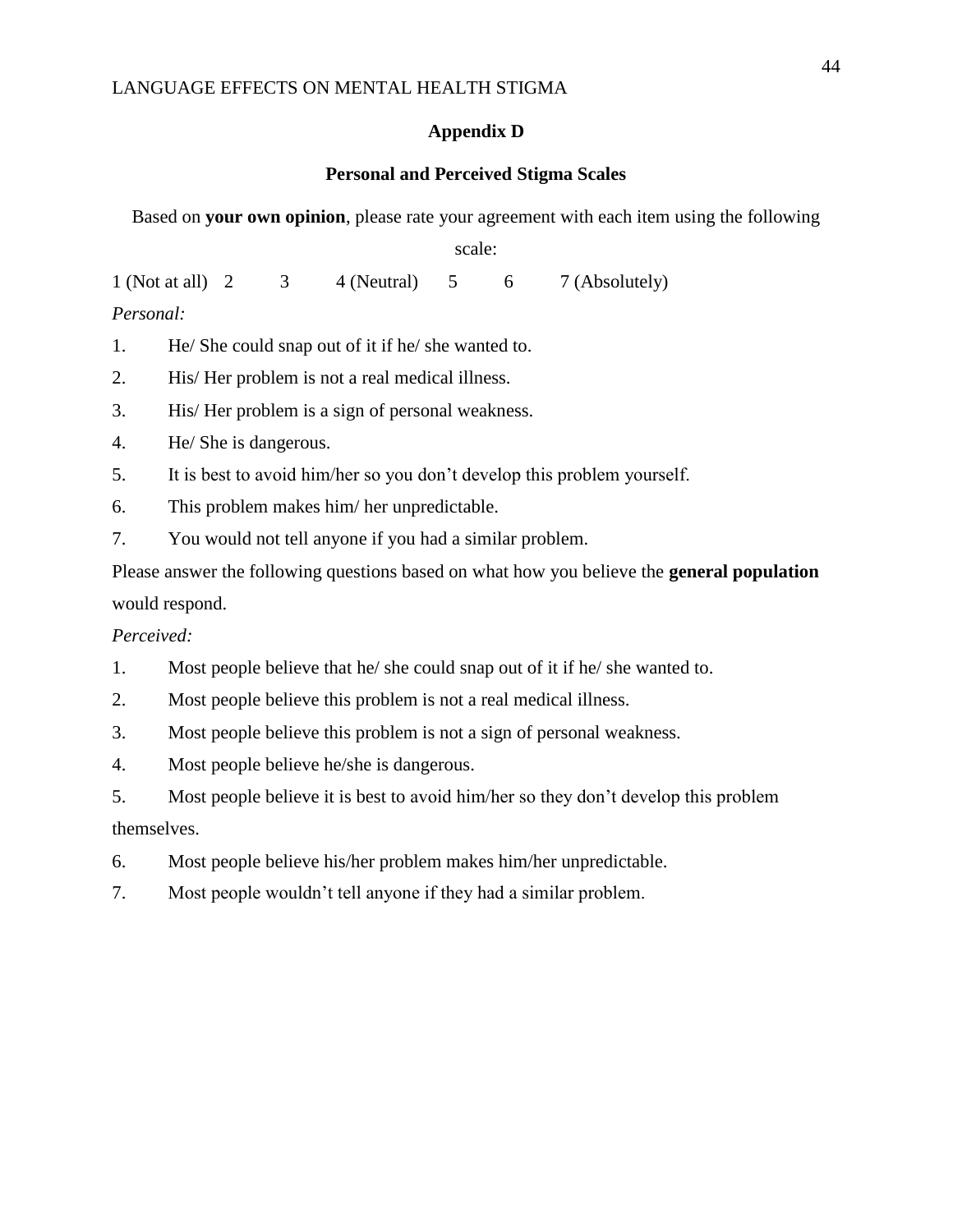#### **Appendix E**

## **Devaluation and Discrimination Scale**

Please rate Sam on each item using the following scale:

1 (Not at all)  $2 \t3 \t4$  (Neutral)  $5 \t6 \t7$  (Absolutely)

- 1. I would willingly accept Sam as a close friend
- 2. I believe that Sam is just as intelligent as the average person
- 3. I believe that Sam is just as trustworthy as an average person.
- 4. I would accept Sam as a teacher of young children in a public school
- 5. I feel that Sam is exhibiting signs of personal weakness.
- 6. I would not hire Sam to take care of my children, even if they had been well for some time
- 7. I think less of Sam.
- 8. I would hire Sam if they were qualified for the job
- 9. I would pass over Sam's application in favor of another applicant
- 10. I would treat Sam just as I would treat anyone
- 11. I would be reluctant to date Sam.
- 12. I would take Sam's opinions less seriously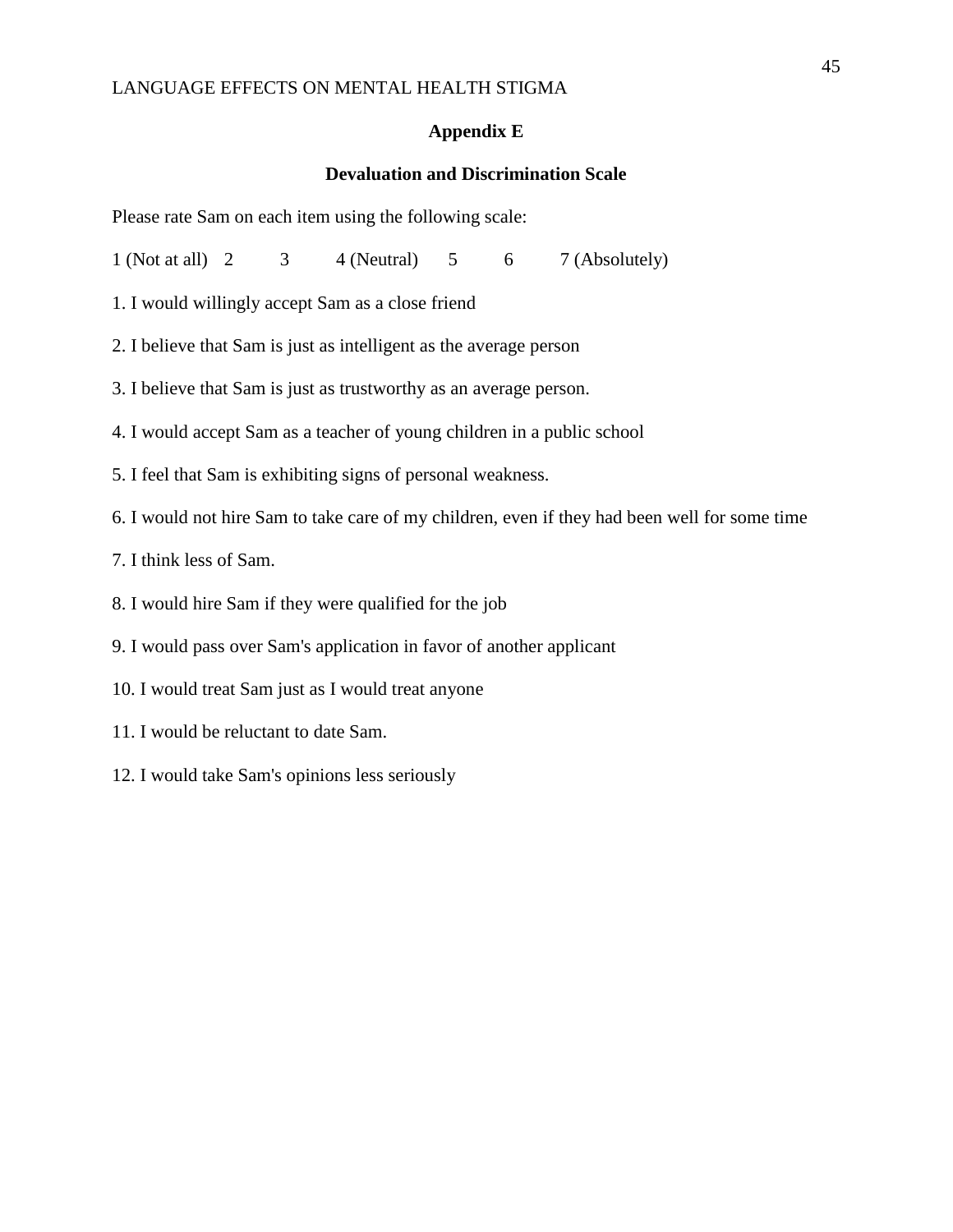#### **Appendix F**

### **Attributional Scale**

Please rate your feelings of Sam using the following scale:

1 (Not at all) 2 3 4 (Neutral) 5 6 7 (Very Much)

### *Personal Responsibility:*

- 1. It is Sam's own fault he is in the present condition.
- 2. How controllable do you think is the cause of Sam's present condition?
- *3.* How responsible do you think Sam is for their present condition

#### *Pity:*

- 1. I would feel pity for Sam.
- 2. How much sympathy would you feel for Sam?
- 3. How much concern would you feel for Sam?

#### *Anger:*

- 1. I would feel aggravated by Sam.
- 2. How angry would you feel with Sam?
- 3. How irritated would you feel by Sam?

#### *Fear*

- 1. How dangerous would you feel Sam is?
- 2. I would feel threatened by Sam.
- 3. How scared of Sam would you feel?
- 4. How frightened of Sam would you feel?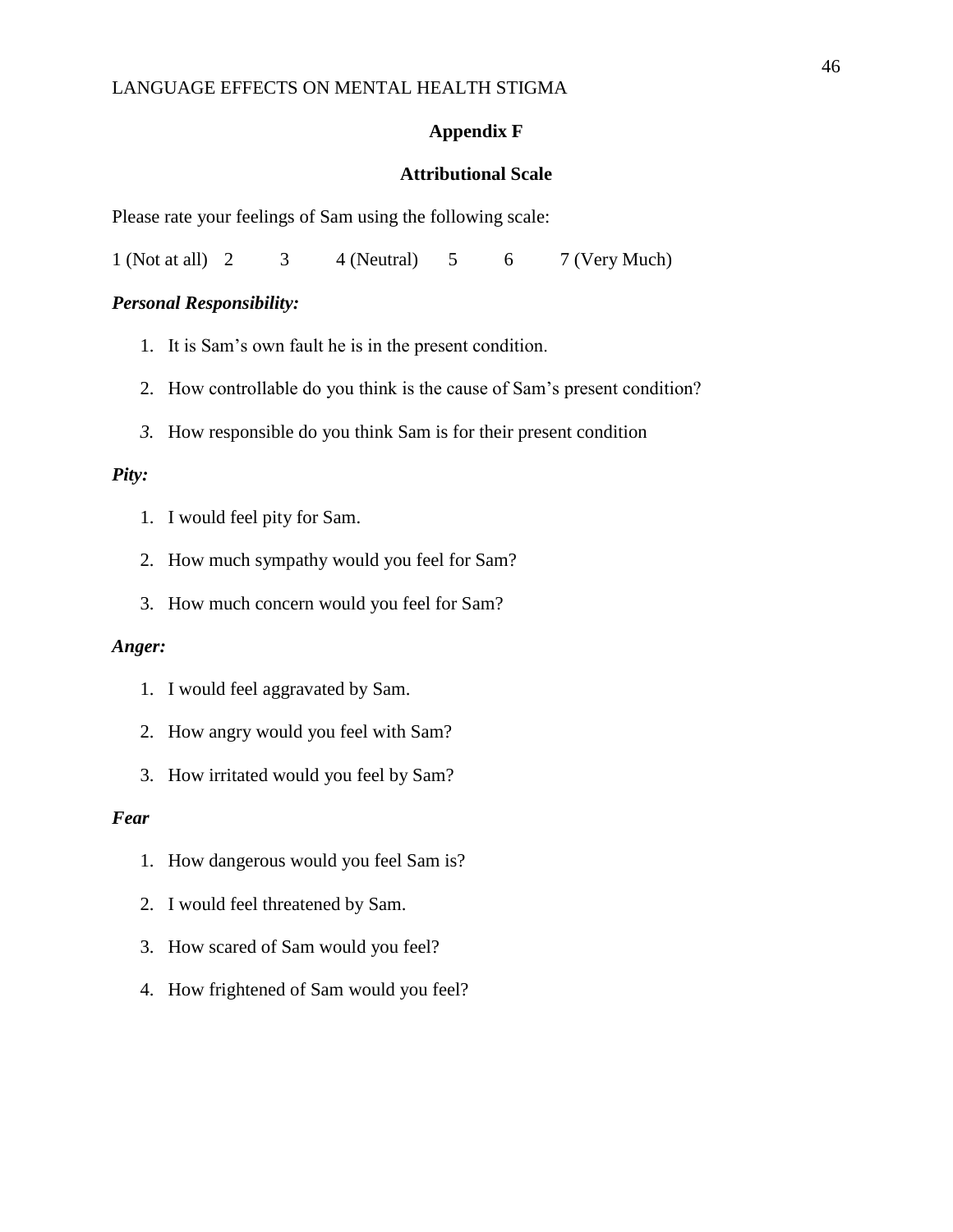## **Appendix G**

## **Familiarity with Depression**

Please respond to the following questions based on your own experiences.

1. Someone I know has struggled with depression currently or in the past.

Yes

No

2. What do you know about depression? (open-ended)

## **Manipulation Check**

What do you think this survey was about?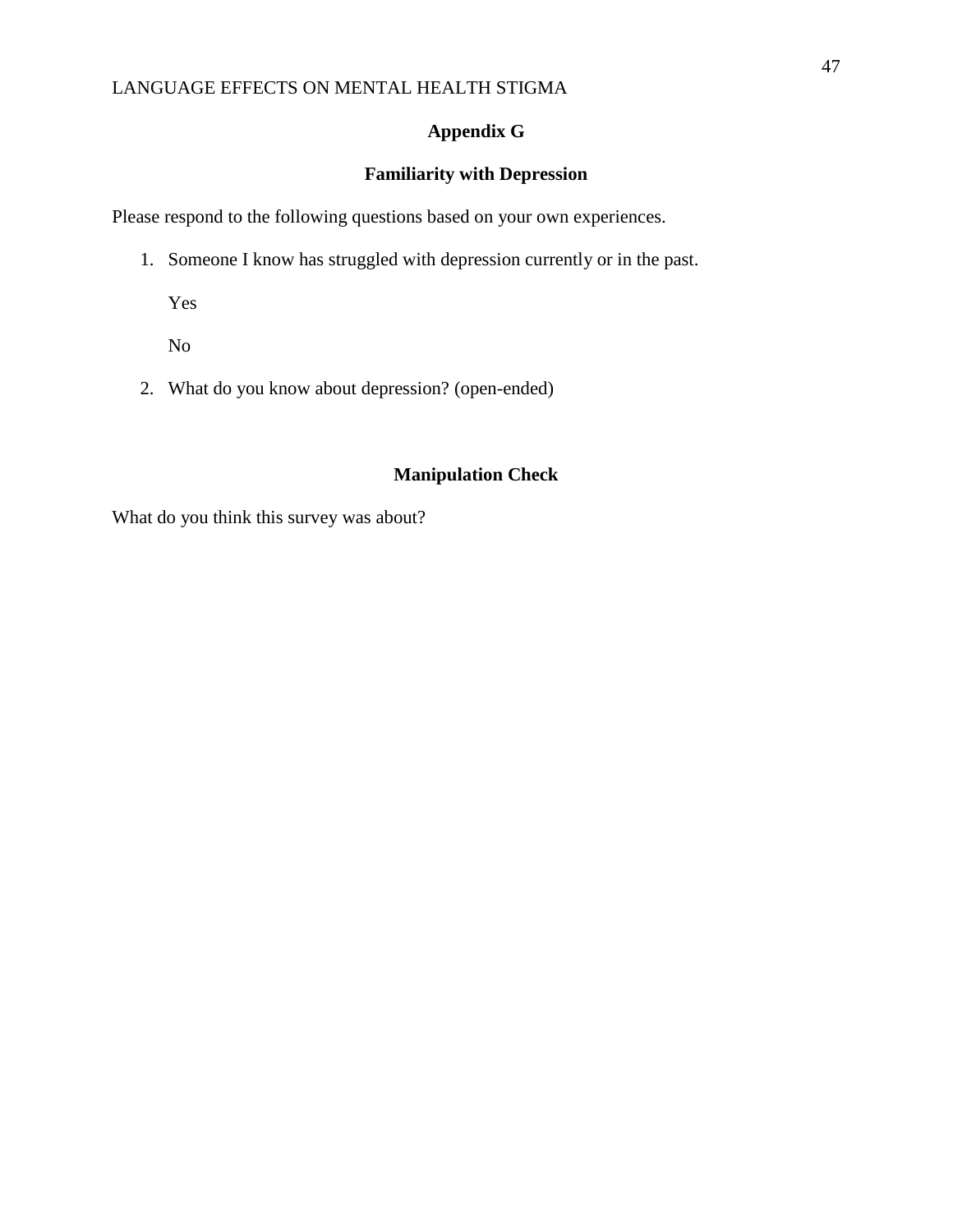## **Appendix H**

## **Attitudes toward Psychology Concepts and Class Problems**

Please use the following scale to answer the questions below. If you are unsure what a concept is, please mark it as "Don't Know".

1 (Strongly Agree) 2 (Agree) 3 (Slightly Agree) 4 (Neutral/Don't know) 5(Slightly Disagree) 6 (Disagree) 7 (Strongly Disagree)

- 1. I think asking questions in class is a poor way to learn.
- 2. I think forgetting to do an assignment is a sign of weakness.
- 3. I agree with Freud's psychosexual stages of development.
- 4. I believe doing experiments on animals is cruel and inhumane.
- 5. I would be in a study group with a person with depression.\*
- 6. I believe dreams have important psychological insights in them.
- 7. I believe people who are addicted to drugs end up homeless.
- 8. I believe people who take psychoactive drugs are harming their brain.
- 9. I believe psychology was created to study mental illness.
- 10. I believe the brain is really complicated.
- 11. I would go to a party at a person's house who has depression.\*
- 12. I can think of different examples of using classical conditioning in my everyday life.
- 13. I would recommend a person who has depression for a job.\*
- 14. I do not think the class syllabus is helpful.
- 15. I really enjoy learning about psychology.
- 16. I would move into the same apartment complex as someone who has depression.\*
- 17. I think people who procrastinate are very busy people.
- 18. I think using reinforcement to strengthen a behavior is really beneficial to learning.
- 19. I would become friends with a person who has depression.\*
- 20. I would interact with a person who cheated on an exam if I saw the person on campus.
- 21. I would invite a person with depression to my home.\*
- 22. I would recommend a person who skips class a lot for a job.
- 23. I would speak to a person with depression if I saw the person on campus.\*
- 24. I would take a job where I would be working with a person who has depression.\*
- 25. I would talk to someone who only studies for exams the night before about a test.
- 26. I would trust a person with depression to look after my child.\*
- 27. I would want to study with a person who asks a lot of questions in class.
- 28. I would want to study with someone who always argues with the teacher or T.A.
- 29. I would have lunch with a person with depression.\*
- 30. I think most people lie when they have reasons for not turning in assignments on time.
- 31. I would rent a room from a person who is depressed.\*
- 32. I think people who copy the PowerPoint word for word typically get A's on exams.
- 33. I believe people who read every assigned reading are prepared for class.
- 34. I would support having someone in my family marry a person with depression.\*
- 35. I believe people who sit in the back of the class are lazy and don't care about learning.
- 36. I don't think people who send texts in class pay attention to the professor.
- 37. I believe people who ask many irrelevant questions in class are annoying.

\* Indicate social distance measured utilized in analysis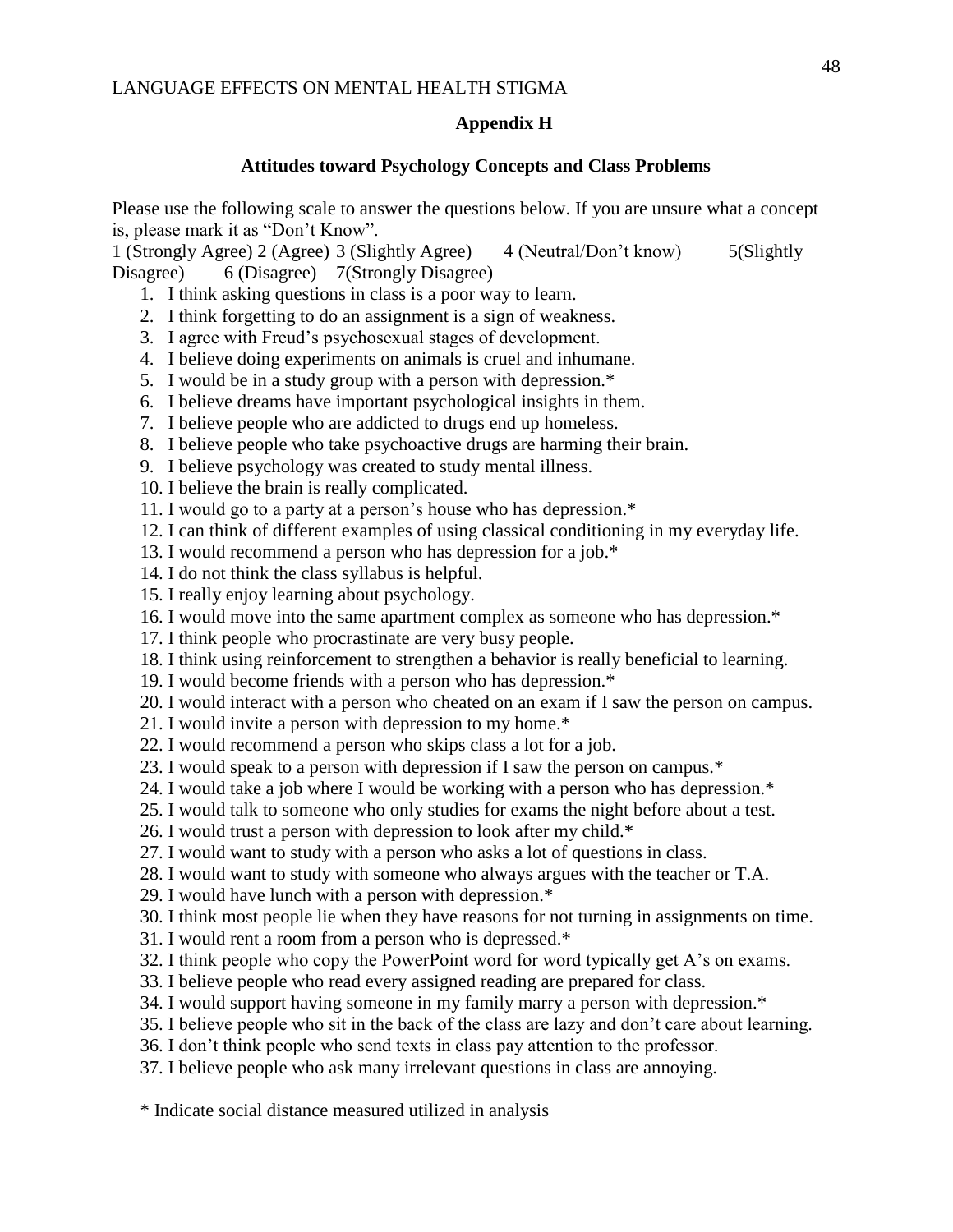### **Appendix I**

#### **Attributional Scale**

Please use the following scale to answer the below questions.

1 (Not at all) 2 3 4 (Neutral) 5 6 7 (Very Much)

#### *Personal Responsibility:*

- 4. It is his/her own fault he/she is in the present condition.
- 5. How controllable do you think the cause of this present condition is?
- *6.* How responsible do you think he/ she is for this present condition?

#### *Pity:*

- 4. I feel pity for him/her.
- 5. How much sympathy do you feel for him/her?
- 6. How much concern would you feel for him/her?

#### *Anger:*

- 4. I would feel aggravated by him/her.
- 5. How angry would you feel with him/her?
- 6. How irritated would you feel by him/her?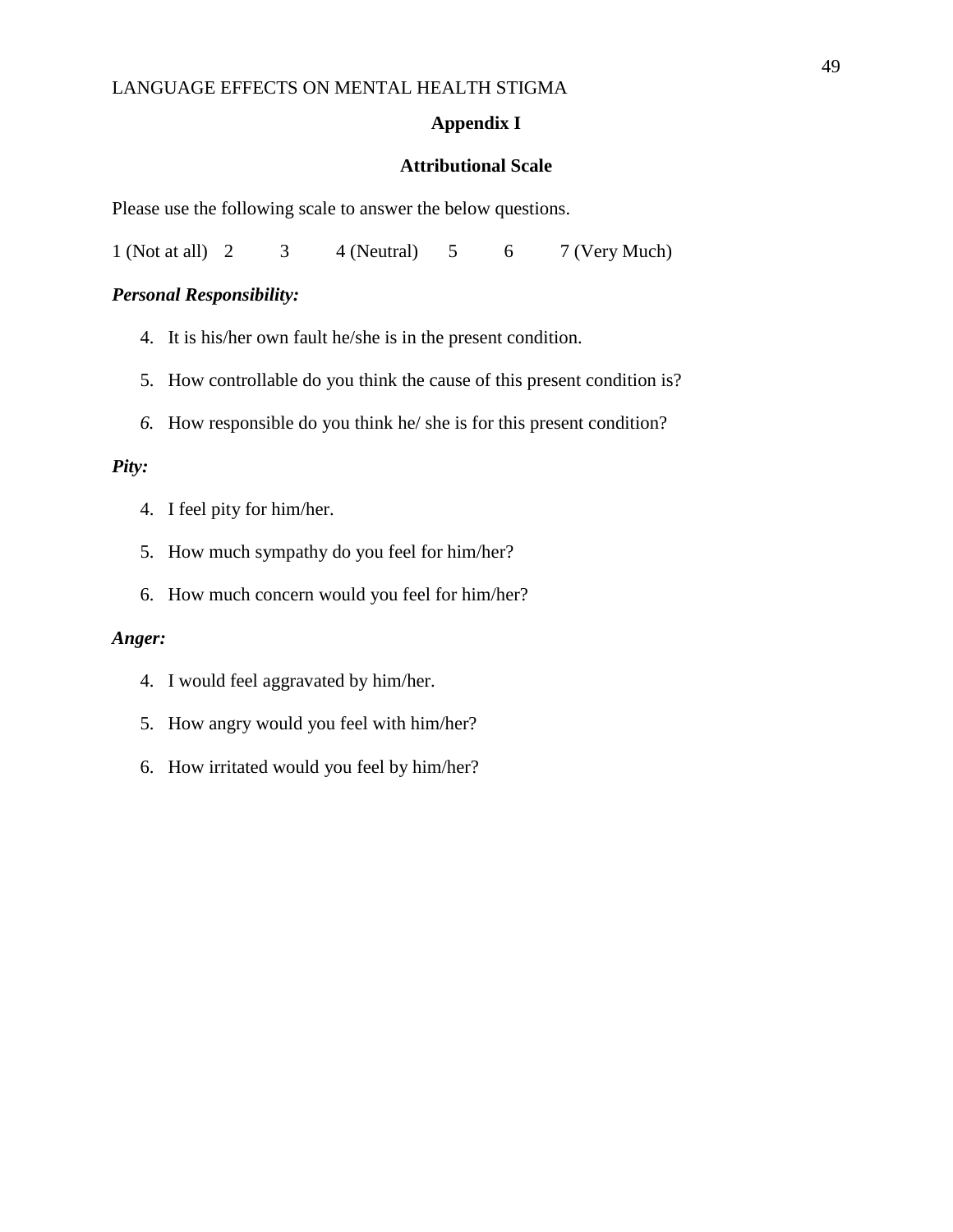### **Appendix J**

### **Situation Response Scale**

Please use the following scale to answer the questions below.

 $1(Not at all)$  2 3  $4(Neutral)$  5 6  $7(Very much)$ How serious do you believe he/she was being? How comfortable were you with the class problem he/she gave you? How sure do you feel that he/she is going to be okay? How urgently do you feel you should respond to him/her? Do you feel like you would disclose the information provided to a professor or mentor?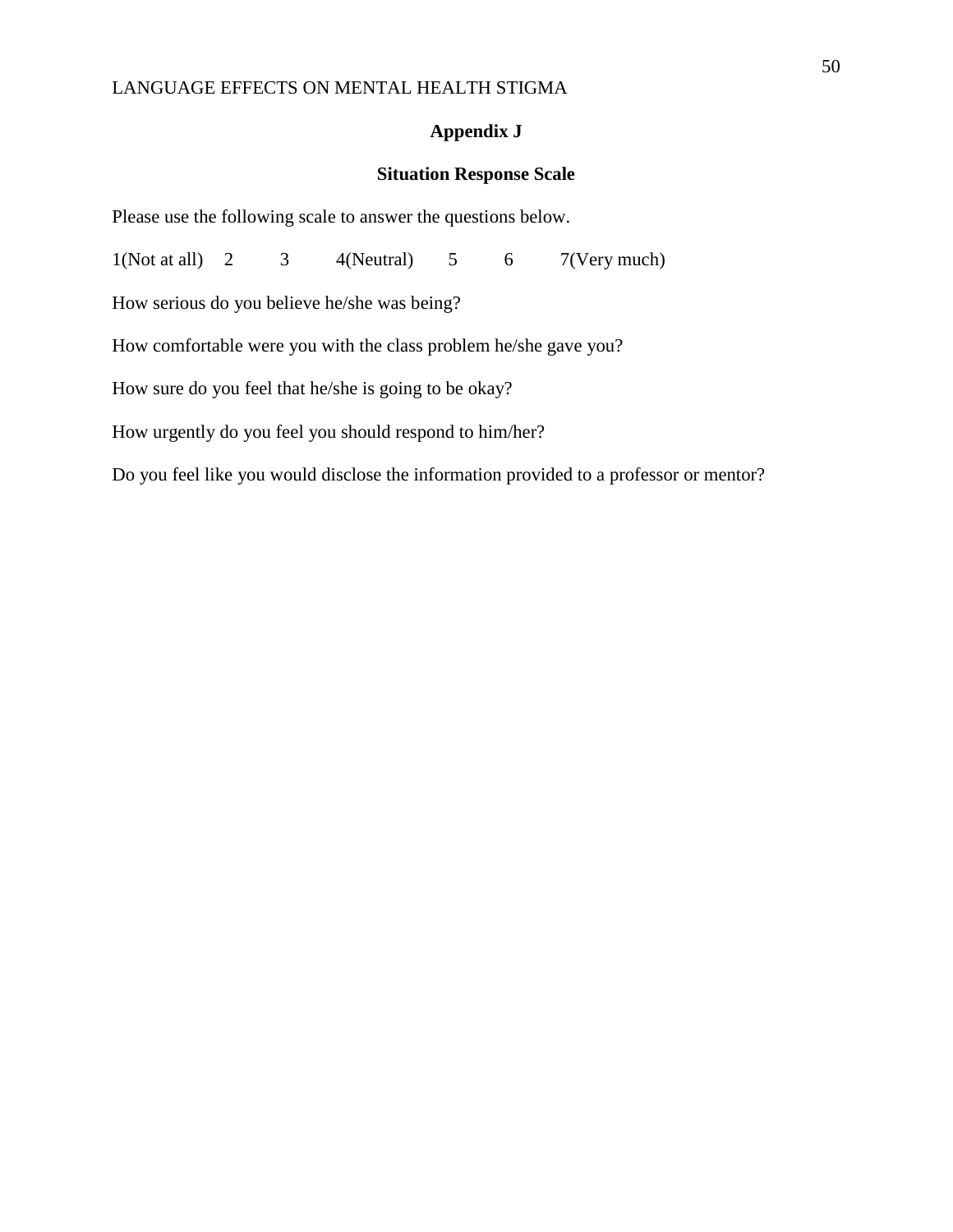## **Appendix K**

## **Student Fact Sheet**

| What year are you in school? (Please base this off of how many credit hours you have). |                                                 |  |             |  |                             |  |  |  |  |
|----------------------------------------------------------------------------------------|-------------------------------------------------|--|-------------|--|-----------------------------|--|--|--|--|
| Freshman                                                                               | Graduate Level<br>Sophomore<br>Senior<br>Junior |  |             |  |                             |  |  |  |  |
| How many years have you been in a college program?                                     |                                                 |  |             |  |                             |  |  |  |  |
| First year                                                                             | Second Year Third year                          |  | Fourth year |  | Fifth year + Graduate Level |  |  |  |  |
|                                                                                        |                                                 |  |             |  |                             |  |  |  |  |

What is your major?

Please provide a brief description of a problem you typically have in your college classes: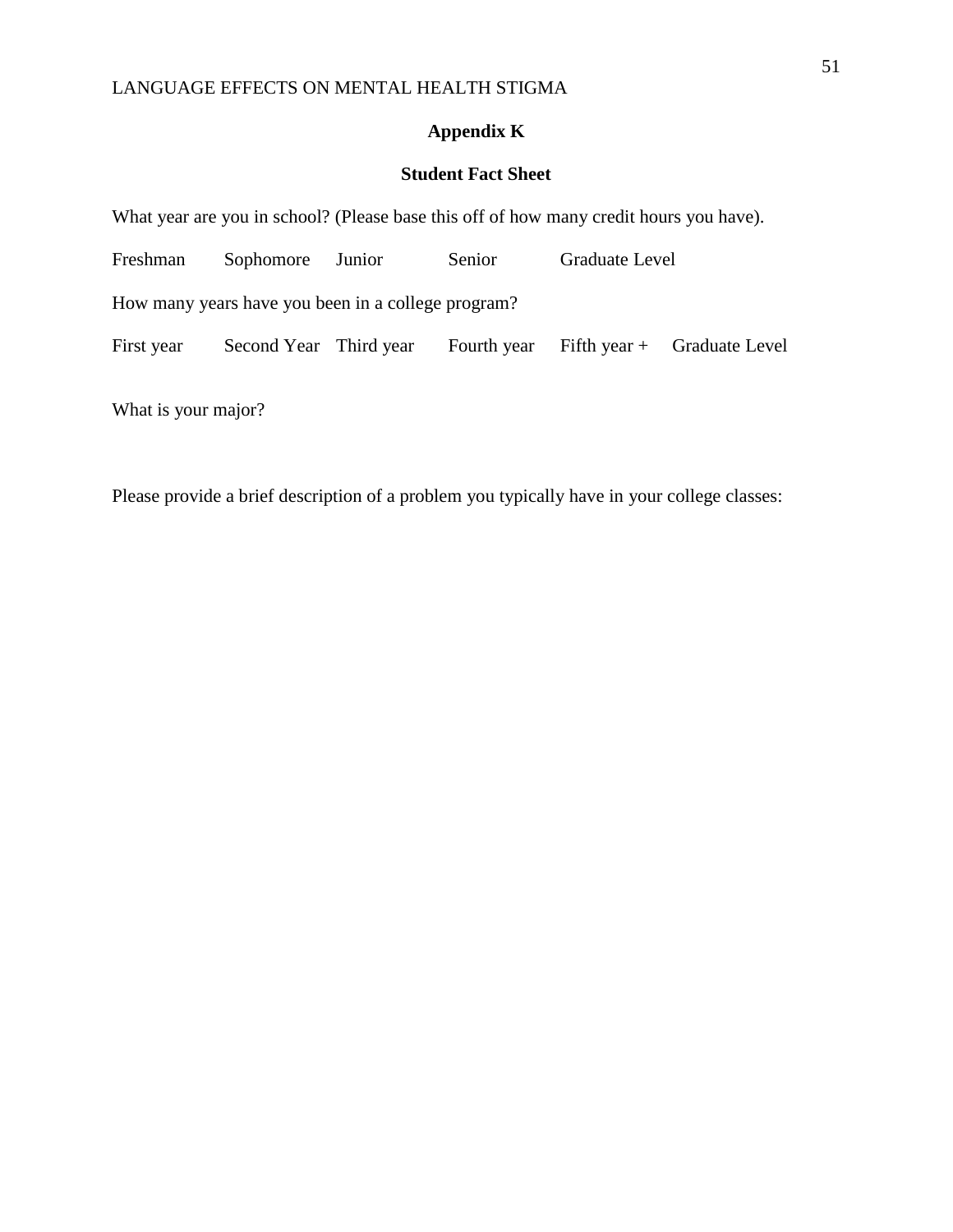#### **Appendix L**

### **Student Fact Sheet Script for Confederate**

What year are you in school? (Please base this off of how many credit hours you have).

| Freshman                                           | Sophomore Junior       |  | Senior | Graduate Level |                                           |  |  |  |  |
|----------------------------------------------------|------------------------|--|--------|----------------|-------------------------------------------|--|--|--|--|
| How many years have you been in a college program? |                        |  |        |                |                                           |  |  |  |  |
| <b>First year</b>                                  | Second Year Third year |  |        |                | Fourth year Fifth year $+$ Graduate Level |  |  |  |  |
|                                                    |                        |  |        |                |                                           |  |  |  |  |

What is your major? Undecided

Please provide a brief description of a problem you typically have in your college classes:

My classes are exhausting and I am really tired all the time. Most days I have a hard enough time getting out of bed and going to class. When I do go to class I am overwhelmed by the material and just worry about all the information I missed so far. Plus I went through a breakup and it's been hard adjusting to being away from home. I just want to end my life.